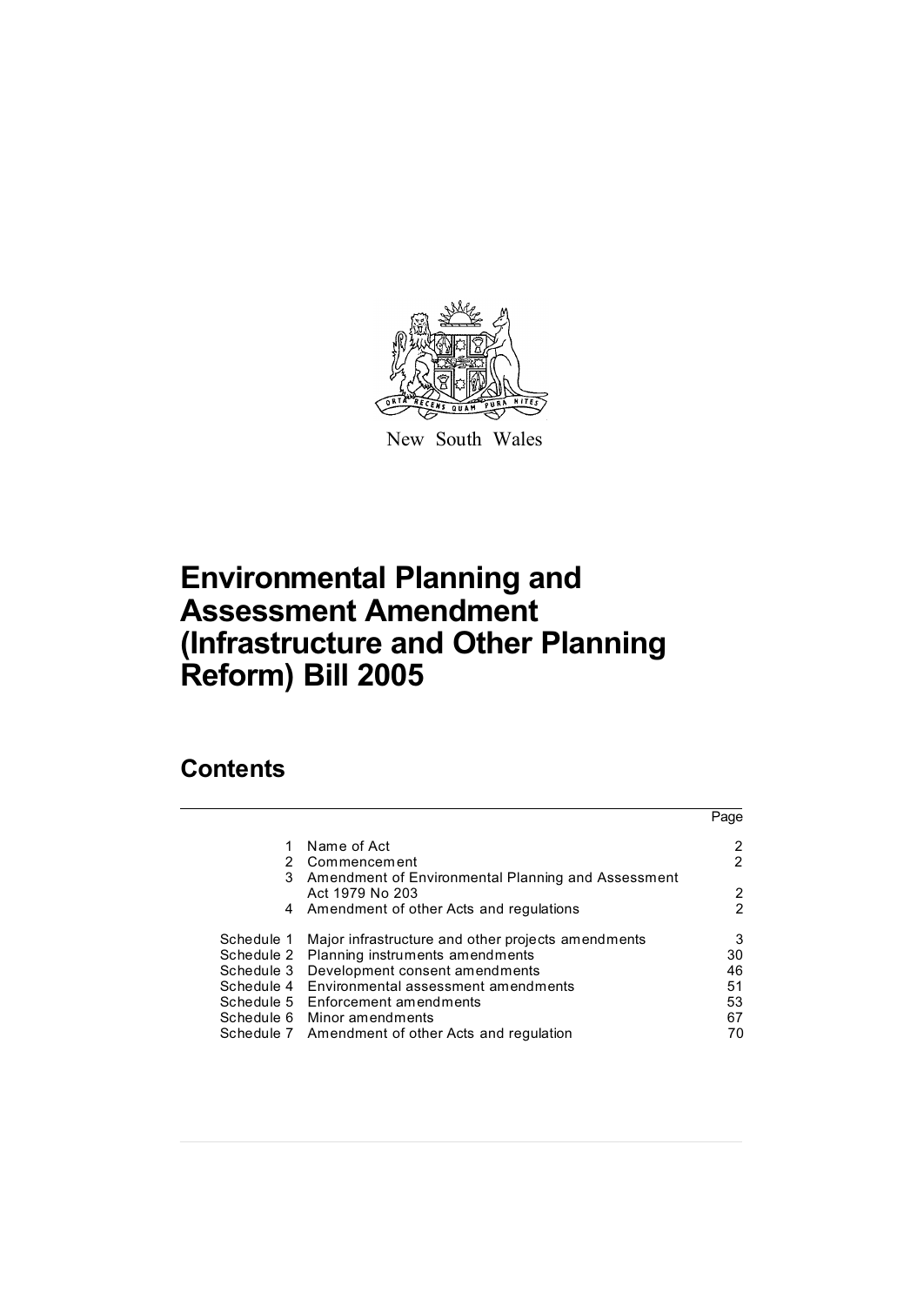*I certify that this PUBLIC BILL, which originated in the LEGISLATIVE ASSEMBLY, has finally passed the LEGISLATIVE COUNCIL and the LEGISLATIVE ASSEMBLY of NEW SOUTH WALES.*

> *Clerk of the Legislative Assembly. Legislative Assembly, Sydney, , 2005*



# **Environmental Planning and Assessment Amendment (Infrastructure and Other Planning Reform) Bill 2005**

Act No , 2005

An Act to amend the *Environmental Planning and Assessment Act 1979* and other Acts to facilitate infrastructure and other planning reform; and for other purposes.

*I have examined this Bill, and find it to correspond in all respects with the Bill as finally passed by both Houses.*

*Chairman of Committees of the Legislative Assembly.*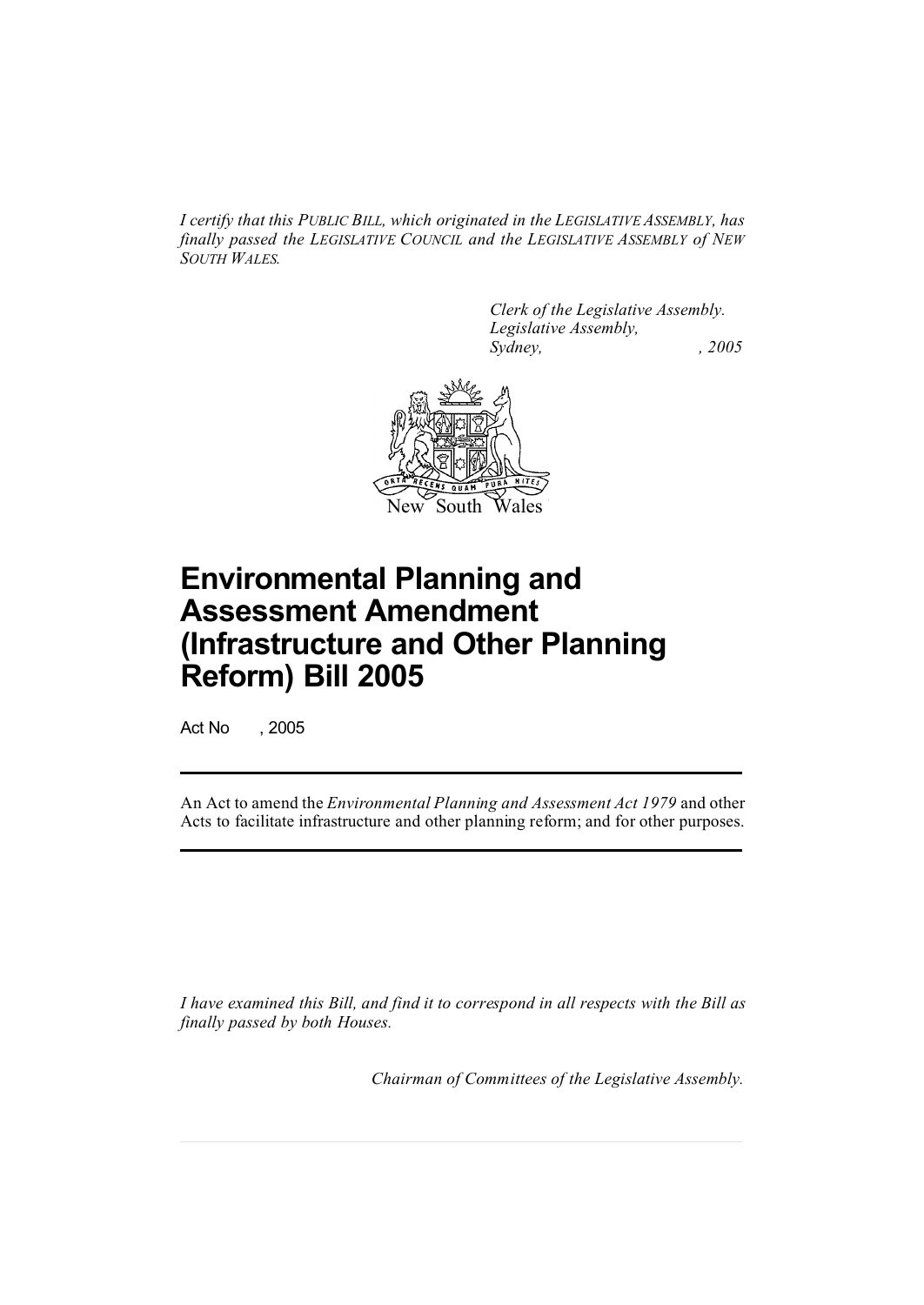# **The Legislature of New South Wales enacts:**

#### **1 Name of Act**

This Act is the *Environmental Planning and Assessment Amendment (Infrastructure and Other Planning Reform) Act 2005*.

# **2 Commencement**

This Act commences on a day or days to be appointed by proclamation.

# **3 Amendment of Environmental Planning and Assessment Act 1979 No 203**

The *Environmental Planning and Assessment Act 1979* is amended as set out in Schedules 1–6.

### **4 Amendment of other Acts and regulations**

The Acts and regulations specified in Schedule 7 are amended as set out in that Schedule.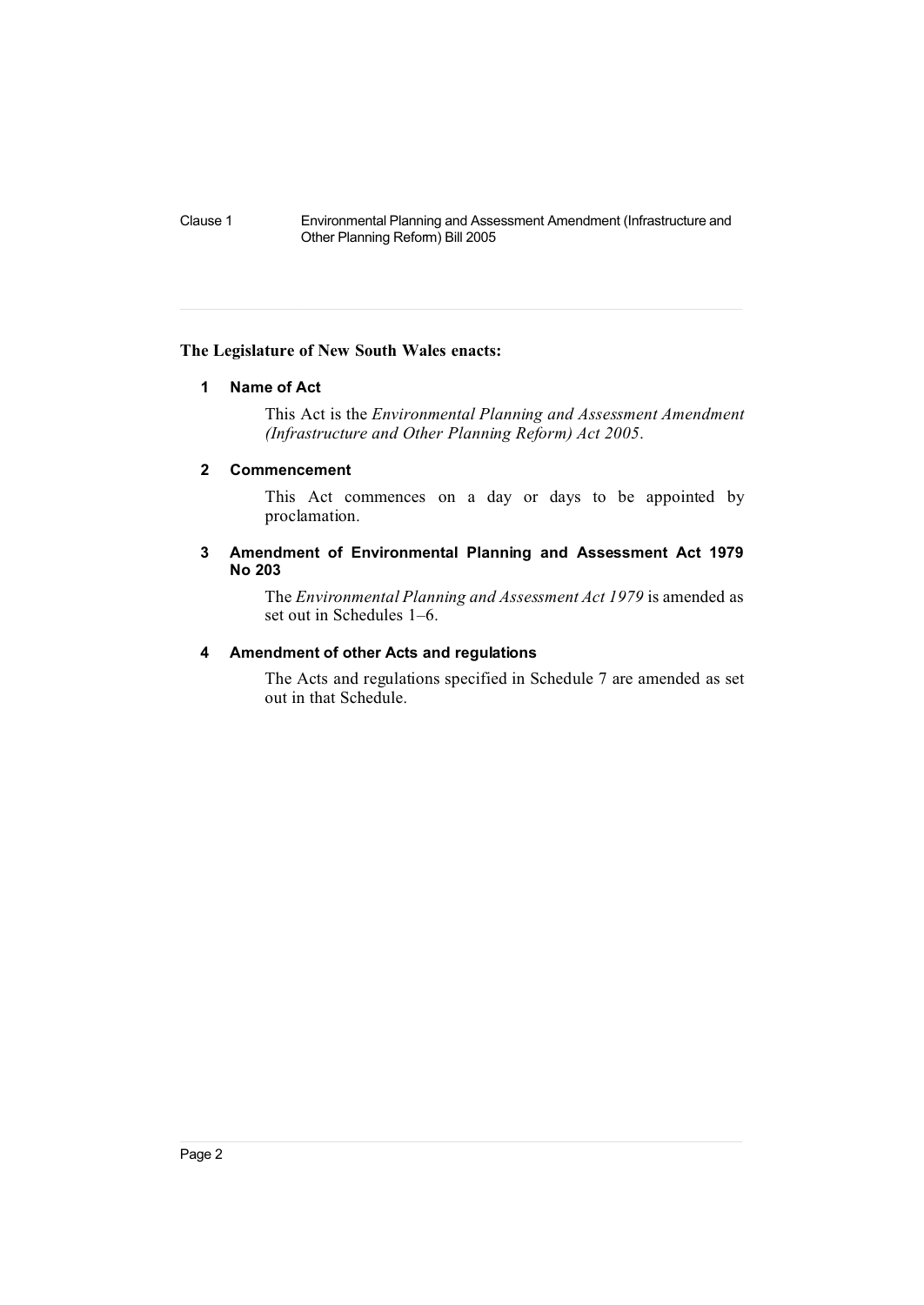Major infrastructure and other projects amendments Schedule 1

# **Schedule 1 Major infrastructure and other projects amendments**

(Section 3)

**[1] Part 3A**

Insert after Part 3:

# **Part 3A Major infrastructure and other projects**

# **Division 1 Preliminary**

#### **75A Definitions**

In this Part:

*approved project* means a project to the extent that it is approved by the Minister under this Part, but does not include a project for which only approval for a concept plan has been given.

*critical infrastructure project* means a project that is a critical infrastructure project, as referred to in section 75C.

*development* includes an activity within the meaning of Part 5.

*major infrastructure development* includes development, whether or not carried out by a public authority, for the purposes of roads, railways, pipelines, electricity generation, electricity or gas transmission or distribution, sewerage treatment facilities, dams or water reticulation works, desalination plants, trading ports or other public utility undertakings.

*project* means development that is declared under section 75B to be a project to which this Part applies.

*proponent* of a project, means the person proposing to carry out development comprising all or any part of the project, and includes any person certified by the Minister to be the proponent.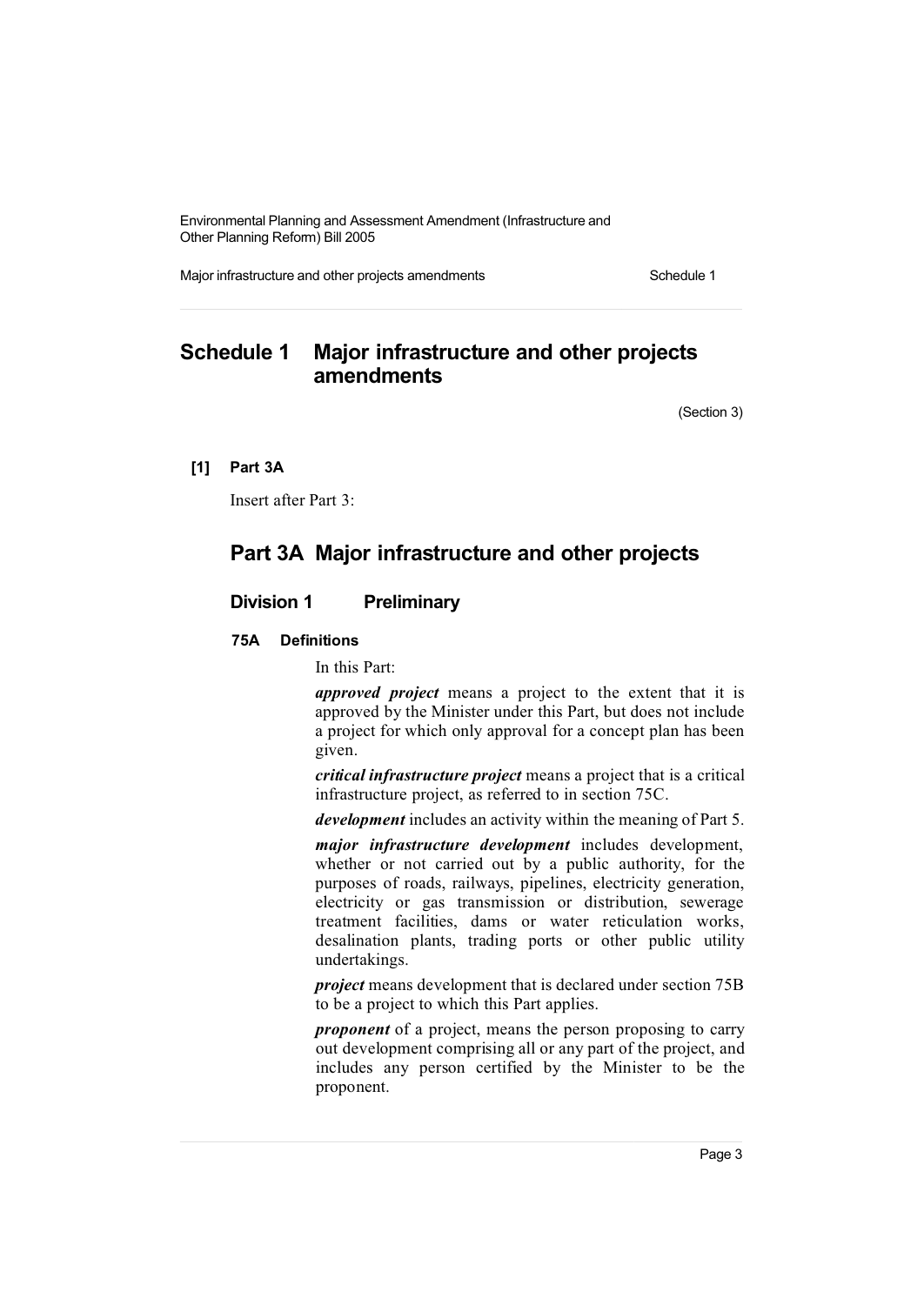Schedule 1 Major infrastructure and other projects amendments

# **75B Projects to which Part applies**

# (1) **General**

This Part applies to the carrying out of development that is declared under this section to be a project to which this Part applies:

- (a) by a State environmental planning policy, or
- (b) by order of the Minister published in the Gazette.

The carrying out of particular development, or development for a program or plan of works or activities, may be so declared.

# (2) **Kinds of projects**

The following kind of development may be declared to be a project to which this Part applies:

- (a) major infrastructure or other development that, in the opinion of the Minister, is of State or regional environmental planning significance,
- (b) major infrastructure or other development that is an activity for which the proponent is also the determining authority (within the meaning of Part 5) and that, in the opinion of the proponent, would (but for this Part) require an environmental impact statement to be obtained under that Part.

#### (3) **Related development**

If part of any development is a project to which this Part applies, the other parts of the development are (subject to subsection (4)) taken to be a project to which this Part applies.

#### (4) **Limiting declared development**

The declaration of a project may be limited to an aspect of development (such as the construction of a project), to a particular period of carrying out development or otherwise.

# (5) **Amendment or revocation of declaration**

The declaration of a project may be amended or revoked at any time (including before or after an approval for the project is given under this Part).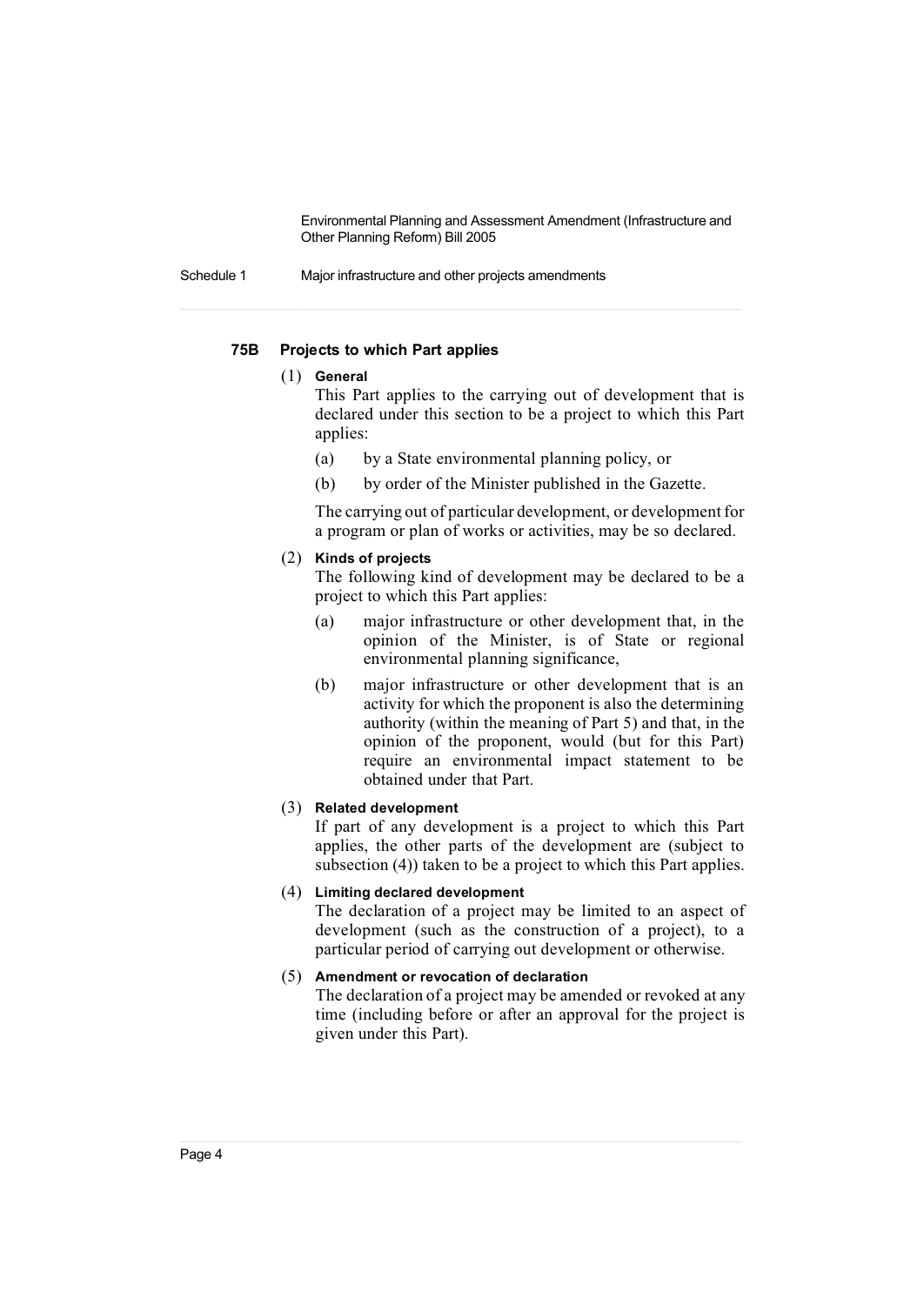Major infrastructure and other projects amendments Schedule 1

# **75C Critical infrastructure projects**

Any development that is declared to be a project to which this Part applies may also be declared to be a critical infrastructure project if it is of a category that, in the opinion of the Minister, is essential for the State for economic, environmental or social reasons.

**Note.** In the case of a critical infrastructure project, this Part contains the following additional provisions:

- (a) sections 75K, 75L and 75Q exclude proponent or objector appeals in respect of the determination of an application for approval of the project,
- (b) section 75R excludes with respect to the project all environmental planning instruments (other than SEPPs that specifically relate to the project) and council orders under Division 2A of Part 6,
- (c) section 75T excludes third-partyappeals against the project under this Act or other environment protection legislation.

Guidelines with respect to environmental assessment of the project under section 75F can be tailored to the circumstances of the case.

# **Division 2 Environmental assessment and approval of projects**

#### **75D Minister's approval required for projects**

- (1) A person is not to carry out development that is a project to which this Part applies unless the Minister has approved of the carrying out of the project under this Part.
- (2) The person is to comply with any conditions to which such an approval is subject.

# **75E Application for approval of project**

- (1) The proponent may apply for the approval of the Minister under this Part to carry out a project.
- (2) The application is to:
	- (a) describe the project, and
	- (b) contain any other matter required by the Director-General.
- (3) The application is to be lodged with the Director-General.
- (4) An application may relate to part only of a project.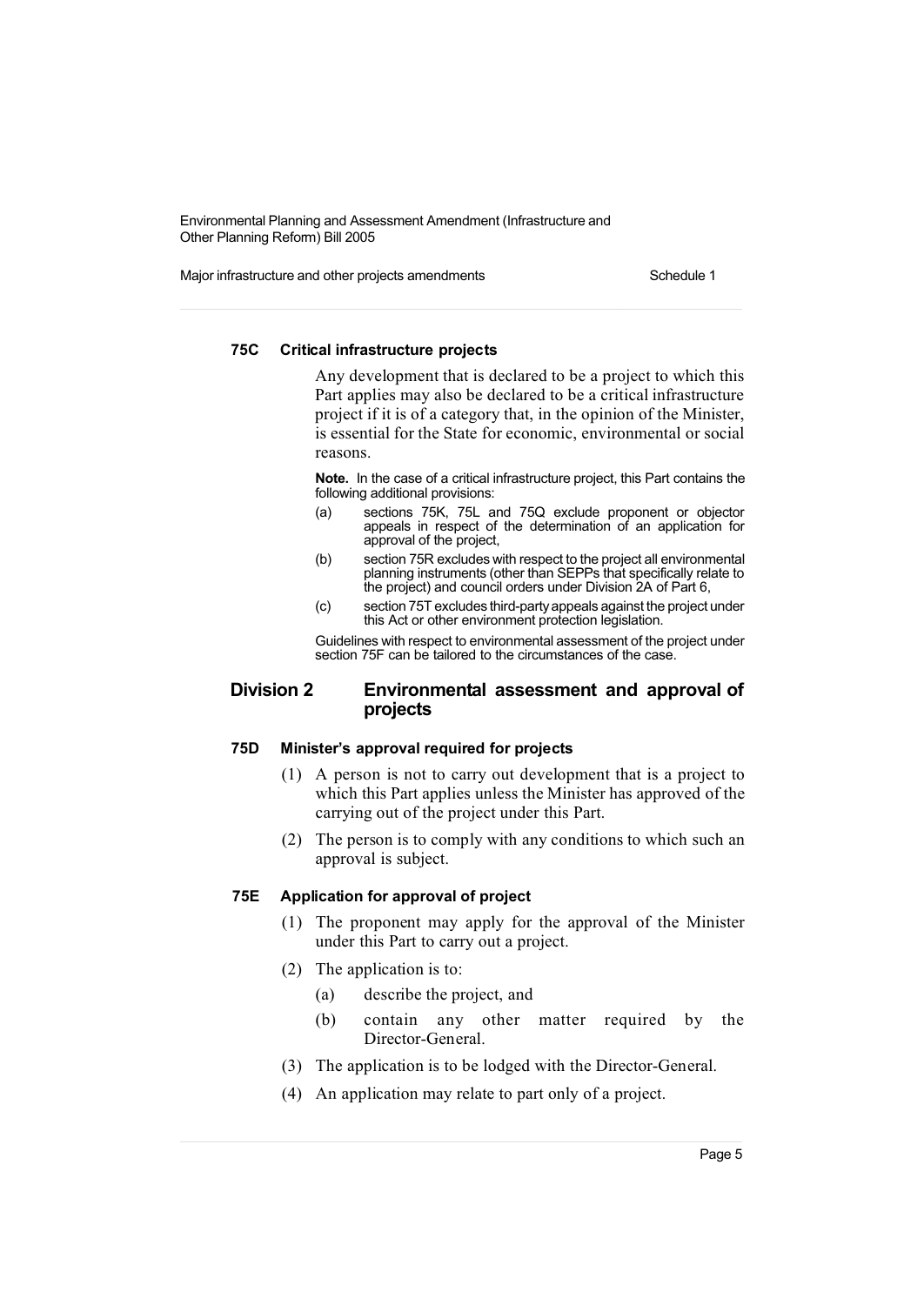Schedule 1 Major infrastructure and other projects amendments

#### **75F Environmental assessment requirements for approval**

- (1) The Minister may, after consultation with the Minister for the Environment, publish guidelines in the Gazette with respect to environmental assessment requirements for the purpose of the Minister approving projects under this Part (including levels of assessment and the public authorities and others to be consulted).
- (2) When an application is made for the Minister's approval for a project, the Director-General is to prepare environmental assessment requirements having regard to any such relevant guidelines in respect of the project.
- (3) The Director-General is to notify the proponent of the environmental assessment requirements. The Director-General may modify those requirements by further notice to the proponent.
- (4) In preparing the environmental assessment requirements, the Director-General is to consult relevant public authorities and have regard to the need for the requirements to assess any key issues raised by those public authorities.
- (5) The environmental assessment requirements may require an environmental assessment to be prepared by or on behalf of the proponent in the form approved by the Director-General.
- (6) The Director-General may require the proponent to include in an environmental assessment a statement of the commitments the proponent is prepared to make for environmental management and mitigation measures on the site.
- (7) This section is subject to section 75P.

**Note.** Section 75P enables the Minister to determine environmental assessment requirements for approval to carry out the project or any stage of the project when giving approval to a concept plan for the project under Division 3.

#### **75G Independent hearing and assessment panels**

- (1) The Minister may constitute:
	- (a) a panel of experts, or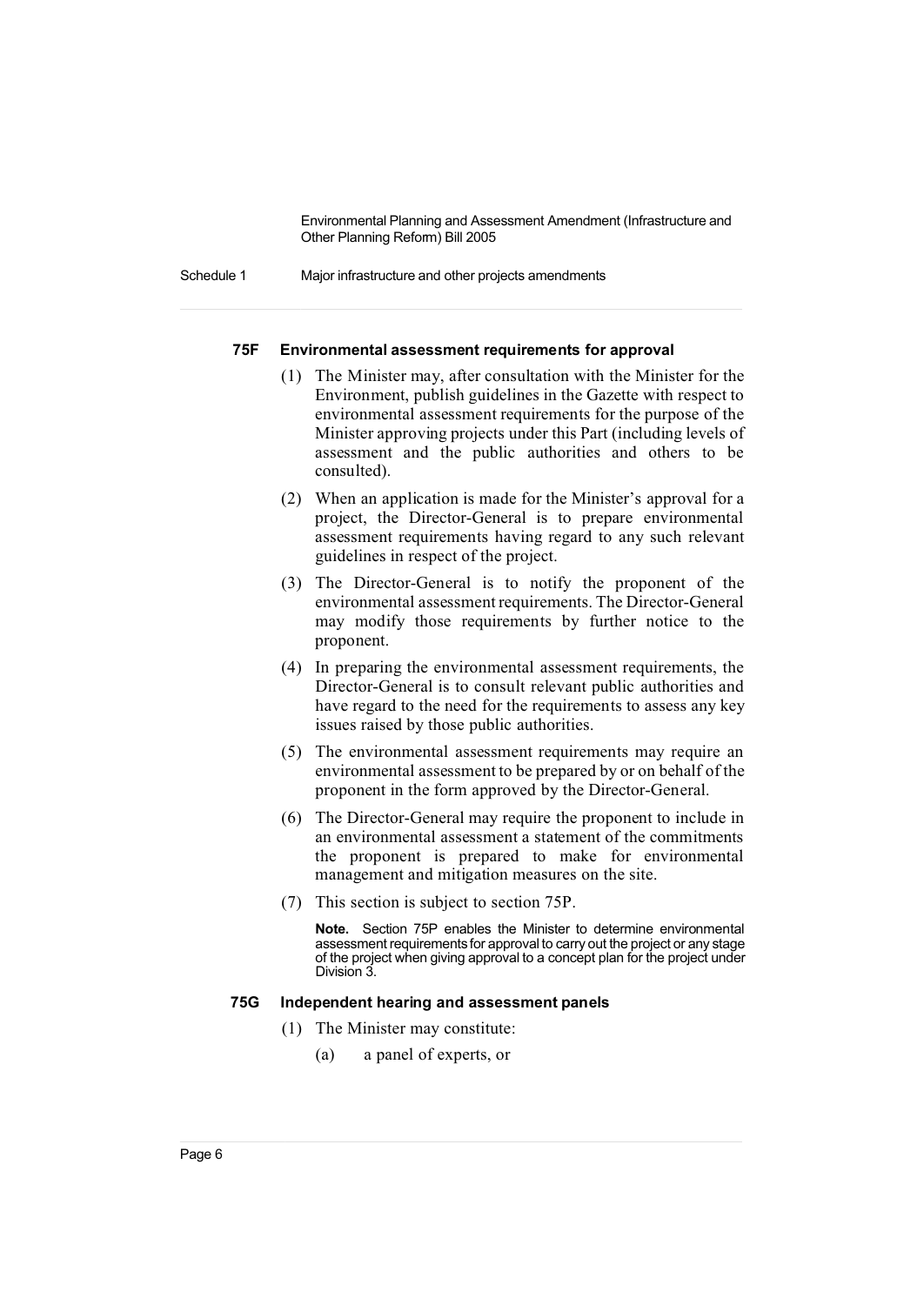Major infrastructure and other projects amendments Schedule 1

(b) a panel of officers representing the Department and other relevant public authorities,

to assess any aspect of a project referred to the panel by the Minister.

- (2) The members of a panel of experts are not to be officers of the Department or of other public authorities having regulatory functions in connection with the project.
- (3) The members of a panel of officers are to be nominated by the respective chief executive officers of the public authorities that the Minister nominates to constitute the panel.
- (4) For the purposes of an assessment, a panel may receive or hear submissions from interested persons and submit a report to the Director-General within the time required by the Minister.
- (5) A panel is to exercise its functions in accordance with arrangements approved by the Minister. However, a panel is not subject to the direction of the Minister on the findings or recommendations in its report.
- $(6)$  The Department is to provide staff and facilities for the purpose of enabling a panel to exercise its functions.

#### **75H Environmental assessment and public consultation**

- (1) The proponent is to submit to the Director-General the environmental assessment required under this Division for approval to carry out the project.
- (2) If the Director-General considers that the environmental assessment does not adequately address the environmental assessment requirements, the Director-General may require the proponent to submit a revised environmental assessment to address the matters notified to the proponent.
- (3) After the environmental assessment has been accepted by the Director-General, the Director-General must, in accordance with any guidelines published by the Minister in the Gazette, make the environmental assessment publicly available for at least 30 days.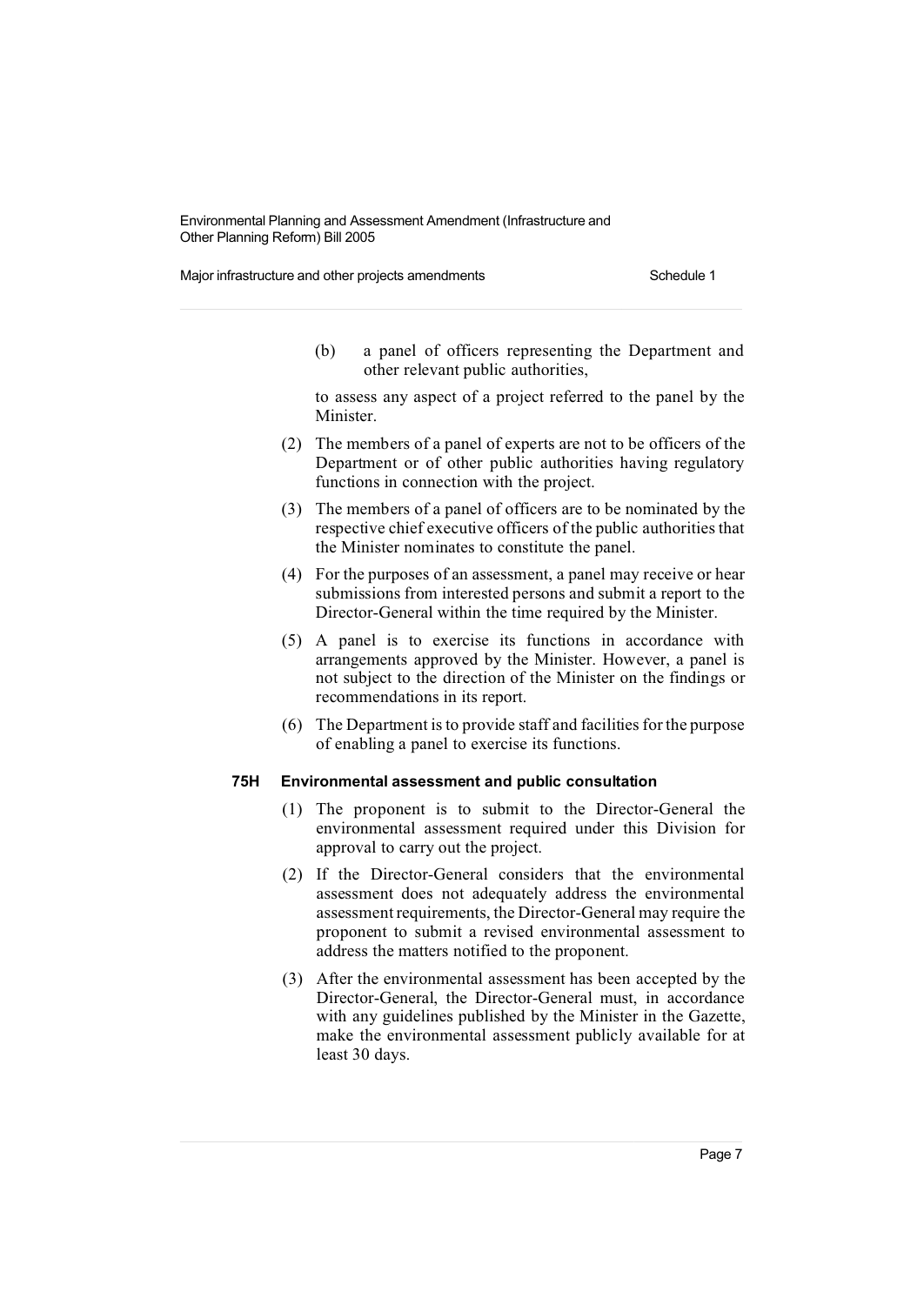Schedule 1 Major infrastructure and other projects amendments

- (4) During that period, any person (including a public authority) may make a written submission to the Director-General concerning the matter.
- (5) The Director-General is to provide copies of submissions received by the Director-General or a report of the issues raised in those submissions to:
	- (a) the proponent, and
	- (b) if the project will require an environment protection licence under Chapter 3 of the *Protection of the Environment Operations Act 1997*—the Department of Environment and Conservation, and
	- (c) any other public authority the Director-General considers appropriate.
- (6) The Director-General may require the proponent to submit to the Director-General:
	- (a) a response to the issues raised in those submissions, and
	- (b) a preferred project report that outlines any proposed changes to the project to minimise its environmental impact, and
	- (c) any revised statement of commitments.
- (7) If the Director-General considers that significant changes are proposed to the nature of the project, the Director-General may require the proponent to make the preferred project report available to the public.

#### **75I Director-General's environmental assessment report**

- (1) The Director-General is to give a report on a project to the Minister for the purposes of the Minister's consideration of the application for approval to carry out the project.
- (2) The Director-General's report is to include:
	- (a) a copy ofthe proponent's environmental assessment and any preferred project report, and
	- (b) any advice provided by public authorities on the project, and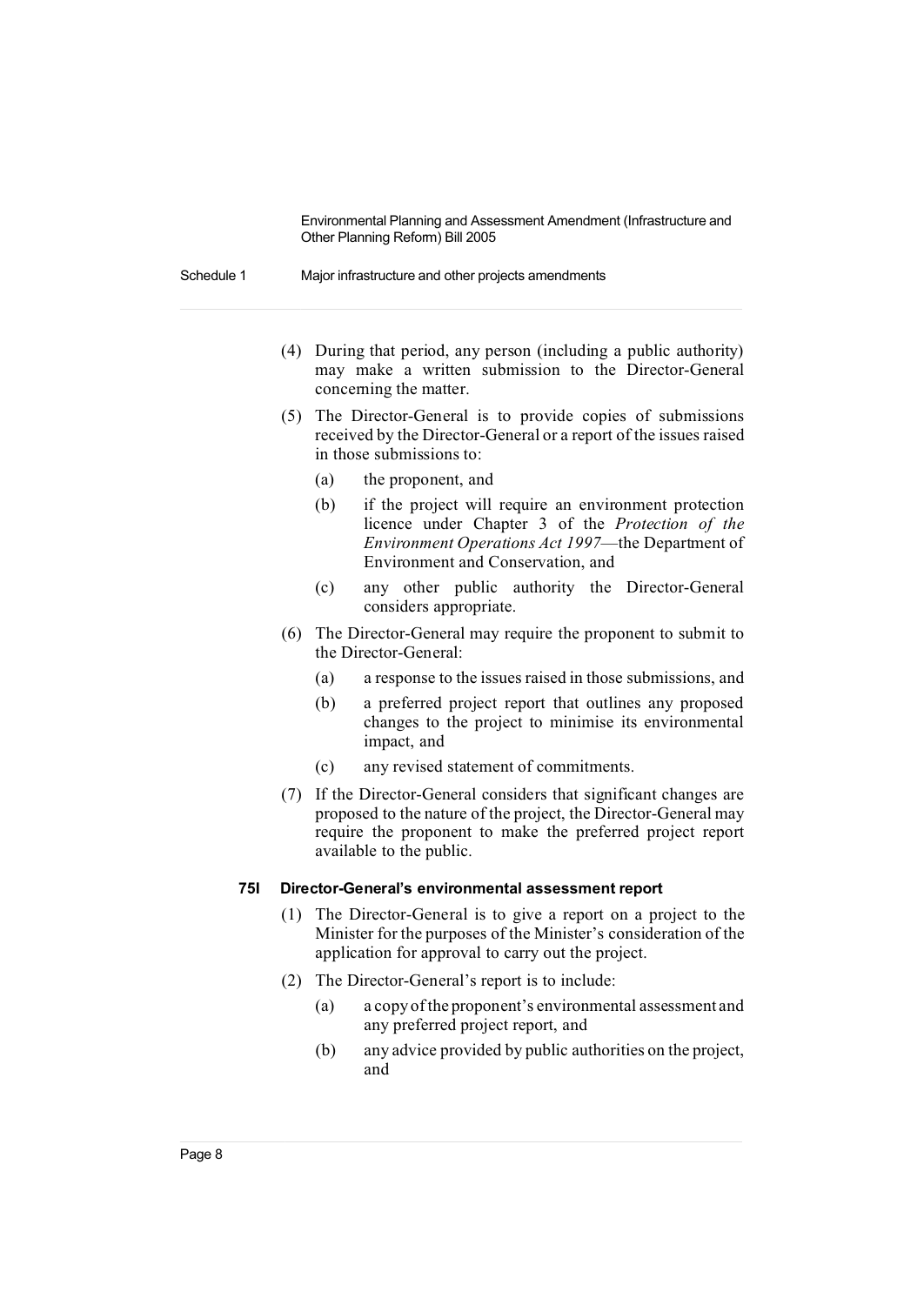Major infrastructure and other projects amendments Schedule 1

- (c) a copy of any report of a panel constituted under section 75G in respect of the project, and
- (d) a copy of or reference to the provisions of any State Environmental Planning Policy that substantially govern the carrying out of the project, and
- (e) except in the case of a critical infrastructure project—a copy of or reference to the provisions of any environmental planning instrument that would (but for this Part) substantially govern the carrying out of the project and that have been taken into consideration in the environmental assessment of the project under this Division, and
- (f) any environmental assessment undertaken by the Director-General or other matter the Director-General considers appropriate.

## **75J Giving of approval by Minister to carry out project**

(1) If:

- (a) the proponent has duly applied to the Minister for approval under this Part to carry out a project, and
- (b) the environmental assessment requirements under this Division with respect to the project have been complied with,

the Minister may approve or disapprove of the carrying out of the project.

- (2) The Minister, when deciding whether or not to approve the carrying out of a project, is to consider:
	- (a) the Director-General's report on the project and the reports, advice and recommendations contained in the report, and
	- (b) if the proponent is a public authority—any advice provided by the Minister having portfolio responsibility for the proponent, and
	- (c) if the Minister has directed an inquiry be held in accordance with section 119 with respect to the project—any findings or recommendations of the Commission of Inquiry.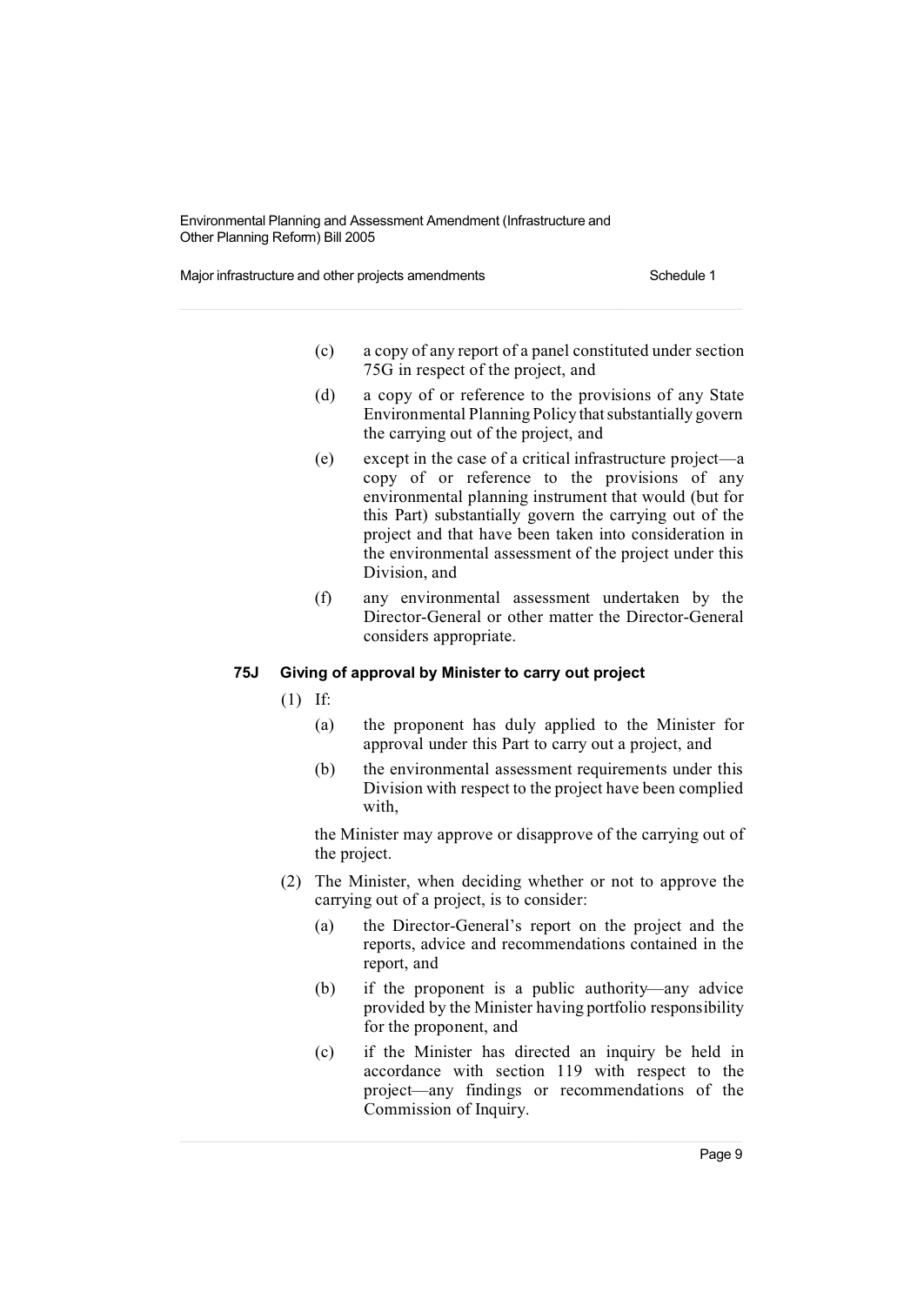Schedule 1 Major infrastructure and other projects amendments

- (3) The Minister cannot approve of the carrying out of a project:
	- (a) that is not a critical infrastructure project, and
	- (b) that would (but for this Part) be wholly prohibited under an environmental planning instrument by the operation of section 76B.
- (4) A project may be approved under this Part with such modifications of the project or on such conditions as the Minister may determine.

#### **75K Appeals by proponent**

- (1) This section applies to a project if:
	- (a) the project is not a critical infrastructure project, and
	- (b) the proponent is not a public authority, and
	- (c) the project has not been the subject of an inquiry held in accordance with section 119 or of a report of a panel of experts under section 75G, and
	- (d) but for this Part, the provisions of Part 4 would apply to the project.
- (2) A proponent who is dissatisfied with the determination of the Minister with respect to an application by the proponent under this Division may appeal to the Court within 3 months after:
	- (a) the date on which the proponent received notice of the determination of the application in accordance with the regulations, or
	- (b) the date on which the regulations provide that a pending application is taken to have been refused for the purposes only of this section.
- (3) If any such appeal is made, each objector to the application referred to in section 75L is to be given notice by the Minister of that appeal and is, on application made to the Court in accordance with rules of court within 28 days after the date of the notice, entitled to be heard at the hearing of the appeal as if the objector were a party to the appeal.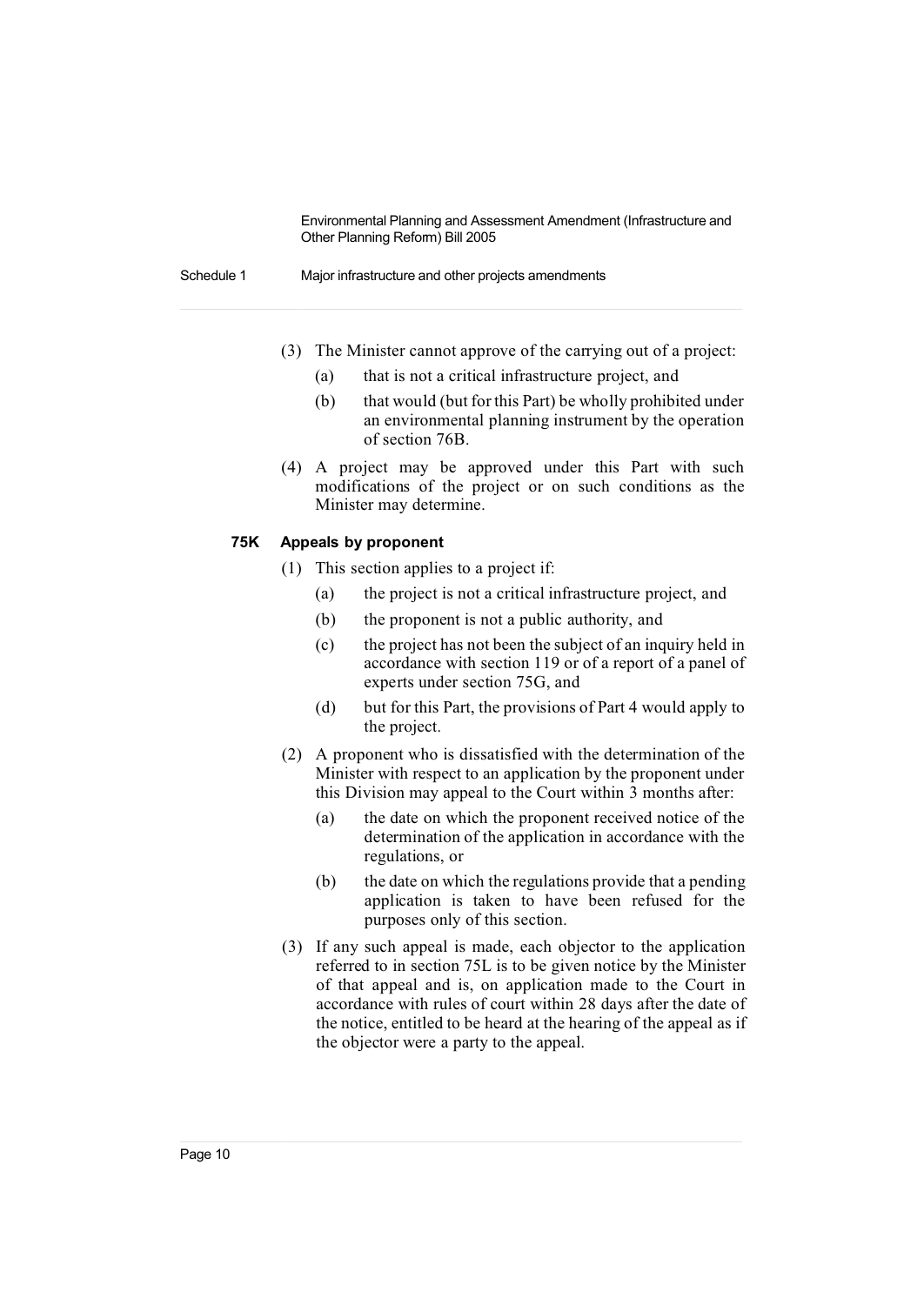Major infrastructure and other projects amendments Schedule 1

# **75L Appeals by an objector**

- (1) This section applies to a project if:
	- (a) it is not a critical infrastructure project, and
	- (b) there has been no approval of a concept plan for the project under Division 3, and
	- (c) the project has not been the subject of an inquiry held in accordance with section 119 or of a report of a panel of experts under section 75G, and
	- (d) but for this Part, the project would be designated development to which the provisions of Part 4 would apply.
- (2) For the purposes of this section, an objector is a person who has made a submission under section 75H by way of objection to an application for approval under this Division to carry out a project.
- (3) An objector who is dissatisfied with the determination of the Minister under this Division to give approval to carry out a project may appeal to the Court within 28 days after the date on which notice of the determination was given in accordance with the regulations.
- (4) If such an appeal is made, the proponent and the Minister are to be given notice of the appeal, in accordance with rules of court, and are entitled to be heard at the hearing of the appeal as parties to the appeal.

# **Division 3 Concept plans for certain projects**

#### **75M Submission of concept plan for project**

- (1) The Minister may authorise or require the proponent to submit a concept plan for a project.
- (2) The concept plan is to:
	- (a) outline the scope of the project and any development options, and
	- (b) set out any proposal for the staged implementation of the project, and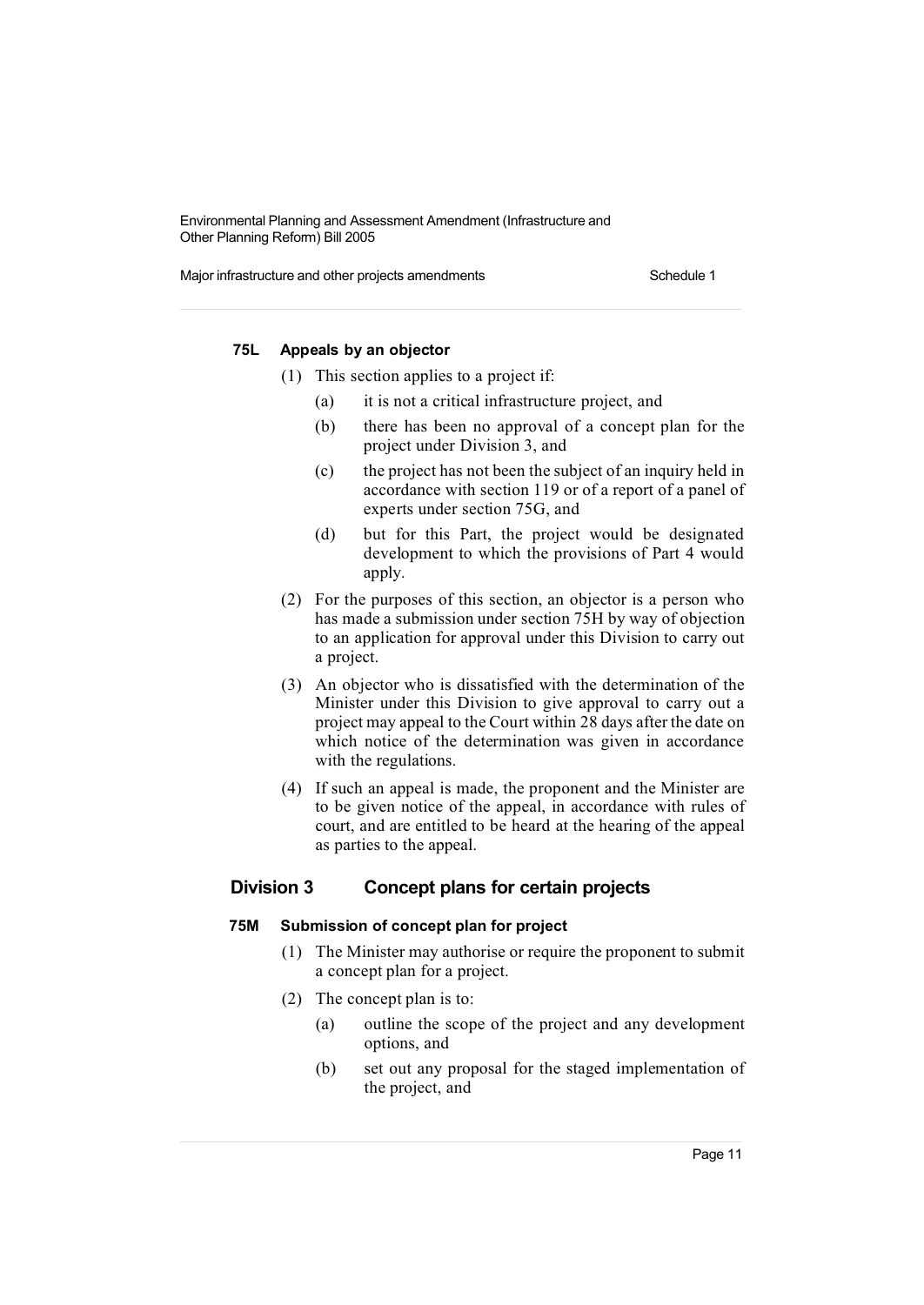Schedule 1 Major infrastructure and other projects amendments

(c) contain any other matter required by the Director-General.

A detailed description of the project is not required.

- (3) The concept plan is to be lodged with the Director-General.
- (4) If an environmental planning instrument requires the preparation of a development control plan before any particular or kind of development is carried out on any land, the obligation may be satisfied for a project by the submission and approval of a concept plan in respect of the land concerned (but only if the Minister authorises or requires the submission of the concept plan).

#### **75N Environmentalassessment, panelreport,public consultation and Director-General's report for concept plan**

Sections 75F (Environmental assessment requirements for approval), 75G (Independent hearing and assessment panels), 75H (Environmental assessment and public consultation) and 75I (Director-General's environmental assessment report) apply, subject to the regulations, with respect to approval for the concept plan for a project in the same way as they apply with respect to approval to carry out a project.

#### **75O Giving of approval for concept plan**

- $(1)$  If:
	- (a) the proponent submits a concept plan for a project, and
	- (b) the environmental assessment requirements under this Division with respect to giving approval for the concept plan have been complied with,

the Minister may give or refuse to give approval for the concept plan for the project.

- (2) The Minister, when deciding whether or not to give approval for the concept plan, is to consider:
	- (a) the Director-General's report on the project and the reports and recommendations contained in the report, and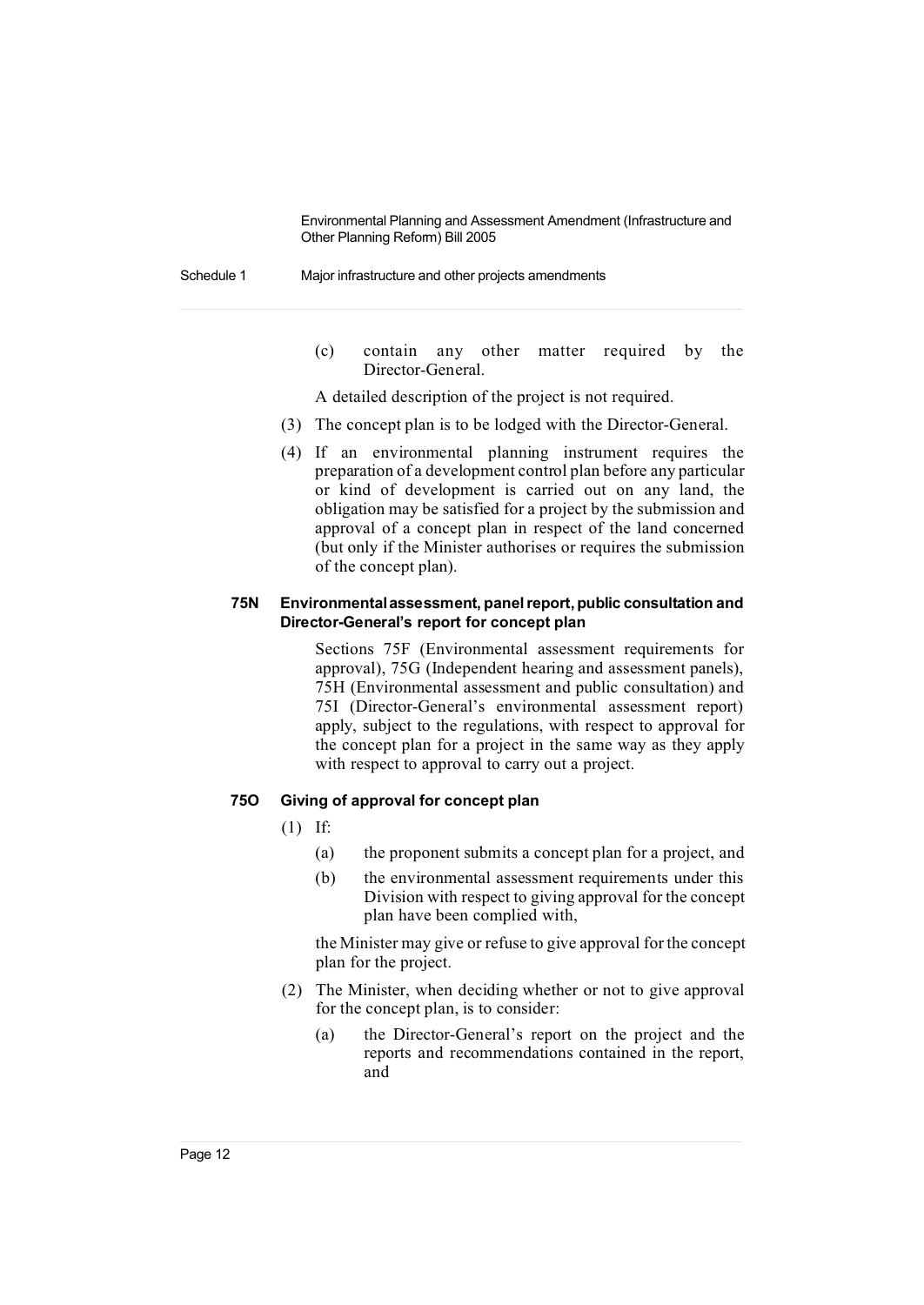Major infrastructure and other projects amendments Schedule 1

- (b) if the proponent is a public authority—any advice provided by the Minister having portfolio responsibility for the proponent, and
- (c) if the Minister has directed an inquiry be held in accordance with section 119 with respect to the project—any findings or recommendations of the Commission of Inquiry.
- (3) The Minister cannot give approval for the concept plan for a project:
	- (a) that is not a critical infrastructure project, and
	- (b) that would (but for this Part) be wholly prohibited under an environmental planning instrument by the operation of section 76B.
- (4) Approval for a concept plan may be given under this Division with such modifications of the project as the Minister may determine.

# **75P Determinations with respect to project for which concept plan approved**

- (1) When giving an approval for the concept plan for a project, the Minister may make any (or any combination) of the following determinations:
	- (a) the Minister may determine the further environmental assessment requirements for approval to carry out the project or any particular stage of the project under this Part (in which case those requirements have effect for the purposes of Division 2),
	- (b) the Minister may determine that approval to carry out the project or any particular stage of the project is to be subject to the other provisions of this Act (in which case the project or that stage of the project ceases to be a project to which this Part applies),
	- (c) the Minister may determine that no further environmental assessment is required for the project or any particular stage of the project (in which case the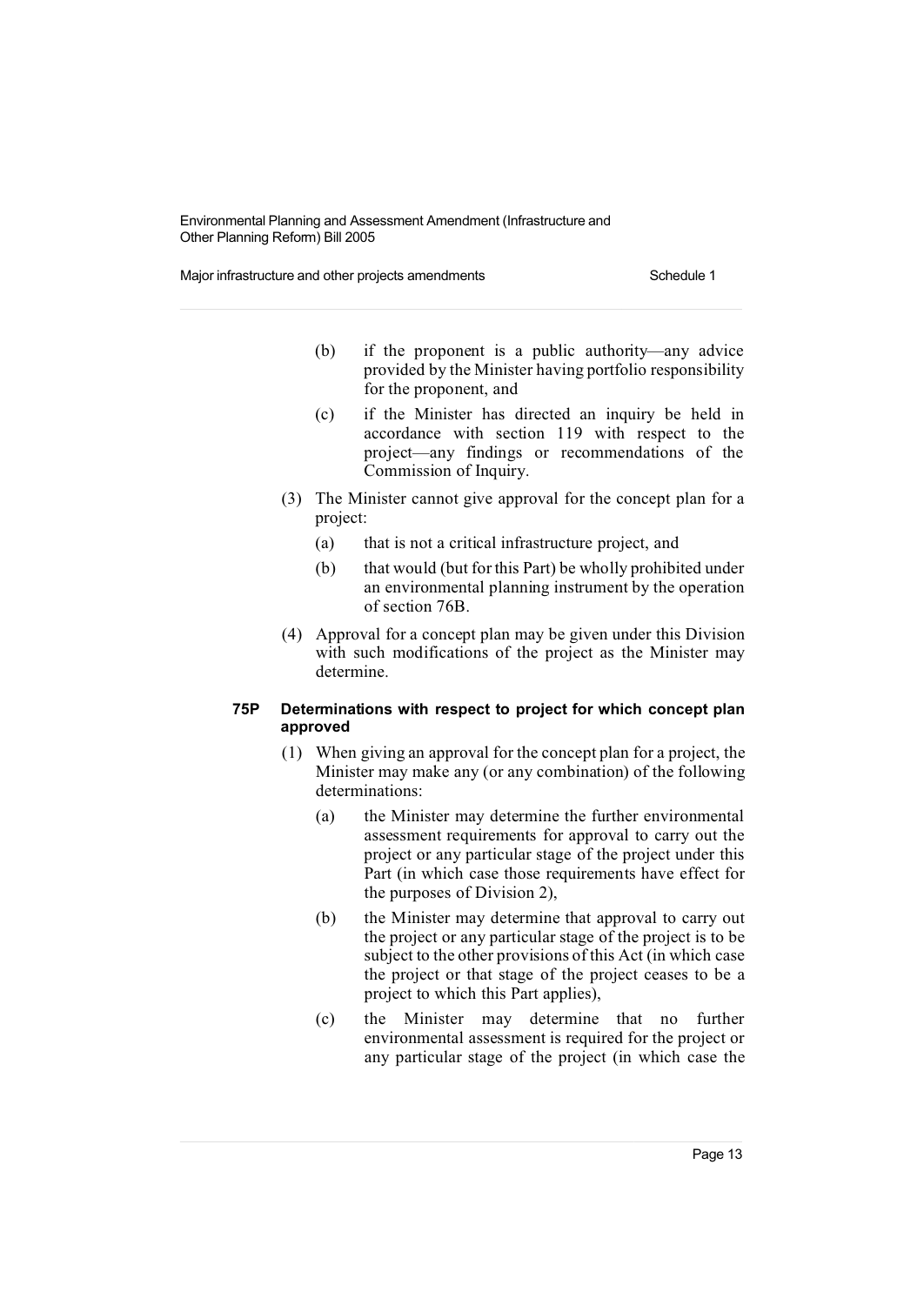Schedule 1 Major infrastructure and other projects amendments

Minister may, under section 75J, approve or disapprove of the carrying out of the project or that stage of the project without further application, environmental assessment or report under Division 2).

- (2) If the Minister determines that approval to carry out the project or any particularstage of the project is to be subject to the other provisions of this Act, the following provisions apply:
	- (a) the determination of a development application for the project or that stage of the project under Part 4 is to be generally consistent with the terms of the approval of the concept plan,
	- (b) the project or that stage of the project is not integrated development for the purposes of Part 4,
	- (c) any further environmental assessment of the project or that stage of the project under Part 4 or Part 5 is to be undertaken in accordance with the requirements determined by the Minister when approving the concept plan (despite anything to the contrary in that Part),
	- (d) the Minister may, by order, declare that that stage of the project (or any part of it) is exempt or complying development for the purposes of this Act,
	- (e) the Minister may, by order, declare that that stage of the project (or any part of it) is not designated development for the purposes of this Act,
	- (f) the Minister may, by order, revoke or amend (as the case requires) the declaration of the project under this Part.

An order under paragraph (d), (e) or (f) is to be published in the Gazette and has effect according to its tenor.

# **75Q Appeal by proponent**

- (1) This section applies to a project for which a concept plan has been submitted if:
	- (a) the project is not a critical infrastructure project, and
	- (b) the proponent is not a public authority, and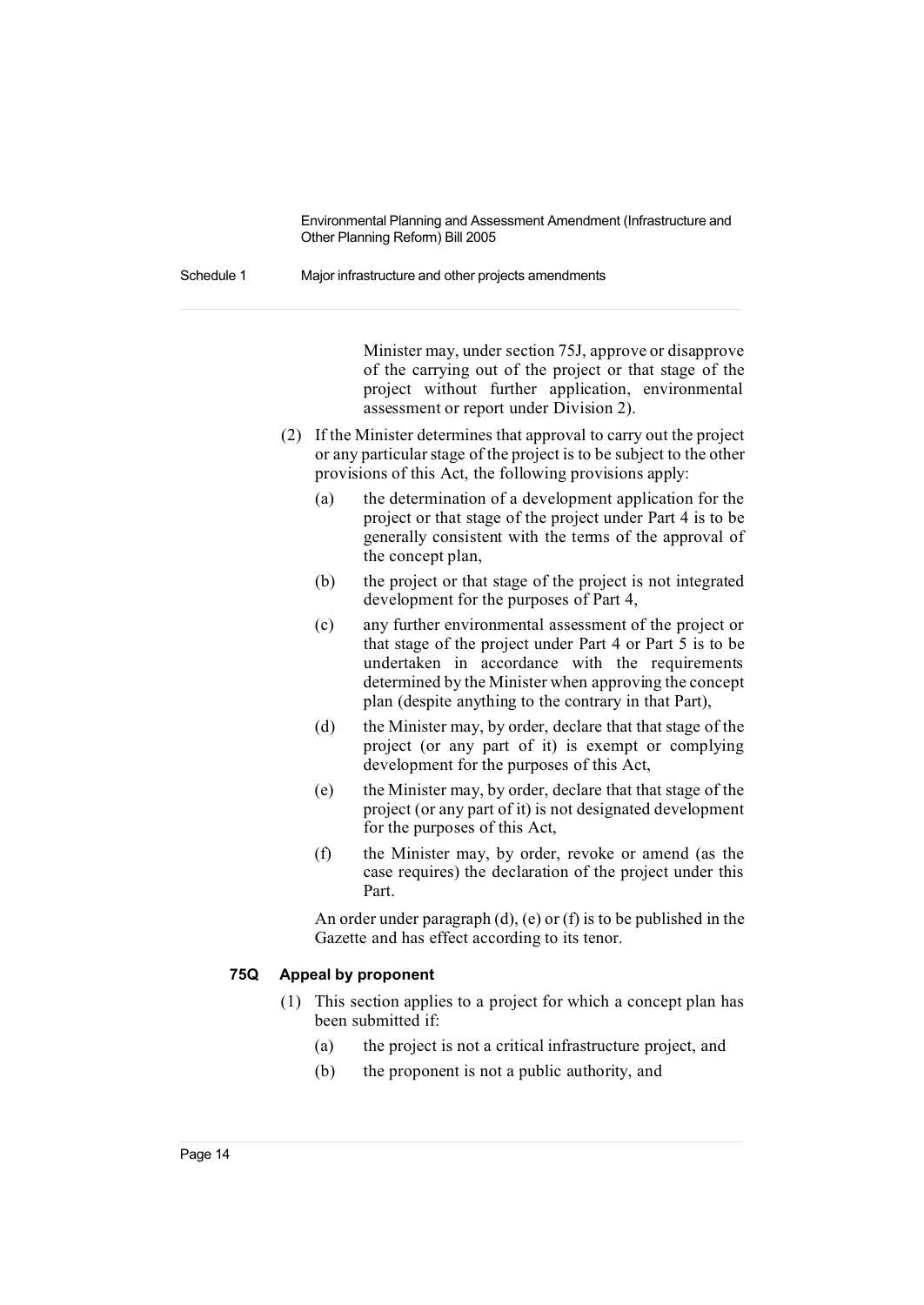Major infrastructure and other projects amendments Schedule 1

- (c) the project has not been the subject of an inquiry held in accordance with section 119 or of a report of a panel of experts under section 75G, and
- (d) but for this Part, the provisions of Part 4 would apply to the project.
- (2) A proponent who is dissatisfied with the determination of the Minister under this Division to refuse to approve the concept plan for a project (or to modify a concept plan for which approval is given) may appeal to the Court within 3 months after:
	- (a) the date on which the proponent received notice of the determination in accordance with the regulations, or
	- (b) the date on which the regulations provide that a pending application is taken to have been refused for the purposes only of this section.
- (3) If the Court allows the appeal, the Minister is to approve the concept plan in the manner determined by the Court. The Court does not have jurisdiction to approve the concept plan or to make or direct the Minister on any determination that may be made under section 75P when giving approval for a concept plan.

# **Division 4 Application of other provisions of this and other Acts**

# **75R Application of other provisions of Act**

- (1) Part 4 and Part 5 do not, except as provided by this Part, apply to or in respect of an approved project (including the declaration of the project as a project to which this Part applies and any approval or other requirement under this Part for the project).
- (2) Part 3 and State environmental planning policies apply to:
	- (a) the declaration of a project as a project to which this Part applies or as a critical infrastructure project, and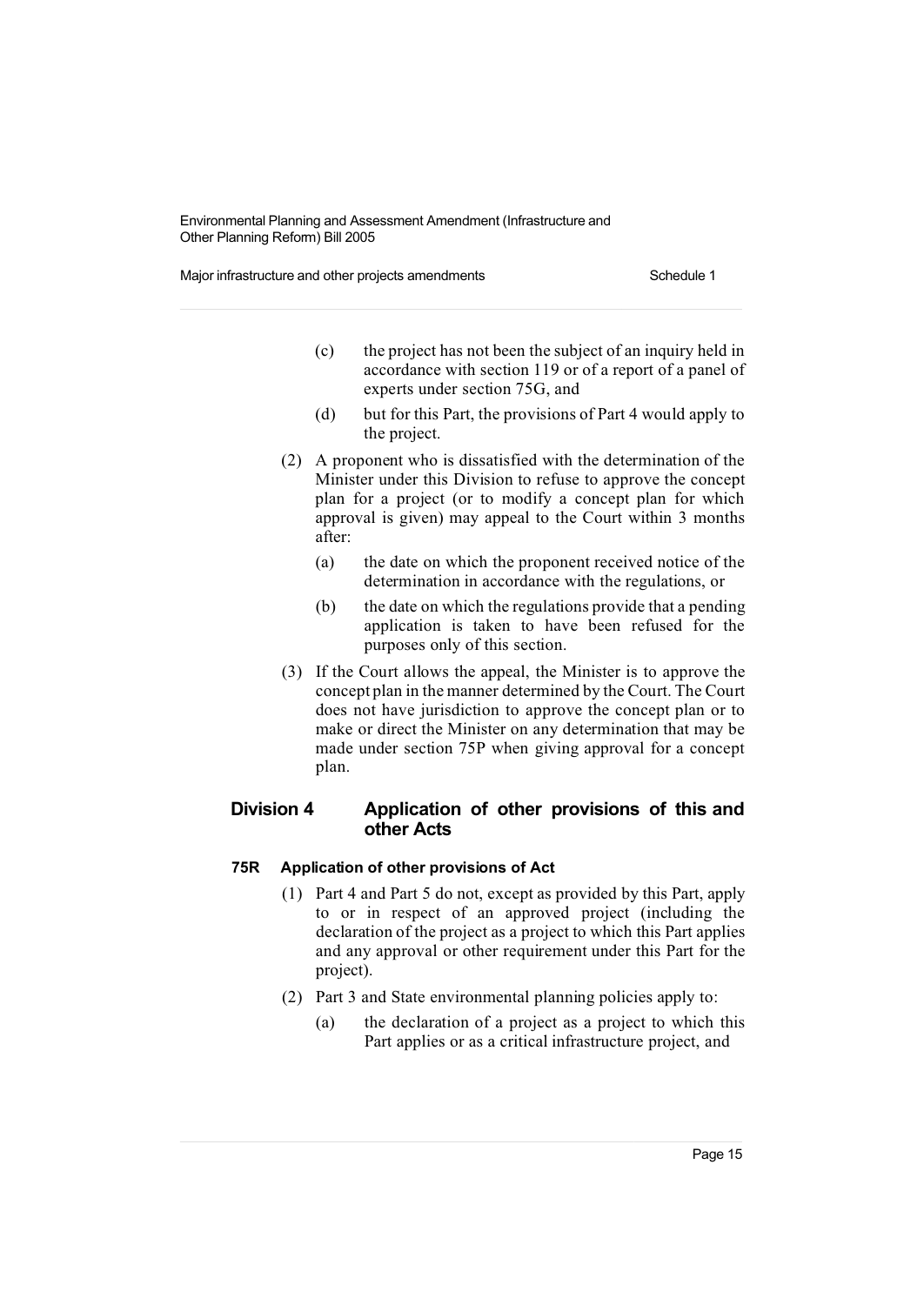Schedule 1 Major infrastructure and other projects amendments

- (b) the carrying out of a project, but (in the case of a critical infrastructure project) only to the extent that the provisions of such a policy expressly provide that they apply to and in respect of the particular project.
- (3) Environmental planning instruments (other than State environmental planning policies) do not apply to or in respect of an approved project.

**Note.** Sections 75J and 75O provide that a project (other than a critical infrastructure project) or a concept plan for such a project cannot be approved under this Part if (but for this Part) it would be development prohibited under any environmental planning instrument. See also section 75I (2) (e).

- (4) Divisions 6 and 6A of Part 4 apply to projects (and the giving of approval for the carrying out of projects under this Part) in the same way as they apply to development and the granting of consent to the carrying out of development under Part 4, subject to any necessary modifications and any modifications prescribed by the regulations. However, a condition cannot be imposed under section 94, 94A or 94F unless that section would have applied if this Part did not apply to the project and a development consent were granted.
- (5) Division 2A of Part 6 applies to a critical infrastructure project only to the extent that the regulations so provide.

#### **75S Erection and occupation of buildings and subdivision of land**

- (1) Section 81A applies to an approved project (other than a critical infrastructure project) in the same way as it applies to development subject to a development consent, subject to any necessary modifications and any modifications prescribed by the regulations. For that purpose, a reference in Part 4A to a development consent includes a reference to an approval of a project under this Part.
- (2) However:
	- (a) section 81A does not apply unless that section would have applied if this Part did not apply to the project, and
	- (b) section 81A applies to a critical infrastructure project if the Minister when giving approval under this Part makes it a condition of that approval that section 81A applies.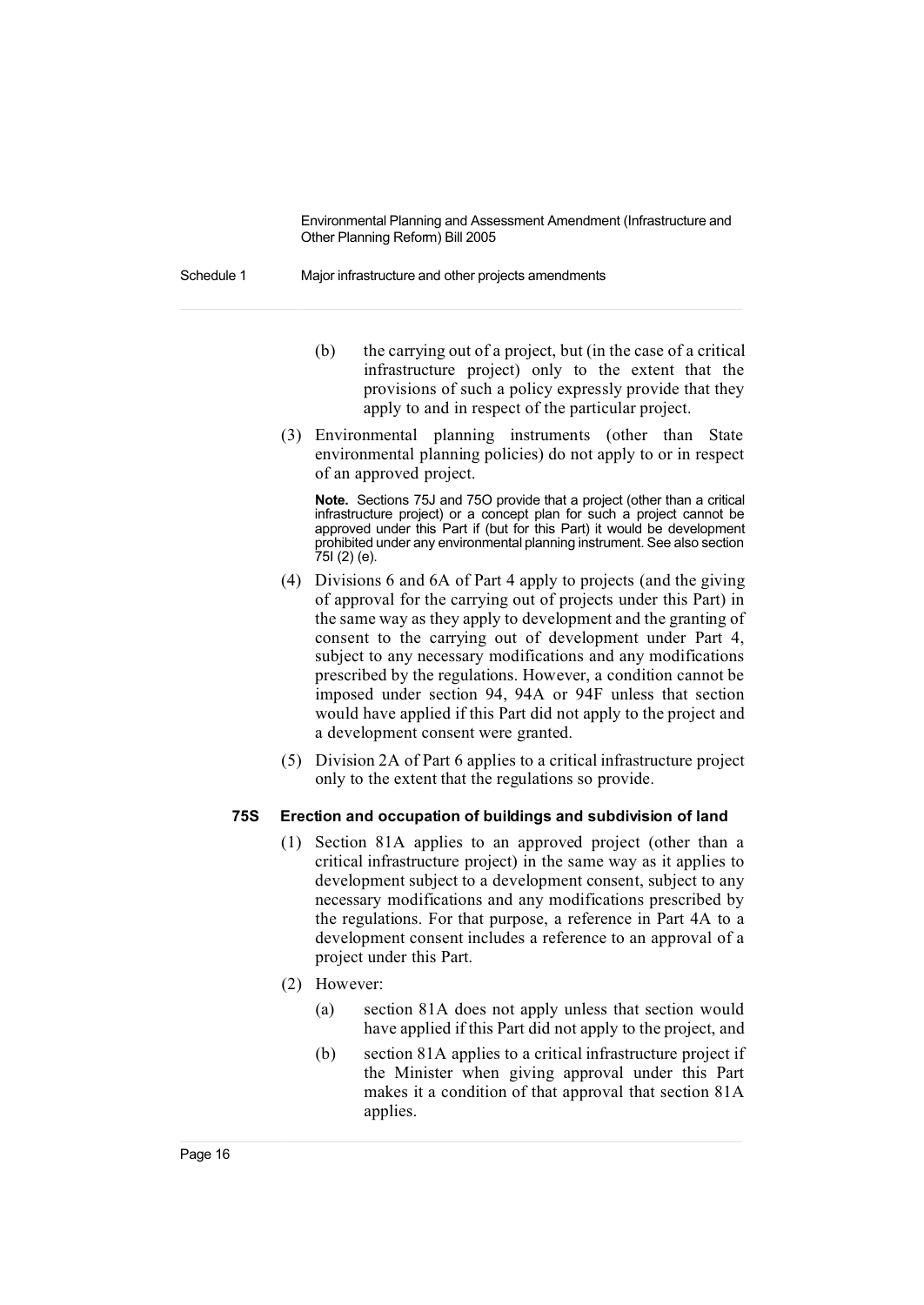Major infrastructure and other projects amendments Schedule 1

(3) Sections 116B and 116G apply to an approved project, but the other provisions of Part 5A do not apply.

#### **75T Third-party appeals—critical infrastructure projects**

- (1) This section applies to:
	- (a) proceedings in the Court (and orders made by theCourt) under Division 3 of Part 6, and
	- (b) proceedings in theCourt (and orders made by the Court) under section 252 or 253 of the *Protection of the Environment Operations Act 1997*, and
	- (c) proceedingsin theCourt (and orders made by the Court) under section 20 (2) of the *Land and Environment Court Act 1979*.
- (2) Proceedings in the Court (and orders made by the Court) cannot be taken or made, except on application made or approved by the Minister:
	- (a) to remedy or restrain a breach of this Act (within the meaning of Division 3 of Part 6) arising under this Part in respect of a critical infrastructure project, including the declaration of the project as a project (and a critical infrastructure project) to which this Part applies and any approval or other requirement under this Part for the project, or
	- (b) to enforce any conditions of an approval under this Part for a critical infrastructure project, or
	- (c) to remedy or restrain a breach of this or any other Act arising in respect of the giving of an authorisation of a kind referred to in section 75V (1) for a critical infrastructure project (or in respect of the conditions of such an authorisation).

# **75U Approvals etc legislation that does not apply**

(1) The following authorisations are not required for an approved project (and accordingly the provisions of any Act that prohibit an activity without such an authority do not apply):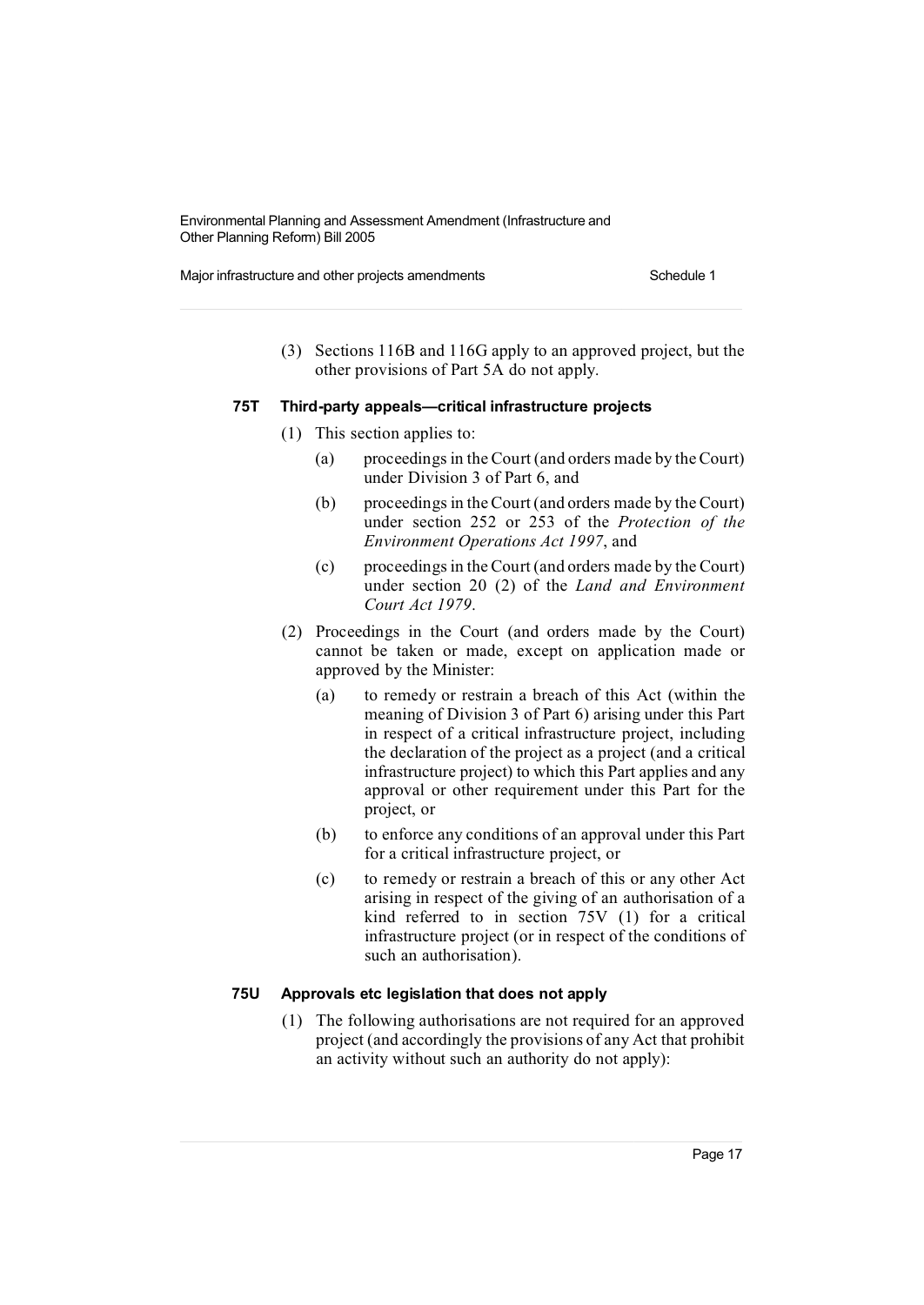| Schedule 1 | Major infrastructure and other projects amendments |  |
|------------|----------------------------------------------------|--|
|            |                                                    |  |

- (a) the concurrence under Part 3 of the *Coastal Protection Act 1979* of the Minister administering that Part of the Act,
- (b) a permit under section 201, 205 or 219 of the *Fisheries Management Act 1994*,
- (c) an approval under Part 4, or an excavation permit under section 139, of the *Heritage Act 1977*,
- (d) a permit under section 87 or a consent under section 90 of the *National Parks and Wildlife Act 1974*,
- (e) an authorisation referred to in section 12 of the *Native Vegetation Act 2003* (or under any Act to be repealed by that Act) to clear native vegetation,
- (f) a permit under Part 3A of the *Rivers and Foreshores Improvement Act 1948*,
- (g) a bush fire safety authority under section 100B of the *Rural Fires Act 1997*,
- (h) a water use approval under section 89, a water management work approval under section 90 or an activity approval under section 91 of the *Water Management Act 2000*.
- (2) Division 8 of Part 6 of the *Heritage Act 1977* does not apply to prevent or interfere with the carrying out of an approved project.
- (3) The following orders or notices cannot be made or given so as to prevent or interfere with the carrying out of an approved critical infrastructure project:
	- (a) an interim protection order (within the meaning of the *National Parks and Wildlife Act 1974* or the *Threatened Species Conservation Act 1995*),
	- (b) an order under Division 1 (Stop work orders) of Part 6A of the *National Parks and Wildlife Act 1974*, Division 1 (Stop work orders) of Part 7 of the *Threatened Species Conservation Act 1995* or Division 7 (Stop work orders) of Part 7A of the *Fisheries Management Act 1994*,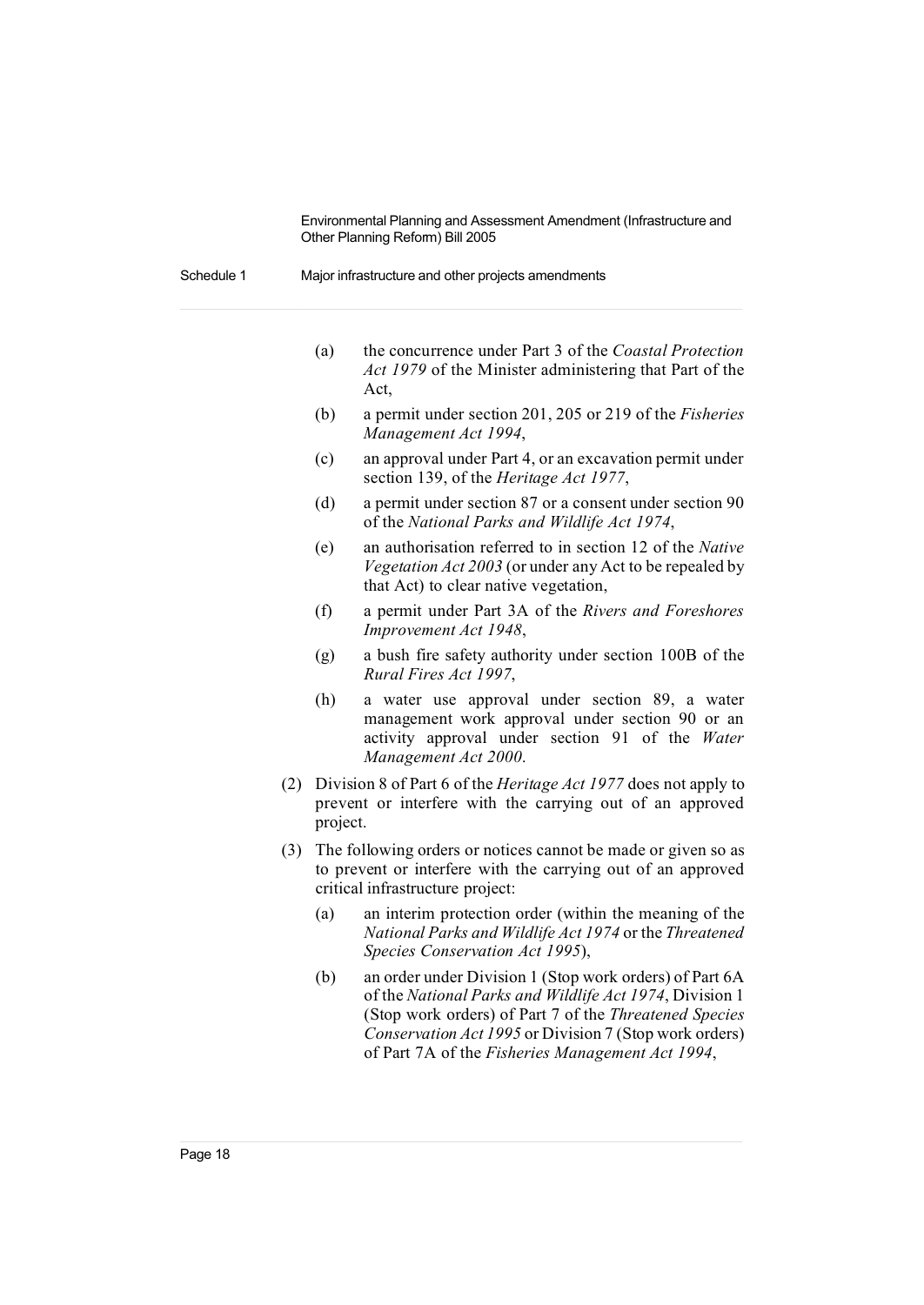Major infrastructure and other projects amendments Schedule 1

- (c) an environment protection notice under Chapter 4 of the *Protection of the Environment Operations Act 1997*,
- (d) an order under section 124 of the *Local Government Act 1993*.

**Note.** Under the *National Parks and Wildlife Act 1974*, actions that are essential for carrying out an approved project provide the same defence to actions relating to harm to native fauna (and threatened species) as a development consent under Part 4, or environmental assessment under Part 5, of this Act provide.

#### **75V Approvals etc legislation that must be applied consistently**

- (1) An authorisation of the following kind cannot be refused if it is necessary for carrying out an approved project and is to be substantially consistent with the approval under this Part:
	- (a) an aquaculture permit under section 144 of the *Fisheries Management Act 1994*,
	- (b) an approval under section 15 of the *Mine Subsidence Compensation Act 1961*,
	- (c) a mining lease under the *Mining Act 1992*,
	- (d) a production lease under the *Petroleum (Onshore) Act 1991*,
	- (e) an environment protection licence under Chapter 3 of the *Protection of the Environment Operations Act 1997* (for any of the purposes referred to in section 43 of that Act),
	- (f) a consent under section 138 of the *Roads Act 1993*.
- (2) If:
	- (a) the Minister determines when giving approval for a concept plan under section 75P that approval to carry out the project or any particular stage of the project is to be subject to the other provisions of this Act, and
	- (b) development consent to carry out the project or that stage of the project is given under Part 4,

an authorisation of the kind referred to in subsection (1) or section 75U (1) cannot be refused if it is necessary for carrying out the project or that stage of the project and is to be substantially consistent with the development consent.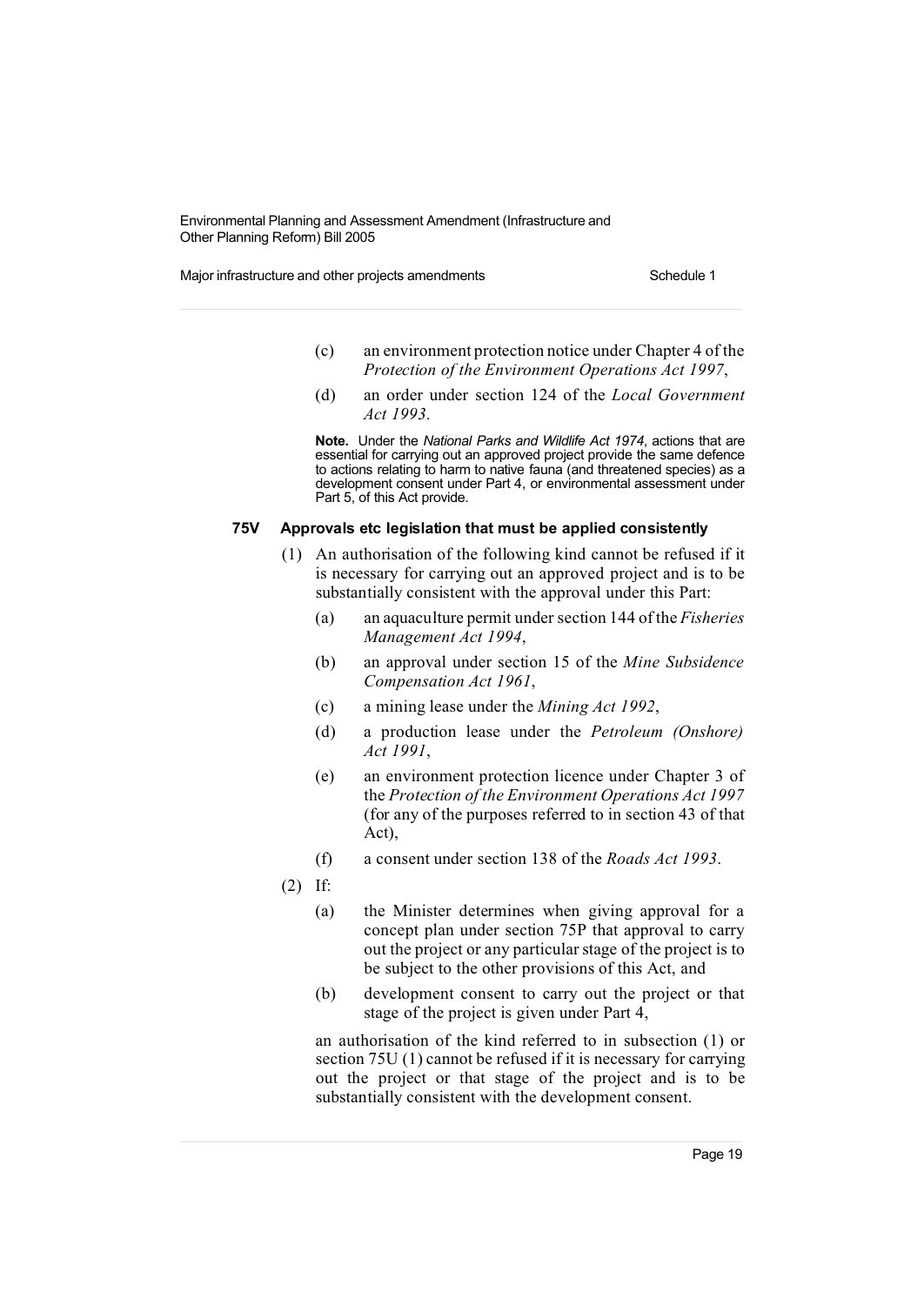Schedule 1 Major infrastructure and other projects amendments

- (3) This section does not apply to or in respect of:
	- (a) an application for the renewal of an authorisation or a renewed authorisation, or
	- (b) an application for a further authorisation or a further authorisation following the expiry or lapsing of an authorisation, or
	- (c) in the case of an environment protection licence under Chapter 3 of the *Protection of the Environment Operations Act 1997*—any period after the first review of the licence under section 78 of that Act.
- (4) A reference in this section to an authorisation or approval includes a reference to any conditions of the authorisation or approval.
- (5) This section applies to a person, court or tribunal that deals with an objection, appeal or review conferred on a person in relation to an authorisation in the same was as it applies to the person giving the authorisation.

# **Division 5 Miscellaneous**

# **75W Modification of Minister's approval**

(1) In this section:

*Minister's approval* means an approval to carry out a project under this Part, and includes an approval of a concept plan.

*modification of approval* means changing the terms of a Minister's approval, including:

- (a) revoking or varying a condition of the approval or imposing an additional condition of the approval, and
- (b) changing the terms of any determination made by the Minister under Division 3 in connection with the approval.
- (2) The proponent may request the Minister to modify the Minister's approval for a project. The Minister's approval for a modification is not required if the project as modified will be consistent with the existing approval under this Part.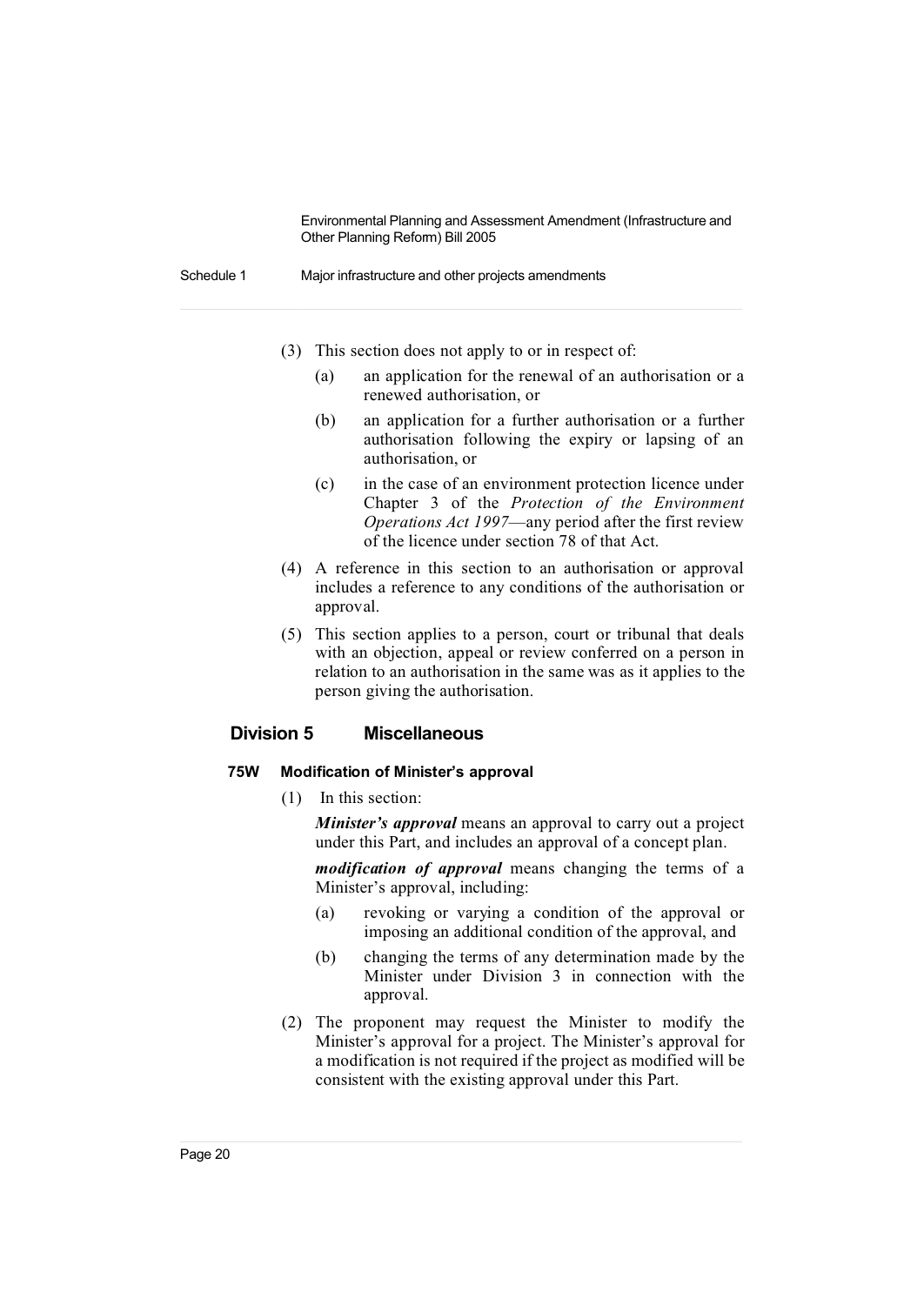Major infrastructure and other projects amendments Schedule 1

- (3) The request for the Minister's approval is to be lodged with the Director-General. The Director-General may notify the proponent of environmental assessment requirements with respect to the proposed modification that the proponent must comply with before the matter will be considered by the Minister.
- (4) The Minister may modify the approval (with or without conditions) or disapprove of the modification.
- (5) The proponent of a project to which section 75K applies who is dissatisfied with the determination of a request under this section with respect to the project (or with the failure of the Minister to determine the request within 40 days after it is made) may, within the time prescribed by the regulations, appeal to the Court. The Court may determine any such appeal.
- (6) Subsection (5) does not apply to a request to modify:
	- (a) an approval granted by or as directed by the Court on appeal, or
	- (b) a determination made by the Minister under Division 3 in connection with the approval of a concept plan.
- (7) This section does not limit the circumstances in which the Minister may modify a determination made by the Minister under Division 3 in connection with the approval of a concept plan.

# **75X Miscellaneous provisions relating to approvals under this Part**

- (1) If the proponent of a project (or proposed project) is the Minister or the corporation constituted by section 8 (1), the project must be the subject of an inquiry held in accordance with section 119 or of a report of a panel of experts under section 75G.
- (2) The following documents under this Part in relation to a project are to be made publicly available by the Director-General:
	- (a) applications to carry out projects,
	- (b) environmental assessment requirements for a project determined by the Director-General or the Minister,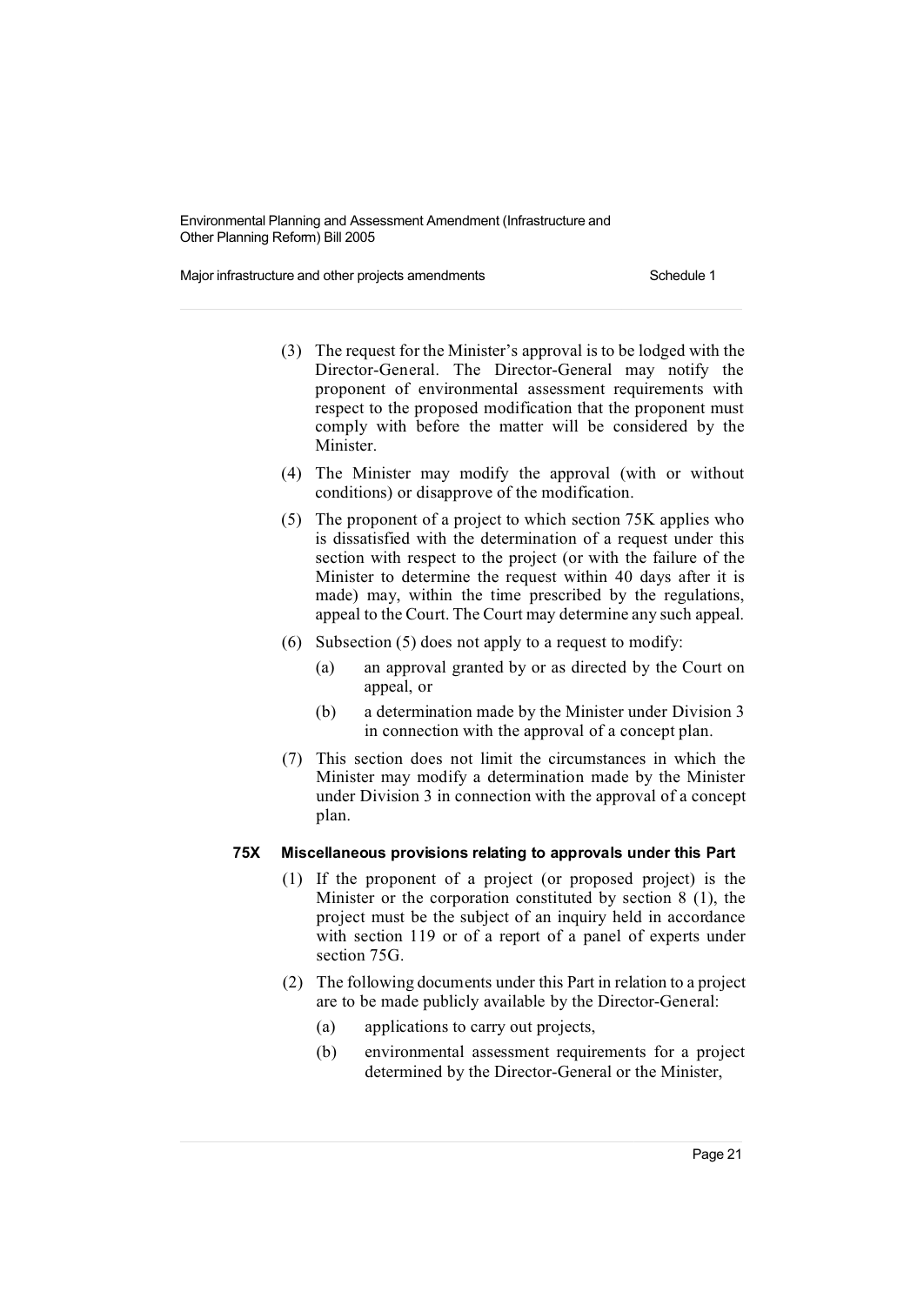Schedule 1 Major infrastructure and other projects amendments

- (c) environmental assessment reports of the Director-General to the Minister,
- (d) approvals to carry out projects given by the Minister,
- (e) conceptplanssubmitted fortheMinister's approval (and approvals of concept plans),
- (f) requests for modifications of approvals given by the Minister and any modifications made by the Minister.
- (3) The Minister may, but is not required to, give reasons to the proponent for:
	- (a) any disapproval, or conditions or modifications, of a project, or
	- (b) any disapproval, or modifications of, a concept plan for a project, or
	- (c) any conditions of approval of a modification of the approval of a project.
- (4) The validity of an approval or other decision under this Part cannot be questioned in any legal proceedings in which the decision may be challenged except those commenced in the Court within 3 months after public notice of the decision was given.
- (5) The only requirement of this Part that is mandatory in connection with the validity of an approval of a project or of a concept plan for a project is a requirement that an environmental assessment with respect to the project is made publicly available under section 75H (or under that section as applied by section 75N). This subsection does not affect the operation of section 75T in relation to a critical infrastructure project.

# **75Y Lapsing of approvals**

(1) An approval under this Part may be subject to a condition that it lapses on a specified date unless specified action with respect to the approval has been taken (such as the commencement of work on the project or the submission of an application for approval to carry out a project for which concept approval has been given).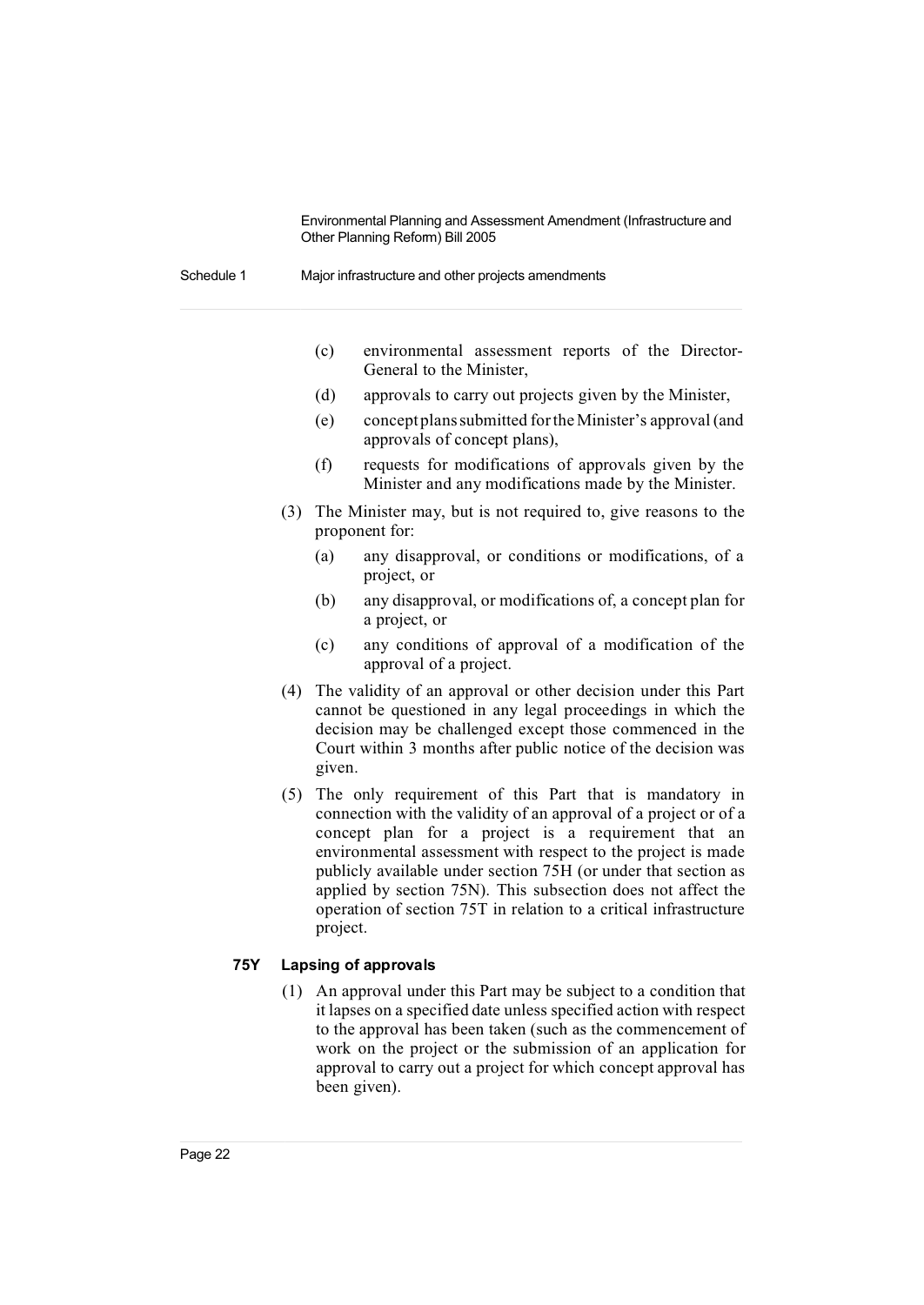Major infrastructure and other projects amendments Schedule 1

(2) Any such condition may be modified under this Part to extend the lapsing period. The Minister is to review the approval before extending the lapsing period and may make other modifications to the approval (whether or not requested by the proponent).

# **75Z Regulations for purposes of Part**

The regulations may make provision for or with respect to the approval of projects (and concept plans for projects) under this Part and to approved projects (and concept plans), including:

- (a) prescribing time limits for dealing with applications or other matters under this Part and deeming acceptance or rejection of applications or other matters if those time limits are not complied with, and
- (b) requiringowners of land on which projects are proposed to be carried out to consent to applications for approvals under this Part, and
- (c) providing for public exhibition, notification and public registers of applications for approvals under this Part (or for the modification of approvals) and of the determination of those applications, and
- (d) the fees for applications and the exercise of functions under this Part.

# **75ZA Transitional arrangements**

- (1) Development may be declared to be a project to which this Part applies even though action has been taken under Part 4 or Part 5 before the declaration (whether before or after the commencement of this Part) for the purposes of authorising the carrying out of the development under this Act.
- (2) However, on the declaration being made, any development consent under Part 4 or approval under Part 5 that authorises the carrying out of the development ceases to have effect. The consent or approval is revived if the declaration is subsequently revoked without any approval of the project under this Part.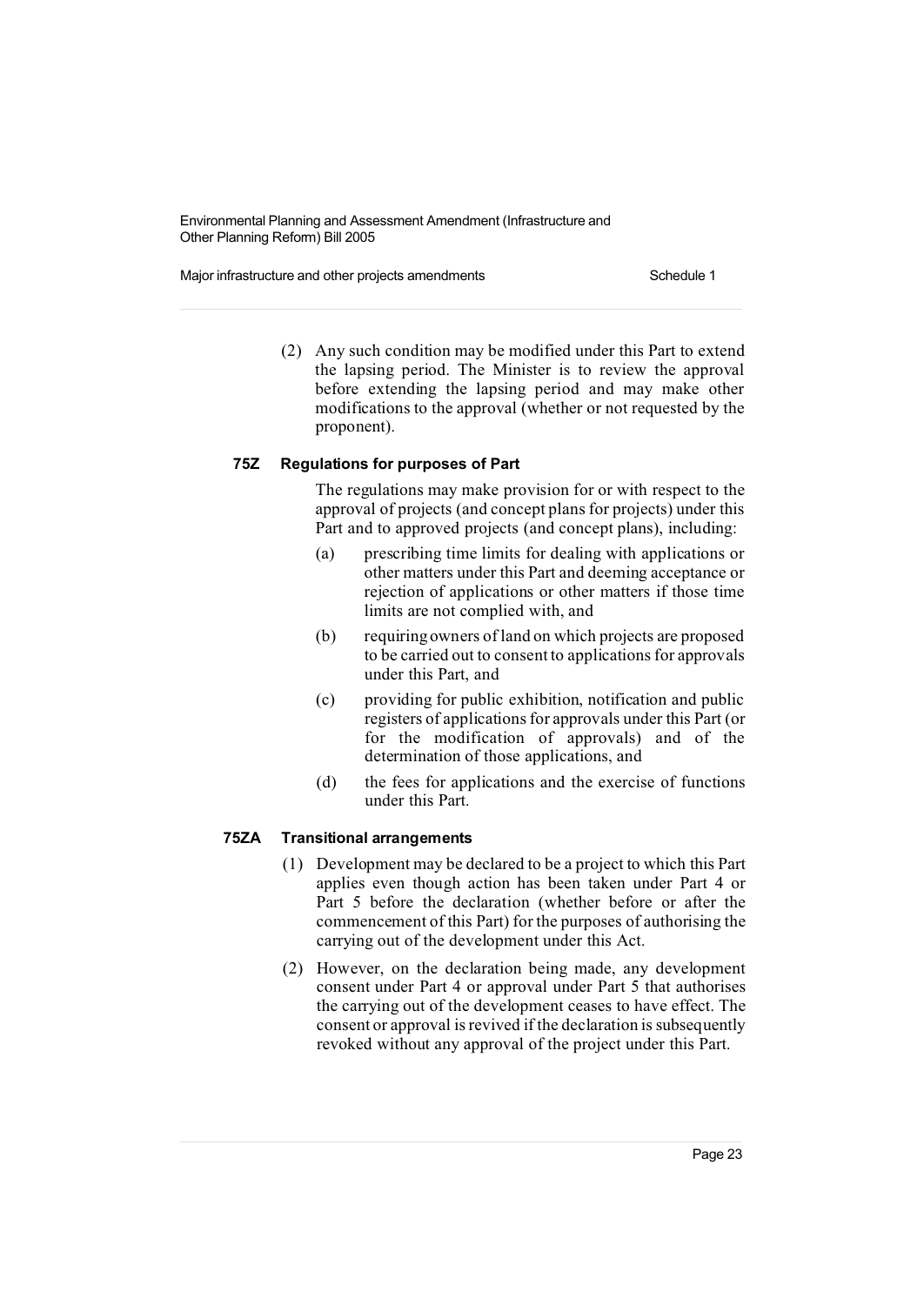Schedule 1 Major infrastructure and other projects amendments

(3) If the declaration of a project under this Part is revoked after approval has been given under this Part to carry out the project, the approval is (subject to the regulations) taken to be a development consent for the project granted under Part 4.

#### **[2] Section 4 Definitions**

Omit the definitions of *local development* and *State significant development* from section 4 (1).

#### **[3] Section 23 Delegation**

Insert after section 23 (1) (c):

- (c1) a development corporation under the *Growth Centres (Development Corporations) Act 1974* or an officer or employee of any such corporation for the purposes of that Act,
- (c2) any other public authority or an officer or employee of any other public authority,

# **[4] Section 23 (8) (a1)**

Insert after section 23 (8) (a):

(a1) the function of the Minister under Part 3A of determining whether to approve the carrying out of a project or the concept plan for a project, or

#### **[5] Section 23 (8) (b)**

Omit ", 88A, 89" and ", by Division 4 of Part 5".

# **[6] Section 72A Making of application**

Omit "or sections 88A and 89" wherever occurring in section 72A (2).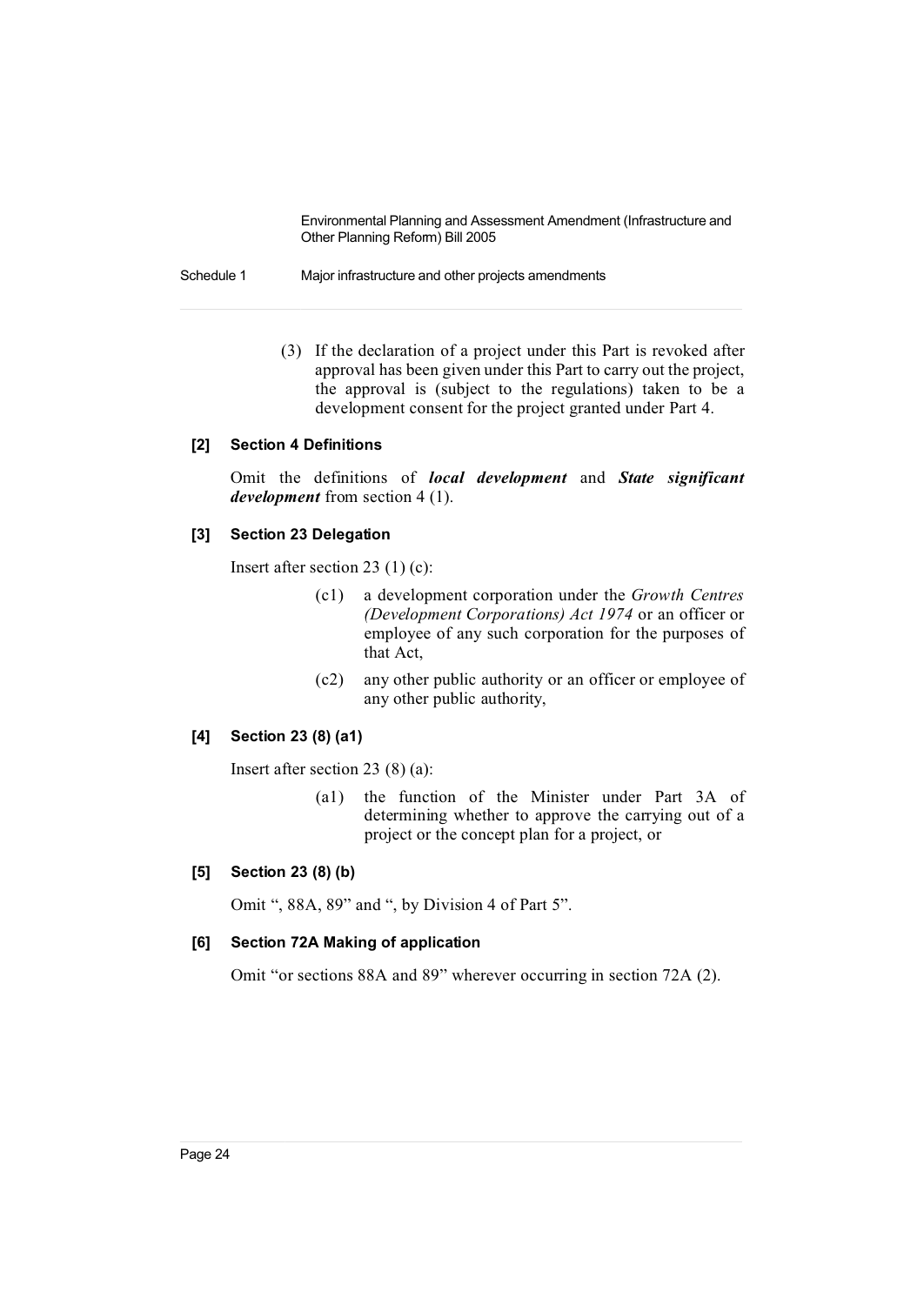Major infrastructure and other projects amendments Schedule 1

# **[7] Section 72I Application of Division**

Insert at the end of the section:

(2) This Division also applies in respect of applications and approvals under Part 3A, and references to a development application, a consent authority or a consent are to be construed accordingly.

#### **[8] Section 76A Development that needs consent**

Omit section 76A (3), (4), (6) (a), (7), (8) and (9).

#### **[9] Section 76A (5)**

Omit "local".

#### **[10] Section 77 Application of Division**

Omit paragraph (a) of the note to the section.

#### **[11] Section 79C Evaluation**

Insert at the end of section 79C (1):

**Note.** See section 75P (2) (a) for circumstances in which determination of development application to be generally consistent with approved concept plan for a project under Part 3A.

#### **[12] Section 82A Review of determination**

Omit the note to section 82A (1).

# **[13] Part 4, Division 4 Additional procedures concerning State significant development**

Omit the Division.

# **[14] Section 91A Development that is integrated development**

Omit "local" from section 91A (1).

**[15] Section 92 State significant development that is integrated development**

Omit the section.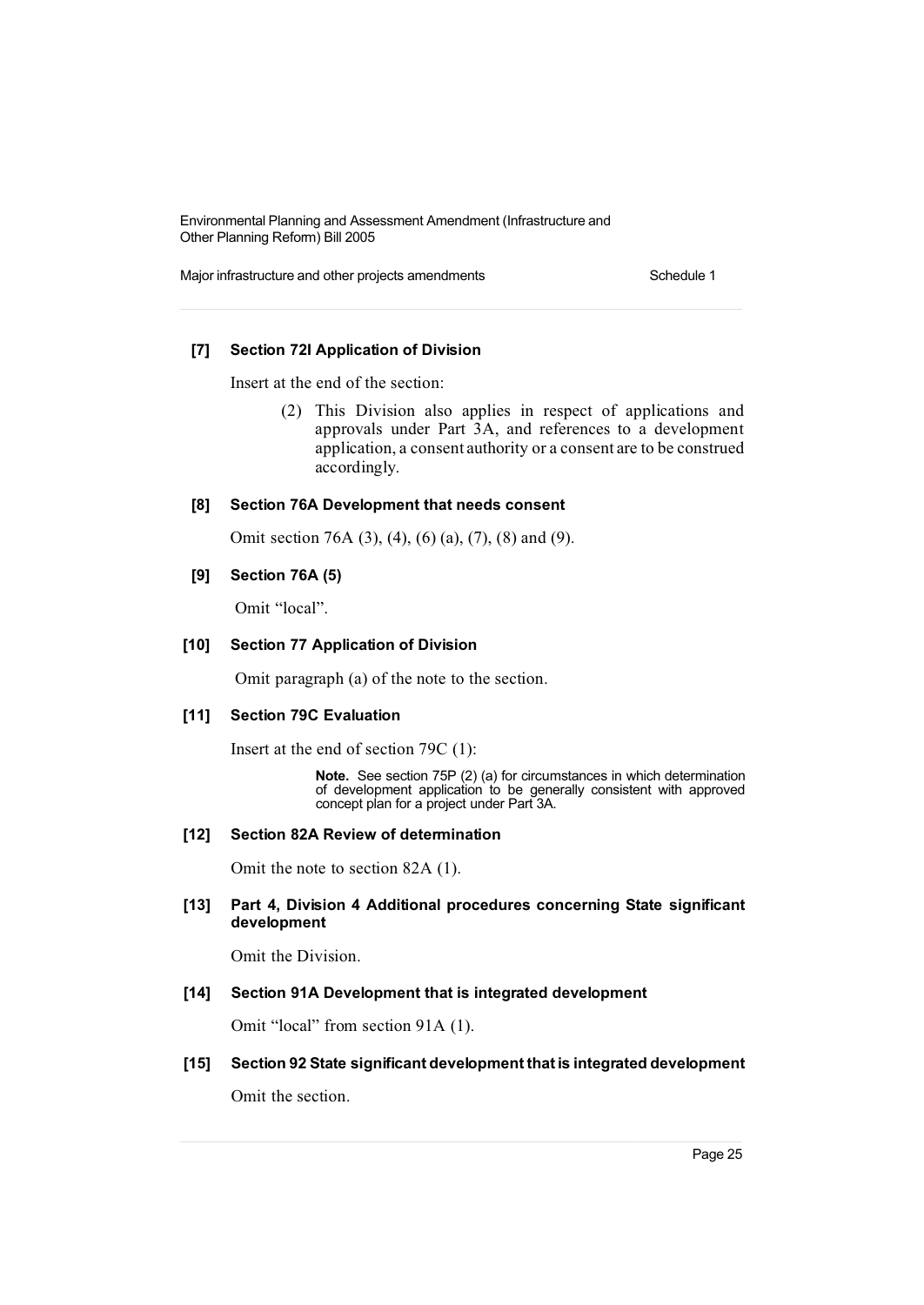Schedule 1 Major infrastructure and other projects amendments

### **[16] Section 95A Extension of lapsing period for 1 year**

Omit ", except where the application is made in respect of a consent granted by the Minister under section 88A or 89," from section 95A (3).

# **[17] Section 95B Extension of lapsing period for consentforState significant development**

Omit the section.

#### **[18] Section 96 Modification of consents-—generally**

Omit ", (6A)" from section 96 (1) and "or (6A)" from section 96 (7).

# **[19] Section 96 (6)**

Omit "Except in the case of State significant development, an". Insert instead "An".

### **[20] Section 96 (6A)**

Omit the subsection.

#### **[21] Section 110 Definitions**

Omit "under Division 4" from section 110 (2). Insert instead "under Part 3A".

**[22] Section 110D Transitional-—amendment of list of vulnerable species**

Omit section 110D (3) and (4).

**[23] Section 112 Decision of determining authority in relation to certain activities**

Omit section 112 (1) (c1).

#### **[24] Section 112 (6)**

Insert "(other than Part 3A)" after "of this Act".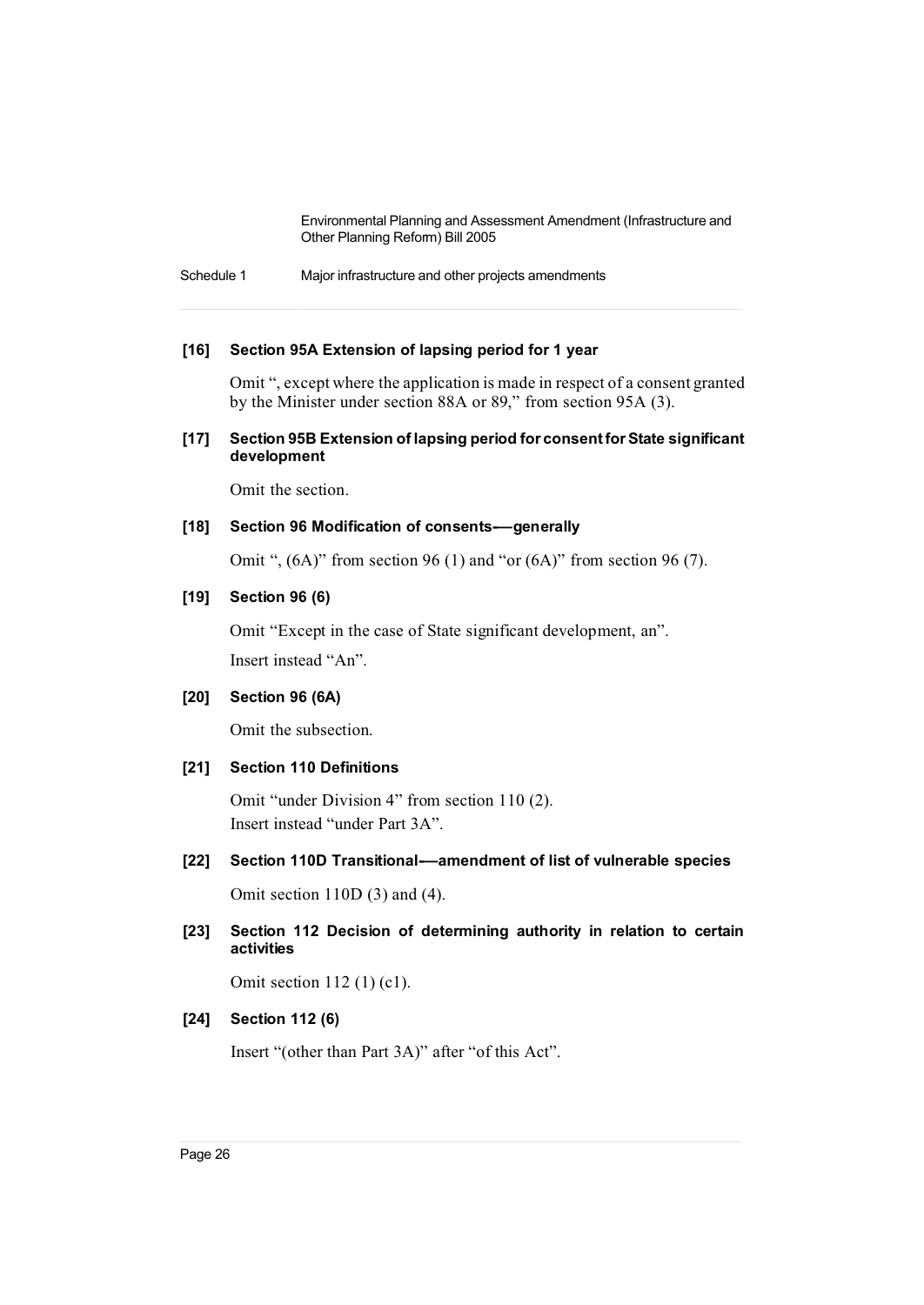Major infrastructure and other projects amendments Schedule 1

# **[25] Section 112 (6A)**

Omit the subsection.

**[26] Section 113 Publicity and examination of environmental impact statements**

Omit "or Division 4 applies" from section 113 (5).

**[27] Part 5, Division 4 Minister administering this Act to be approving authority instead of proponent where EIS prepared**

Omit the Division.

**[28] Section 115P Approval of Minister administering this Act required for designated fishing activity where Fisheries Minister is or is declared to be proponent**

Omit section 115P (3). Insert instead:

(3) The regulations may make provisions for or with respect to approvals under this section of the Minister administering this Act.

#### **[29] Section 115R Application of other provisions of this Act**

Insert after section 115R (3):

(3A) A designated fishing activity cannot be declared to be a project to which Part 3A applies.

#### **[30] Section 119 Public inquiry**

Insert at the end of section 119 (1) (d):

, or

(e) all or any of the environmental aspects of a project under Part 3A.

# **[31] Section 158 Exclusion of personal liability**

Insert after section 158 (d):

(d1) a member of a panel constituted under section 75G, or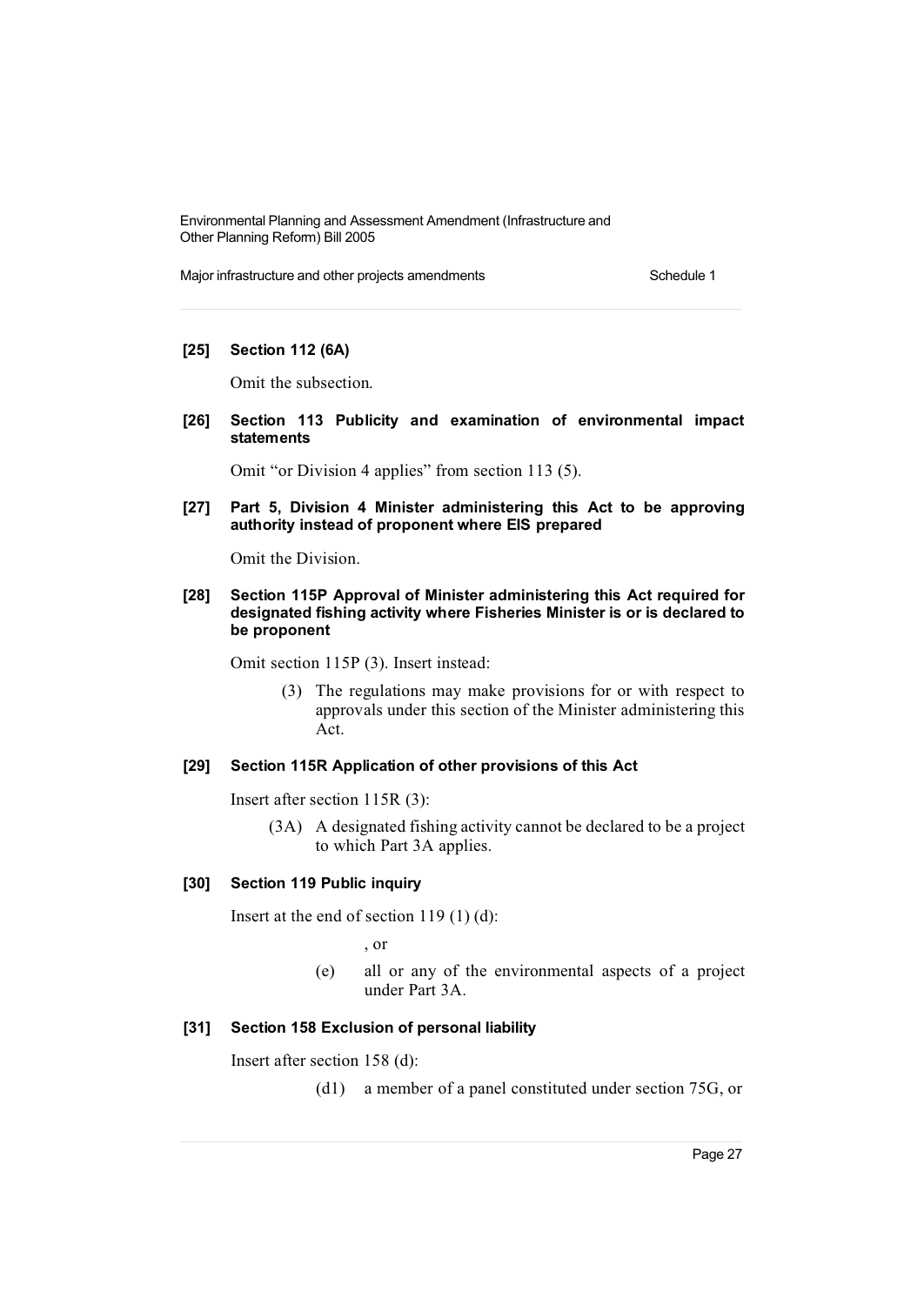Schedule 1 Major infrastructure and other projects amendments

# **[32] Section 158**

Insert "a panel member," after "the Commissioner of Inquiry,".

#### **[33] Schedule 6 Savings, transitional and other provisions**

Insert in appropriate Divisional order (and with appropriate clause numbers) in the Part of the Schedule inserted by Schedule 6 to this Act:

# **Division 2 Major infrastructure and other projects amendments**

#### **Pending or previous matters under Division 4 of Part 5**

- (1) Despite its repeal by Schedule 1 to the 2005 Amending Act, Division 4 of Part 5 of this Act continues to apply to and in respect of the carrying out of any activity for which the Minister's approval under that Division was sought before its repeal.
- (2) If the activity is a project to which Part 3A of this Act applies:
	- (a) subclause (1) applies to the activity (unless the instrument that declares it a project otherwise provides), and
	- (b) Part 3A of this Act does not apply to the activity while Division 4 of Part 5 of this Act continues to apply to the activity (subject to subclause (3)).
- (3) The approval of the Minister for an activity that was given under Division 4 of Part 5 of this Act before its repeal (or under that Division as continued by subclause (1)) is taken to be an approval under Part 3A of this Act, and that Part (sections 75U and 75V excepted) applies accordingly.
- (4) Until regulations are made under section 115P (3) (as substituted by the 2005 Amending Act), the provisions of Division 4 of Part 5 of this Act continue to apply (with necessary modifications) to approvals under that section of the Minister administering this Act.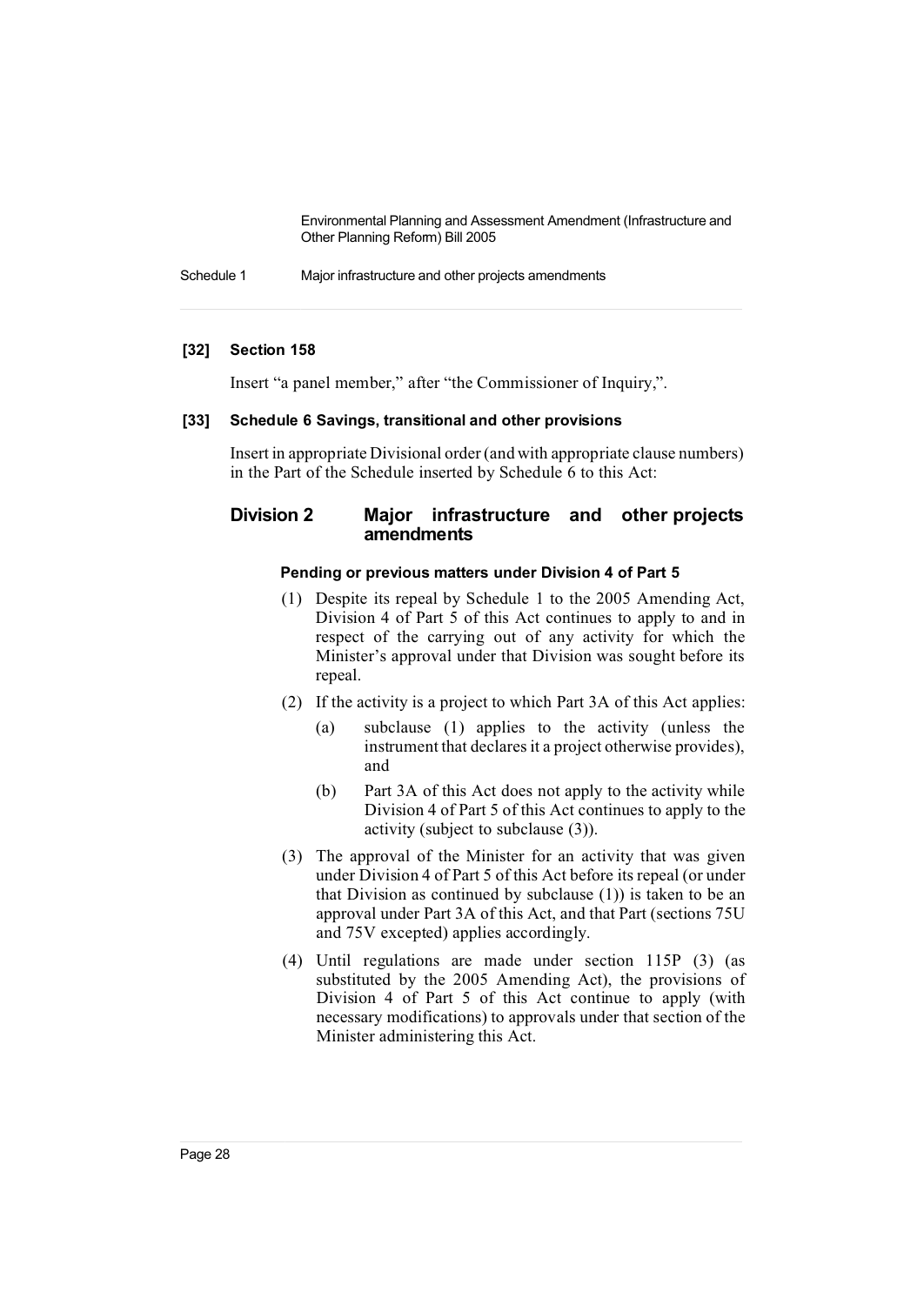Major infrastructure and other projects amendments Schedule 1

### **State significant development matters**

- (1) If a development application for State significant development is pending on the commencement of Part 3A of this Act, the application is to be determined (unless withdrawn by the applicant) as if the amendments made to this Act by Schedule 1 to the 2005 Amending Act had not been made.
- (2) A reference in any Act or instrument to State significant development within the meaning of this Act is taken to be a reference to a project to which Part 3A of this Act applies.

#### **Special heritage provision with respect to Opera House**

- (1) Section 75U (as inserted by the 2005 Amending Act), in so far as it excludes the requirement for an approval under Part 4 of the *Heritage Act 1977*, does not apply to the carrying out of any development in connection with the Opera House that is a project to which Part 3A applies.
- (2) In that case, section 75V applies instead as if an approval under Part 4 of the *Heritage Act 1977* were included in section 75V (1).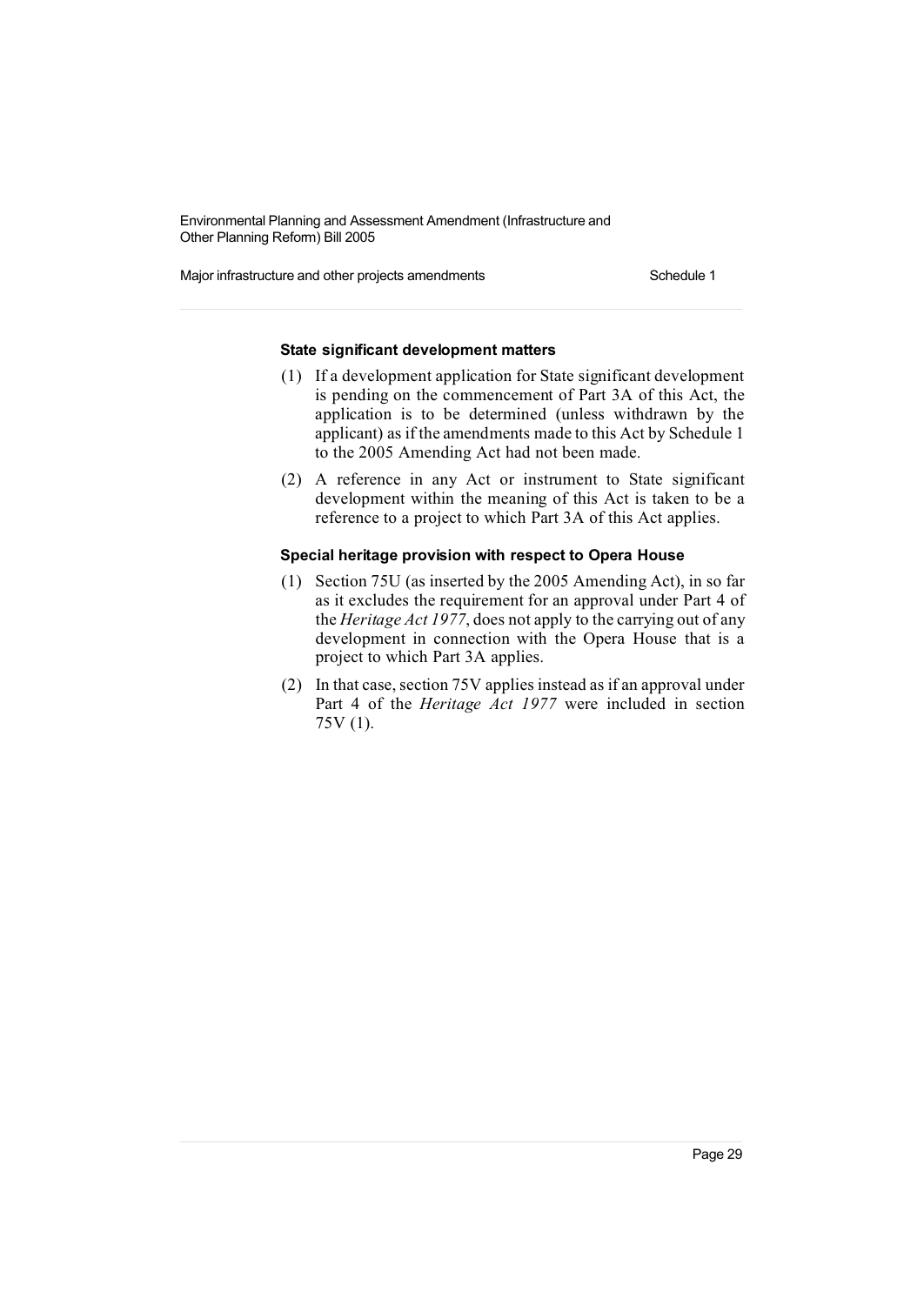Schedule 2 Planning instruments amendments

# **Schedule 2 Planning instruments amendments**

(Section 3)

#### **[1] Section 4 Definitions**

Insert in alphabetical order in section 4 (1):

*development control plan* means a development control plan prepared (or taken to have been prepared) under Division 6 of Part 3.

#### **[2] Section 26 Contents of environmental planning instruments**

Insert at the end of the section:

- (4) An environmental planning instrumentthat makes provision for or with respect to protecting or preserving trees or other vegetation may make provision:
	- (a) for development control plans to specify the species or kinds of trees or other vegetation included in or excluded from the relevant provisions, and
	- (b) for the grant of permission to remove or otherwise affect trees or other vegetation, and for a refusal to grant permission to be treated as a refusal or failure to grant development consent under and for the purposes of Part 4.

# **[3] Section 33 Model provisions**

Omit the section.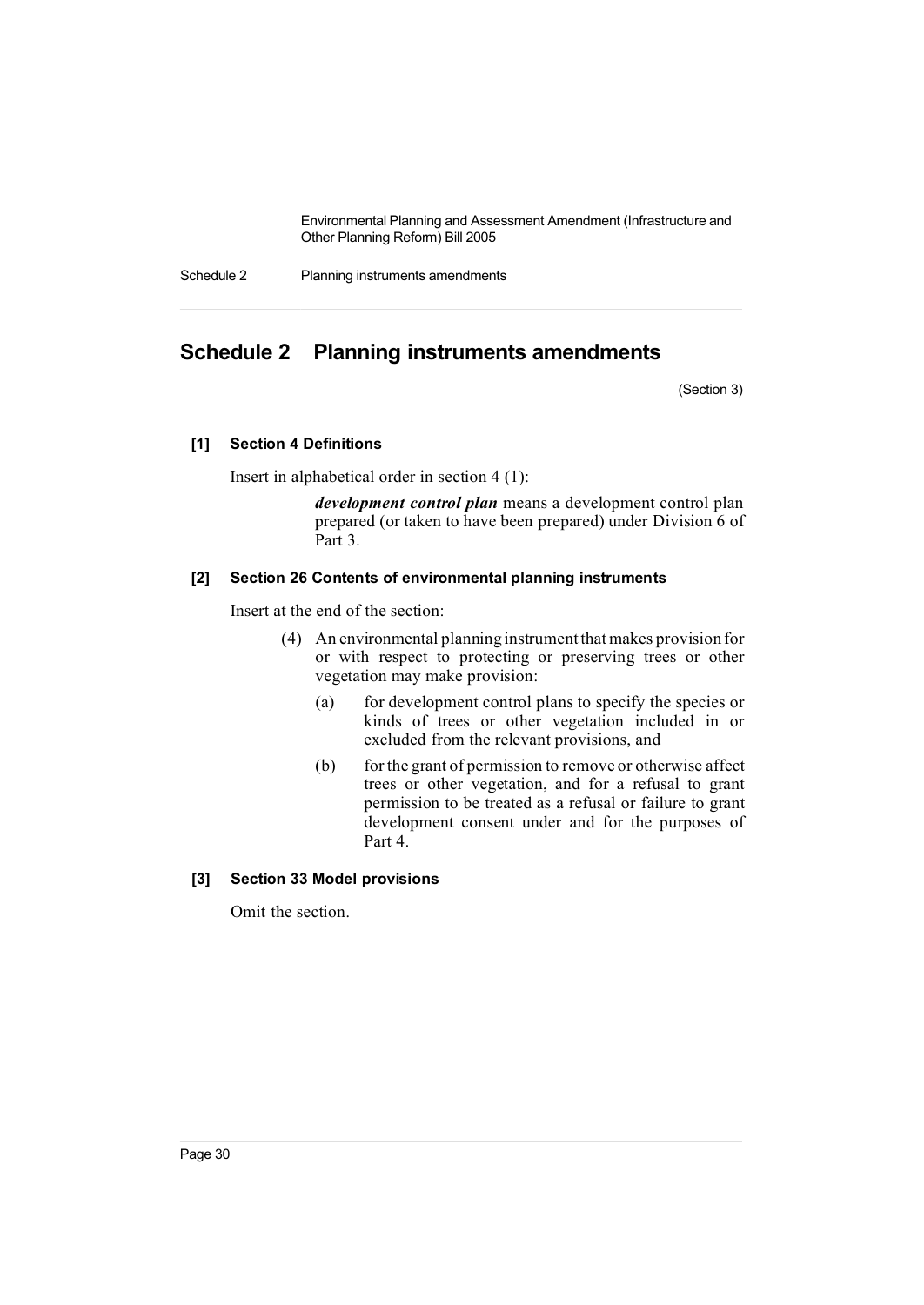Planning instruments amendments **Schedule 2** Schedule 2

# **[4] Sections 33A–33C**

Insert after section 33:

# **33A Standardisation of local and other environmental planning instruments**

- (1) The Governormay, by order published in the Gazette, prescribe the standard form and content of local environmental plans or other environmental planning instruments (a *standard instrument*).
- (2) An environmental planning instrument may be made in the form of:
	- (a) a declaration that the applicable mandatory provisions of a standard instrument are adopted, and
	- (b) the prescription of the matters required to be prescribed for the purposes of the application of the mandatory provisions of the standard instrument (such as the adoption of land zoning or other maps), and
	- (c) the prescription of any other matters permitted to be prescribed by an environmental planning instrument, including non-mandatory provisions of the standard instrument (with or without modification) or additional provisions.
- (3) When an environmental planning instrument is made with such a declaration, the instrument has the form and content of the applicable mandatory provisions ofthe standard instrument and the matters so prescribed. Any draft of the instrument that is exhibited under this Act is to set out in full the provisions that are adopted.
- (4) If the mandatory provisions of a standard instrumentso adopted are amended by a further order under subsection (1) after they are adopted, the environmental planning instrument is taken (without further amendment) to adopt the amended provisions of the standard instrument on and from the date the amendment to the standard instrument takes effect.
- (5) The order that amends a standard instrument may make provision of a savings or transitional nature consequent on the amendment of the standard instrument.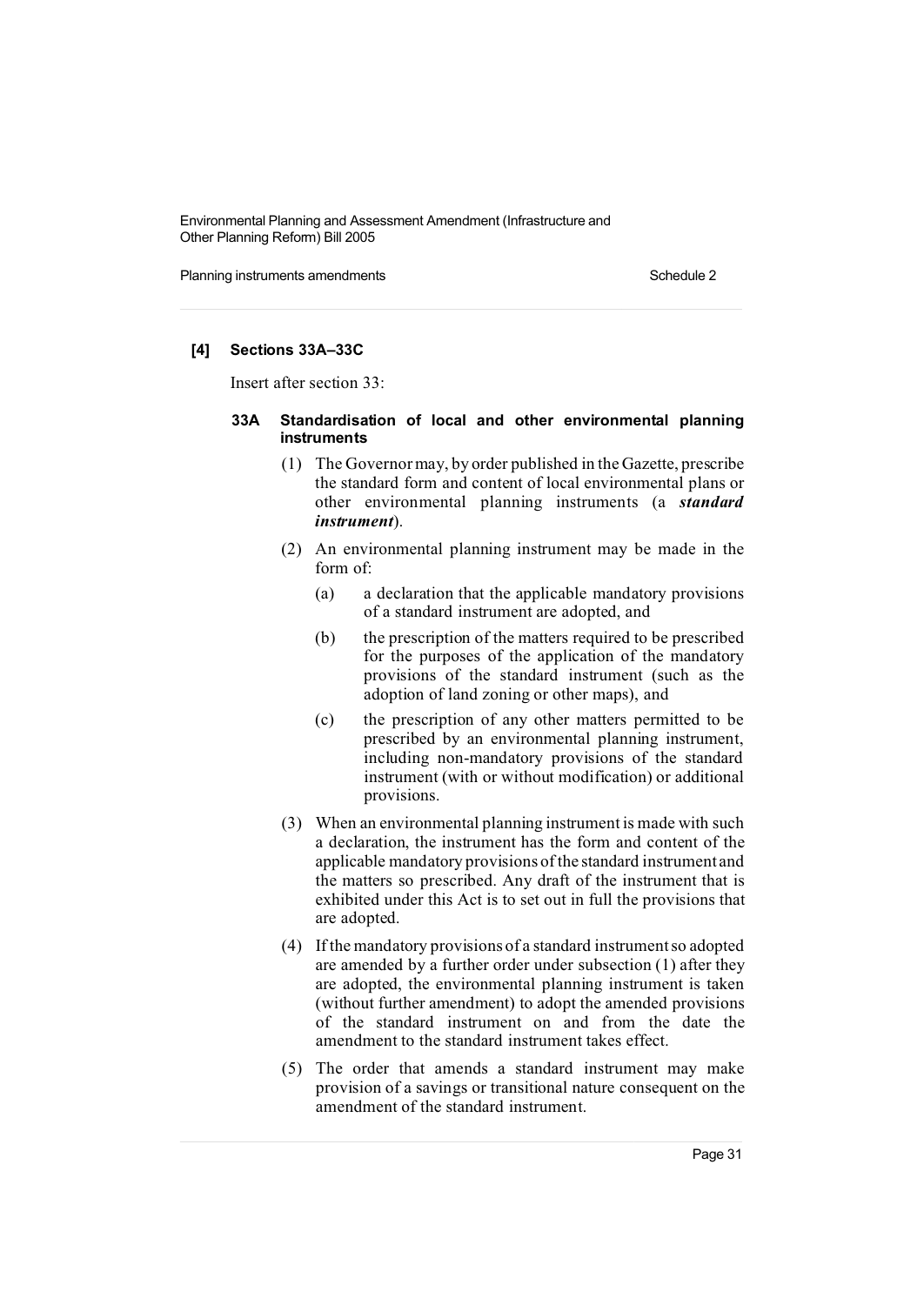Schedule 2 Planning instruments amendments

- (6) Where a standard instrument has been adopted, the provisions of the environmental planning instrument (other than the mandatory provisions of the adopted standard instrument) may be amended from time to time by another environmental planning instrument or in accordance with any Act.
- (7) A standard instrument may:
	- (a) provide that a provision is a mandatory provision only in the circumstances specified in the instrument, and
	- (b) contain requirements or guidance as to the form or content of a non-mandatory provision.
- (8) The adoption of the provisions of a standard instrument in an environmental planning instrument is taken to be a matter of State environmental planning significance for the purposes of this Act.
- (9) Subject to this Act and the regulations, the form and subject-matter of an environmental planning instrumentor draft instrument is (if there is no applicable standard instrument) to be as determined by the Minister.
- (10) In this section:

*amend* includes alter or vary.

*form* includes structure.

#### **33B Staged repeal and review of environmental planning instruments**

- (1) In order to facilitate the staged implementation of standard instruments and the periodic review of existing instruments, the Minister may, by order published in the Gazette, establish a staged repeal program for existing environmental planning instruments.
- (2) The staged repeal program may include provision for or with respect to the following:
	- (a) the repeal of designated environmental planning instruments at specified times during the period of the program,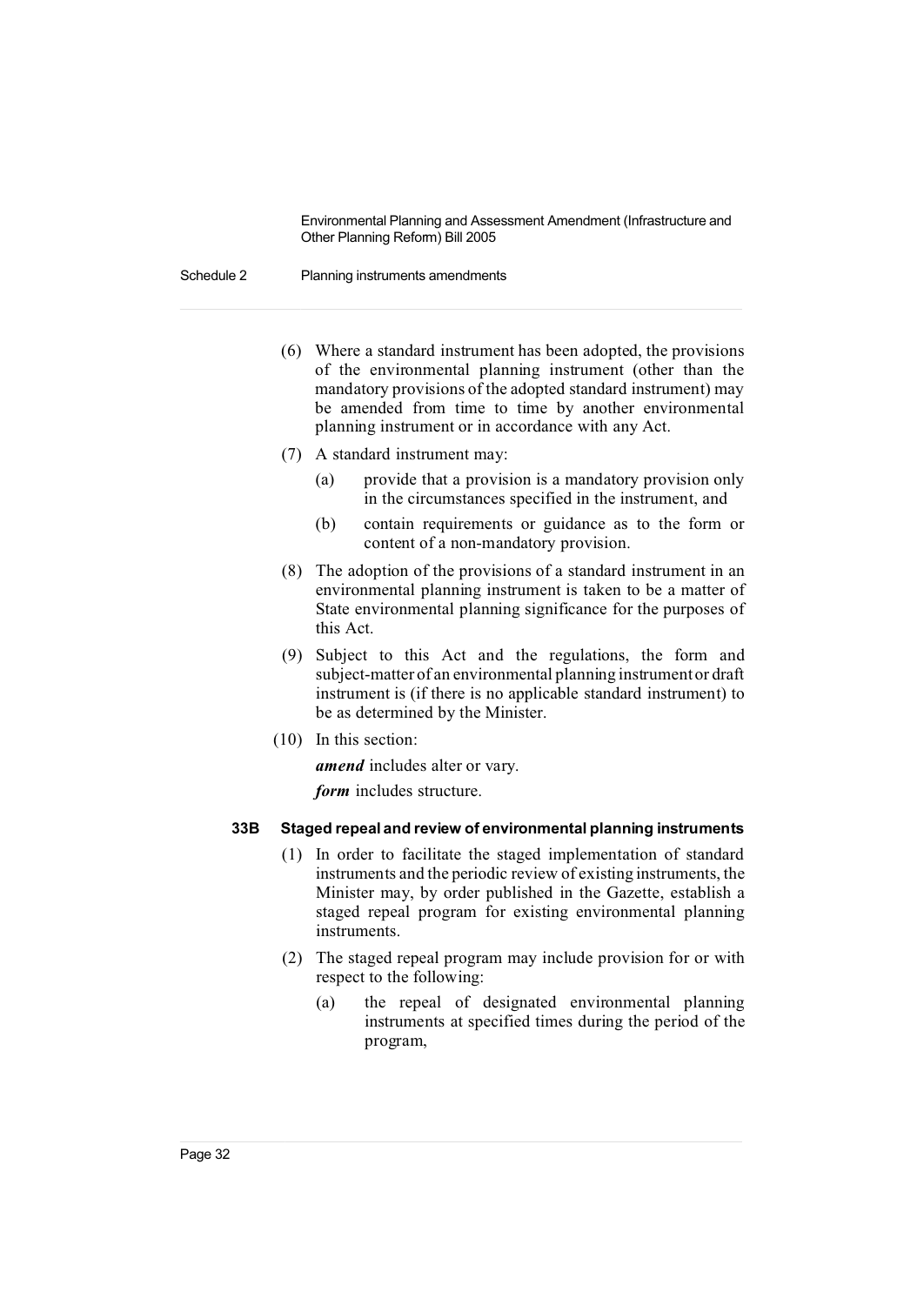Planning instruments amendments **Schedule 2** Schedule 2

- (b) requirements for the preparation and making of replacement instruments (including the times by which draft replacement instruments are to be submitted to the Director-General or the Minister),
- (c) the postponement of the repeal of particular instruments when the making of a replacement instrument is delayed,
- (d) the periodic review by a council of environmental planning instruments (other than State environmental planning policies and regional environmental plans) applying in its area and the submission of reports of each review to the Director-General.
- (3) At the time specified by the staged repeal program for the repeal of a designated environmental planning instrument, the instrument is repealed by the operation of this section.
- (4) The Minister may, by order published in the Gazette, make a local environmental plan to take effect on the repeal of an instrument under this section pending the making of a replacement instrument in accordance with this Act. Any such plan made by the Minister is to adopt the mandatory provisions of a standard instrument (with the prescriptions the Minister considers necessary in the particular circumstances).
- (5) For the purposes of subsection (4):
	- (a) an order making a plan under that subsection is not required to comply with other requirements for the making of an environmental planning instrument, and
	- (b) public notice is to be given of the proposed plan for such period as the Minister considers appropriate and submissions invited on the proposed plan during that period, and
	- (c) the council is to provide the Minister, when requested, with copies of any draft plans, maps or other relevant documents prepared or held by the council.

The Minister may direct the council to pay to the Director-General such amount as the Director-General determines will meet the reasonable costs incurred on behalf of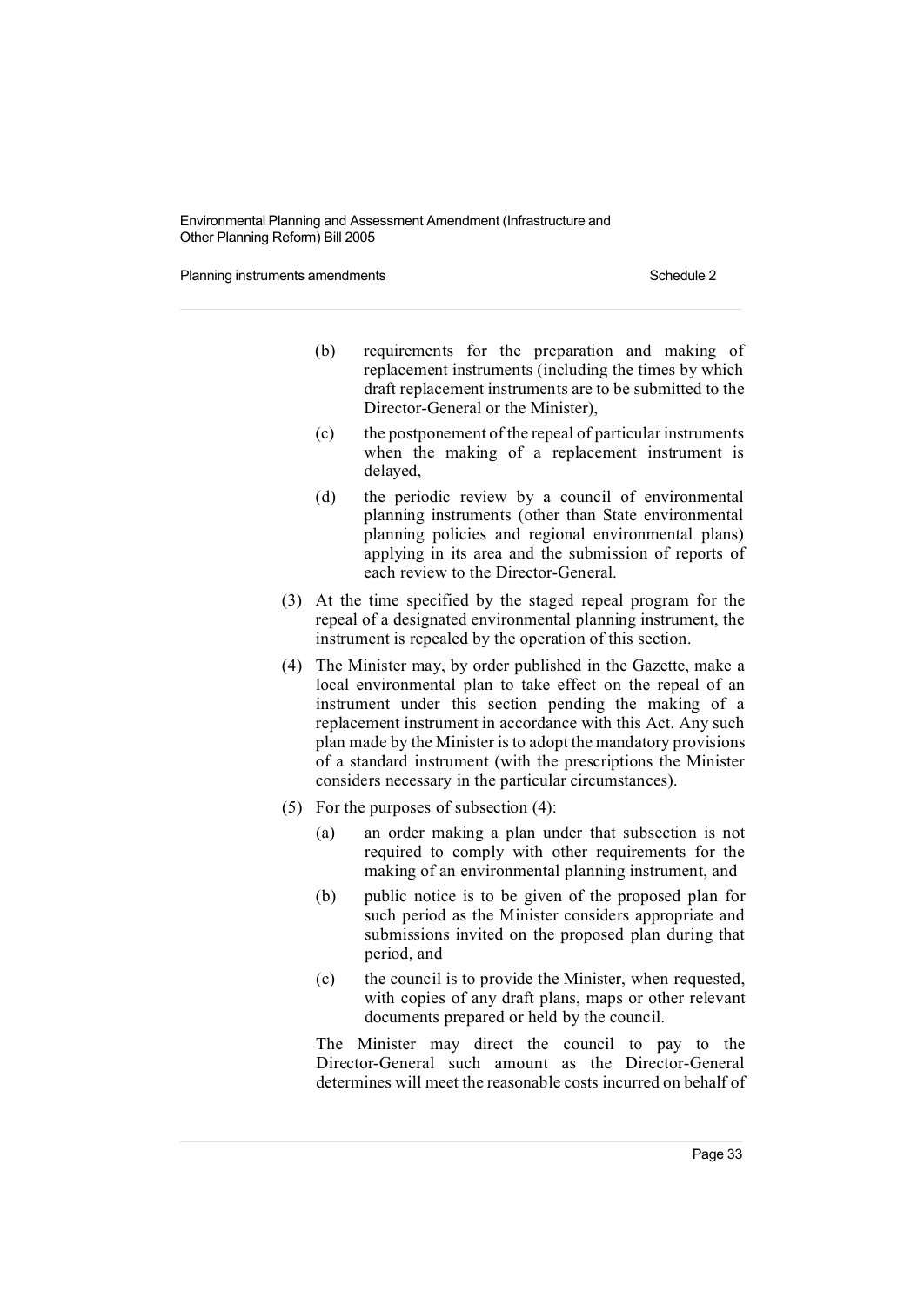#### Schedule 2 Planning instruments amendments

the Minister by the Department for the purposes of making the plan under subsection (4).

**Note.** See section 118 (1A) in relation to the power to appoint an administrator to exercise plan-making functions when a council fails to comply with the requirements of the staged repeal program for the preparation or making of a replacement instrument.

#### **33C Public access to environmentalplanning instruments and related documents**

For the purpose of facilitating electronic or other public access to environmental planning instruments and any development control plans, contributions plans or other documents under this Act:

- (a) the Minister may determine standard technical requirements with respect to the preparation of those instruments, plans or other documents and of the maps or other documents that are referred to in (or adopted under) them, and
- (b) a council is to provide the Director-General, when requested, with copies and electronic files(in a specified format) of any such instruments, plans, maps or other documents prepared or held by the council.

#### **[5] Section 36 Inconsistency between instruments**

Omit section 36 (1), (2) and (3). Insert instead:

- (1) In the event of an inconsistency between environmental planning instruments and unless otherwise provided:
	- (a) there is a general presumption that a State environmental planning policy prevails over a regional environmental plan or local environmental plan made before or after the policy, and
	- (b) there is a general presumption that a regional environmental plan prevails over a local environmental plan made before or after the regional environmental plan, and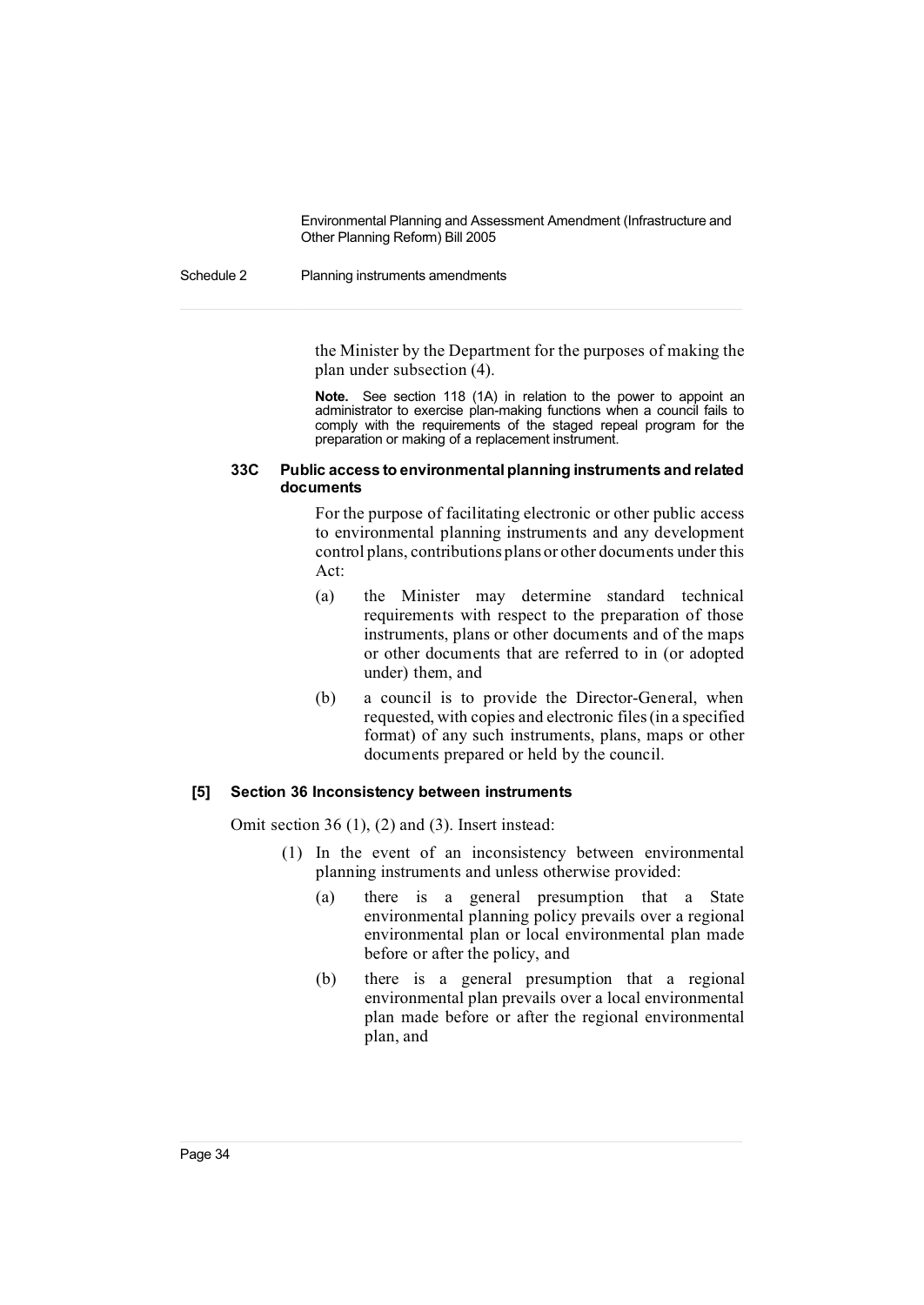Planning instruments amendments **Schedule 2** Schedule 2

(c) the general presumptions of the law as to when an Act prevails over another Act apply to when one kind of environmental planning instrument prevails over another environmental planning instrument of the same kind.

#### **[6] Section 38 Format of State environmental planning policies**

Omit the section.

#### **[7] Section 51A Development control plans**

Omit the section.

# **[8] Section 52 Format of regional environmental plan or draft plan**

Omit the section.

#### **[9] Section 65 Certificate of Director-General**

Insert after section 65 (1):

(1A) A certificate is not to be issued under this section unless the Director-General is satisfied that the draft local environmental plan has been prepared in accordance with any applicable standard instrument under section 33A. This subsection does not limit the grounds on which a certificate may be refused or the draft plan may be required to be amended under this section.

**Note.** Section 117 also empowers the Minister to give directions as to the principles to be observed in the preparation of, or the provisions to be included in, draft local environmental plans.

#### **[10] Section 66 Public exhibition of draft local environmental plan**

Omit section 66 (1) (b) (ii) and (iii). Insert instead:

(ii) a copy of any standard instrument, environmental planning instrument or direction under section 117 that substantially governs the content and operation of the draft local environmental plan (or provide for access to such a copy), and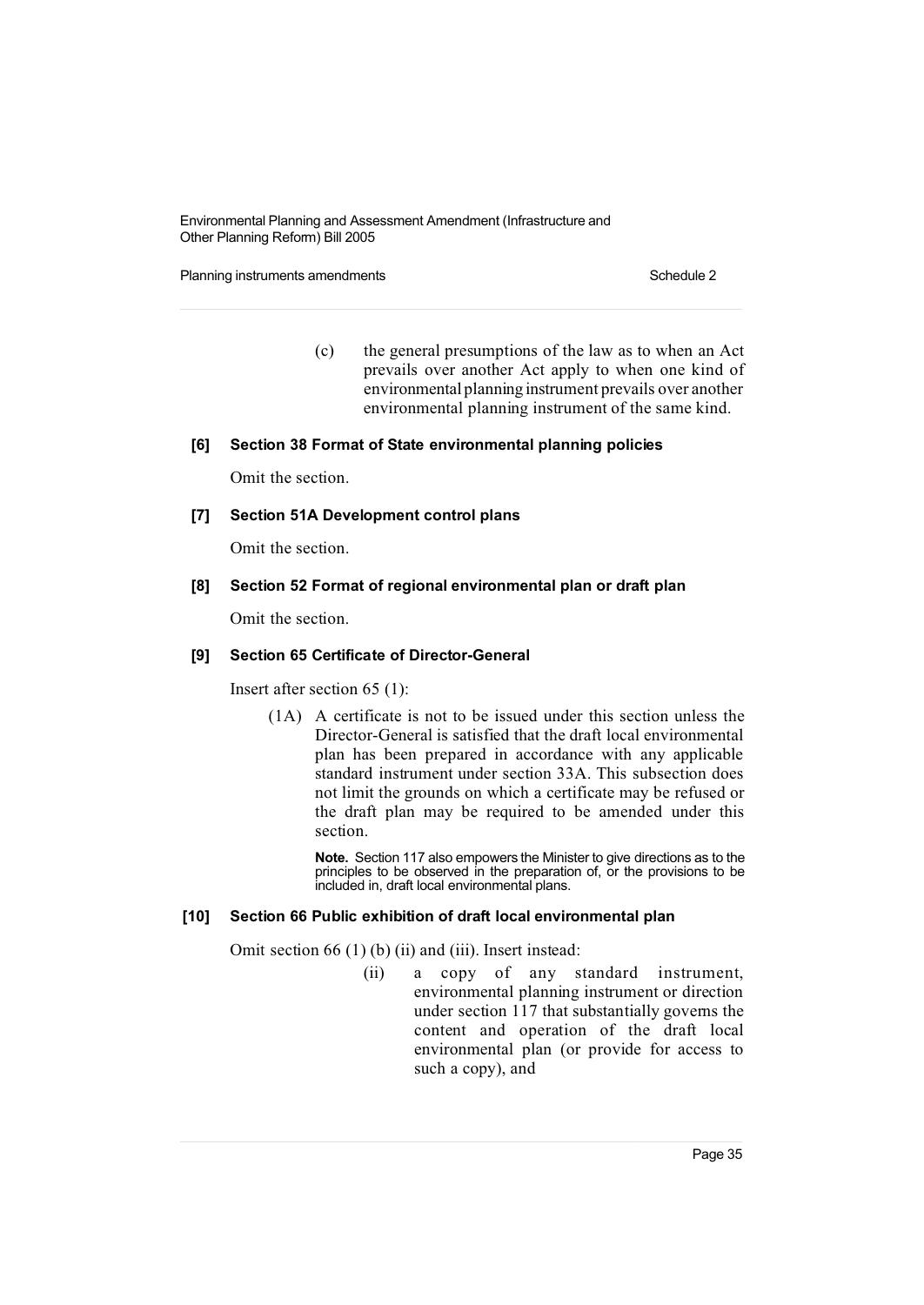#### Schedule 2 Planning instruments amendments

(iii) a statement to the effect that any such standard instrument, environmental planning instrument or direction substantially governs the content and operation of the draft local environmental plan and that any submissions made pursuant to section 67 should be made having regard to that fact,

## **[11] Section 68 Consideration of submissions**

Insert after section 68 (8):

- (9) After a draft local environmental plan has been submitted to the Director-General under this section:
	- (a) the council and the Director-General may (on one or more occasions) agree to the council making changes to the draft plan and resubmitting it under this section, or
	- (b) the Director-General may (on one or more occasions) return the draft plan so that the council can make changes to accord with any applicable standard instrument under section 33A or to take into account any directions under section 117.

This subsection applies whether or not a report under section 69 has been furnished in respect of the draft plan.

#### **[12] Section 69 Report by Director-General**

Insert at the end of the section:

(2) The Director-General is not to furnish a report to the Minister under this section unless the Director-General is satisfied that the draft local environmental plan has been prepared in accordance with any applicable standard instrument under section 33A. This subsection does not limit the matters that the Director-General is required to consider for the purposes of a report.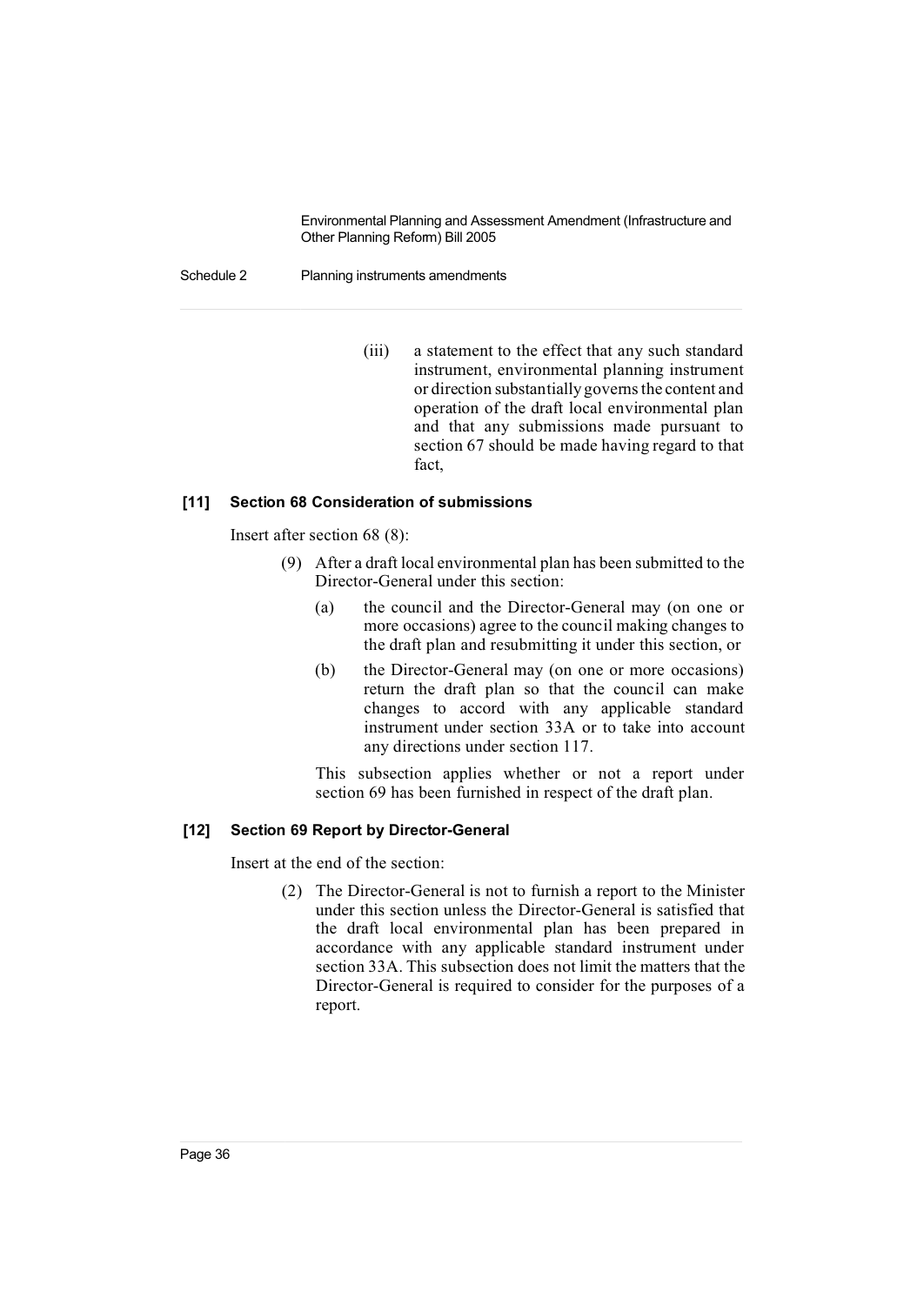Planning instruments amendments **Schedule 2** Schedule 2

## **[13] Section 71 Format of local environmental plan or draft plan**

Omit the section.

## **[14] Section 72 Development control plans**

Omit the section.

#### **[15] Section 73A**

Insert after section 73:

#### **73A Minor amendments of environmental planning instruments**

An amending environmental planning instrument may be made under this Part without compliance with the provisions of this Part relating to the conditions precedent to the making of the instrument if the instrument, if made, would amend or repeal a provision of a principal instrument in order to do any one or more of the following:

- (a) correct an obvious error in the principal instrument consisting of a misdescription, the inconsistent numbering of provisions, a wrong cross-reference, a spelling error, a grammatical mistake, the insertion of obviously missing words, the removal of obviously unnecessary words or a formatting error,
- (b) address matters in the principal instrument that are of a consequential, transitional, machinery or other minor nature.

## **[16] Section 74A**

Insert after section 74:

#### **74A Application of Division**

This Division is subject to sections 33A and 33B.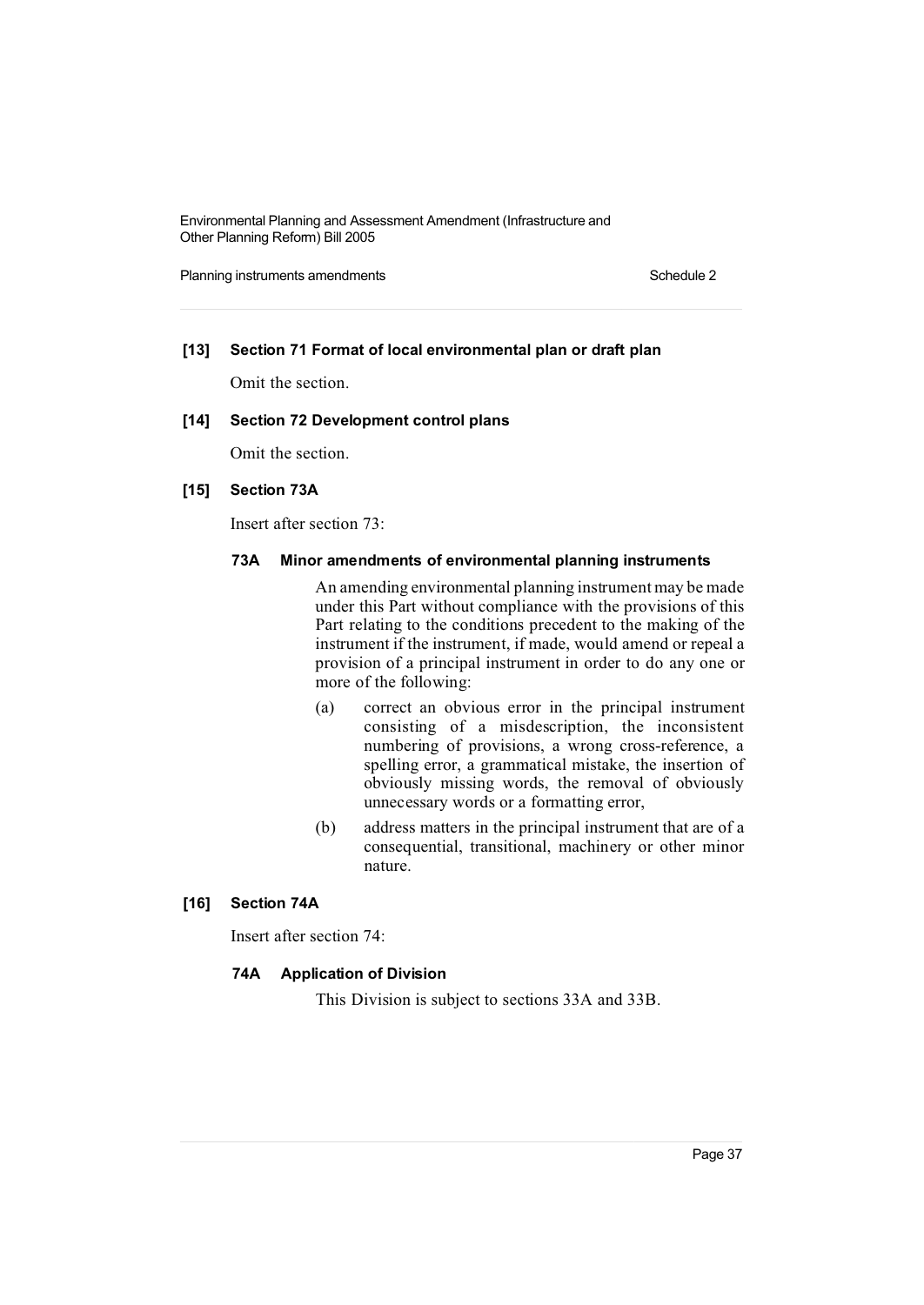Schedule 2 Planning instruments amendments

## **[17] Part 3, Division 6**

Insert after Division 5 of Part 3:

# **Division 6 Development control plans**

## **74B Definition**

(1) In this Division:

#### *relevant planning authority* means:

- (a) in relation to local environmental plans applying to land in (or development in) a local government area—the council of the area, and
- (b) in relation to other environmental planning instruments (or development in the area to which they apply)—the Director-General.
- (2) A reference in this Division to an environmental planning instrument includes a reference to any such draft instrument.

## **74C Preparation of development control plans**

- (1) The relevant planning authority may prepare a development control plan (or cause such a plan to be prepared) if it considers it necessary or desirable:
	- (a) to make more detailed provision with respect to development to achieve the purpose of an environmental planning instrument applying to the land concerned, or
	- (b) to identify development as advertised development (so as to make additional but not inconsistent requirements to those imposed by the regulations in relation to development applications), or
	- (c) to provide for (or exclude) public or particular advertising or notification of any of the following:
		- (i) a development application for specified development (other than designated development or advertised development),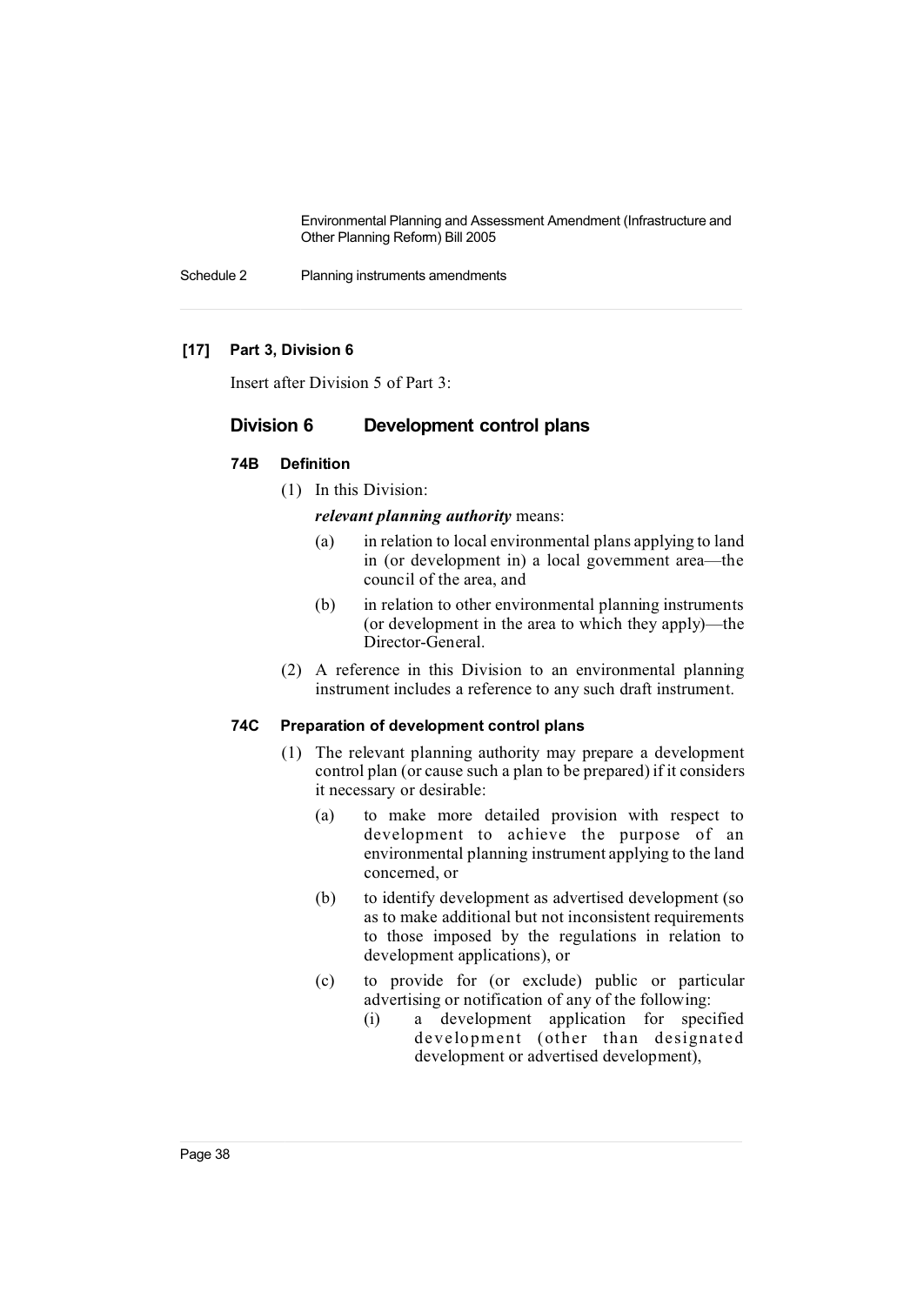Planning instruments amendments **Schedule 2** Schedule 2

- (ii) a request for the review of a determination of a development application where the applicant for review makes amendments to the development described in the original development application,
- (iii) an application for the modification of a development consent for specified development (including advertised development but not designated development),
- (iv) an application for a complying development certificate, or
- (d) in the case of a council—to specify criteria (in addition to but not inconsistent with any criteria prescribed by the regulations) that the council is to take into consideration in determining whether or not to give an order under Division 2A of Part 6, or
- (e) to make provision for anything permitted by this Act to be prescribed by a development control plan.

**Note.** See for example section 26 (4) (a).

- (2) Only one development control plan made by the same relevant planning authority may apply in respect of the same land. This subsection does not apply to:
	- (a) a plan prepared for the purposes of subsection  $(1)$  (d) or for any other purpose prescribed by the regulations, or
	- (b) a plan prepared for the purpose of amending an existing plan.

If this subsection is not complied with, all the development control plans concerned have no effect.

**Note.** A planning authority may prepare one development control plan for the whole of its area or one plan for each precinct or locality in its area, or prepare one plan for a site (and exclude that site from the area to which other plans apply).

- (3) A development control plan may adopt by reference the provisions of another development control plan.
- (4) A development control plan may amend, substitute or revoke another development control plan.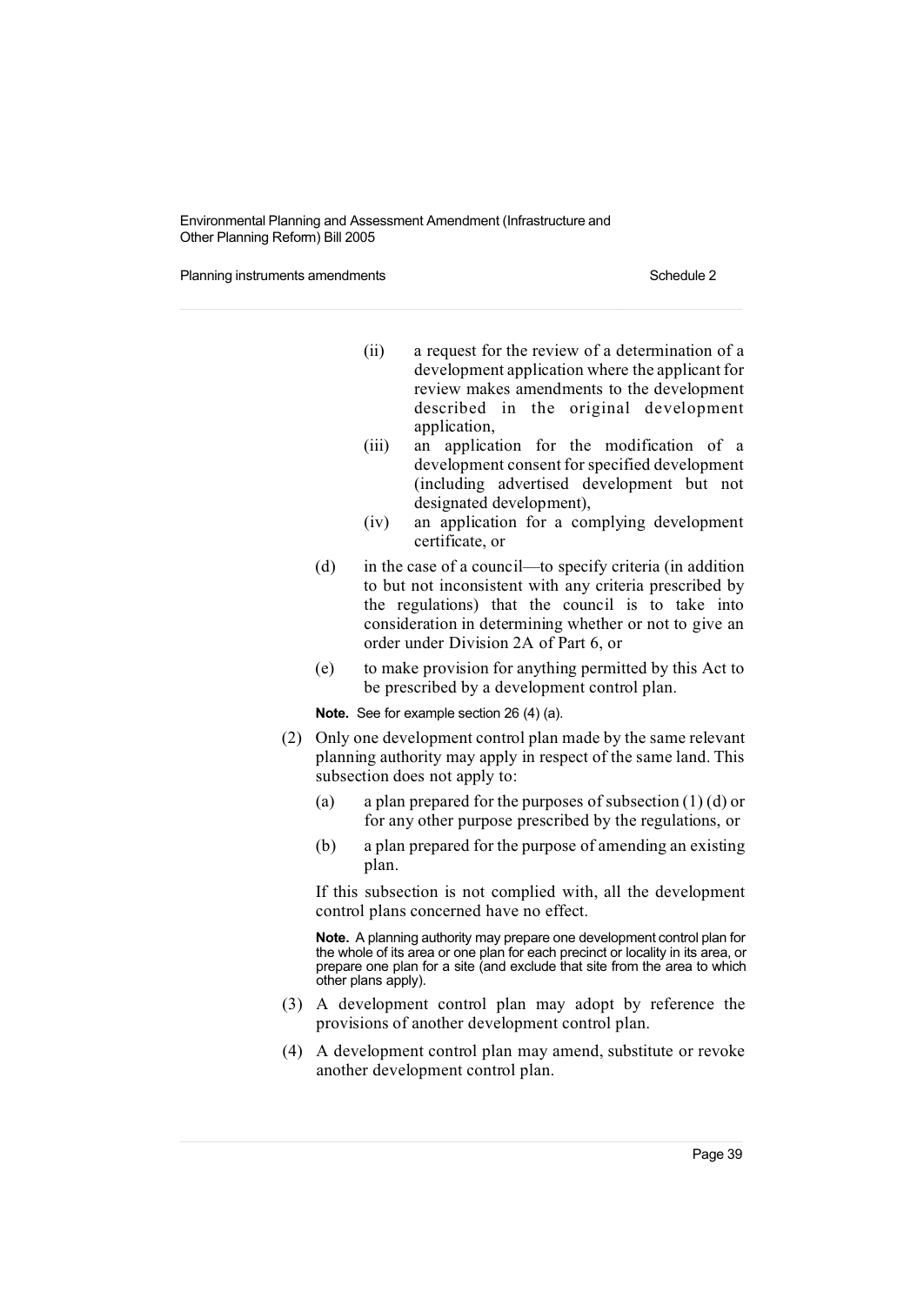#### Schedule 2 Planning instruments amendments

- (5) A provision of a development control plan (whenever made) has no effect to the extent that:
	- (a) it is the same or substantially the same as the provision of an environmental planning instrument applying to the same land, or
	- (b) it is inconsistent with a provision of any such instrument or its application prevents compliance with a provision of any such instrument.

#### **74D Development control plans required or authorised by environmental planning instruments**

- (1) An environmental planning instrument may require or permit a development control plan to be prepared before any particular development or kind of development may be carried out (and make provision with respect to the preparation and content of any such plan).
- (2) Any such development control plan may outline the development of all the land to which it applies.
- (3) Any such development control plan may be prepared (and submitted to the relevant planning authority) by the owners of the land to which it applies or by such percentage of those owners as the environmental planning instrument concerned allows. A person authorised by those owners may act on their behalf for the purposes of this subsection.
- (4) The relevant planning authority may make a development control plan submitted to it under this section, including with such changes as it thinks fit.
- (5) If the relevant planning authority refuses to make a development control plan submitted to it under this section (or delays by more than 60 days to make a decision on whether to make the plan):
	- (a) the owners may make a development application despite the requirement of the environmental planning instrument concerned for the preparation of a development control plan, or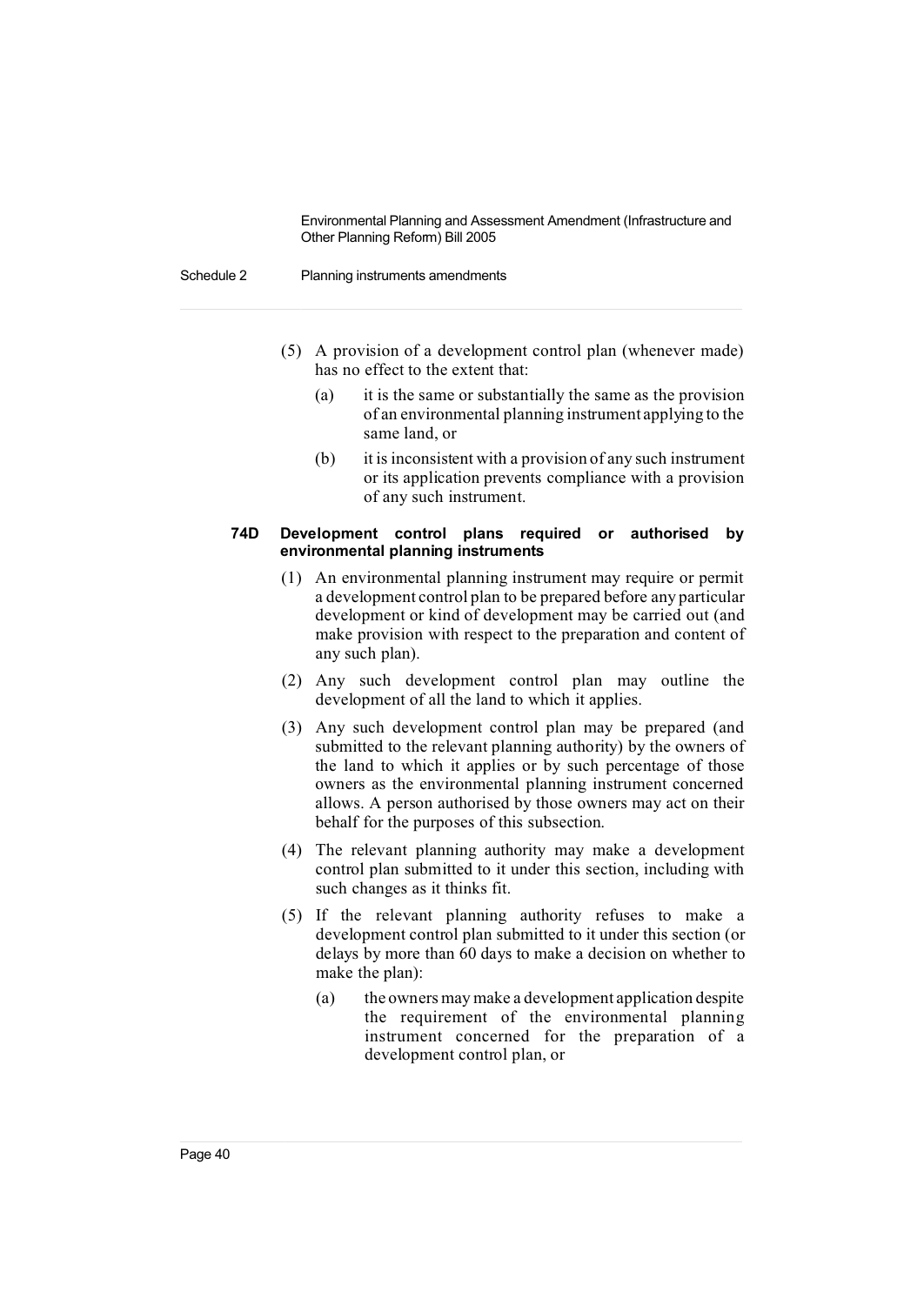Planning instruments amendments **Schedule 2** Schedule 2

- (b) the Minister may act in the place of the relevant planning authority to make the plan (with or without modification), but only if the environmental planning instrument concerned authorises the Minister to do so.
- (6) The regulations may extend the period of 60 days referred to in subsection (5) in connection with any failure by the owners to provide further information required by the relevant planning authority for the purposes of making the plan.

**Note.** Section 75M provides that a concept plan may be submitted for a project to which Part 3A applies as an alternative to a development control plan required by an environmental planning instrument. Section 83C provides that a staged development application may be made for development requiring consent under Part 4 as an alternative to a development control plan required by an environmental planning instrument.

#### **74E Miscellaneous provisions relating to development control plans**

- (1) The regulations may make provision for or with respect to development control plans, including:
	- (a) the form, structure and subject-matter of development control plans, and
	- (b) the procedures for the preparation, public exhibition, making, amendment and repeal of development control plans, and
	- (c) the fees payable to the relevant planning authority by owners submitting draft development control plans under section 74D.
- (2) The staged repeal program under section 33B may be extended to development control plans, and for that purpose a reference in that section to an environmental planning instrument is taken to include a reference to a development control plan.
- (3) An environmental planning instrument may exclude or modify the application of development control plans in respect of land to which the instrument applies(whether the plan was prepared before or after the making of the instrument).
- (4) A development control plan must be available for public inspection (without charge):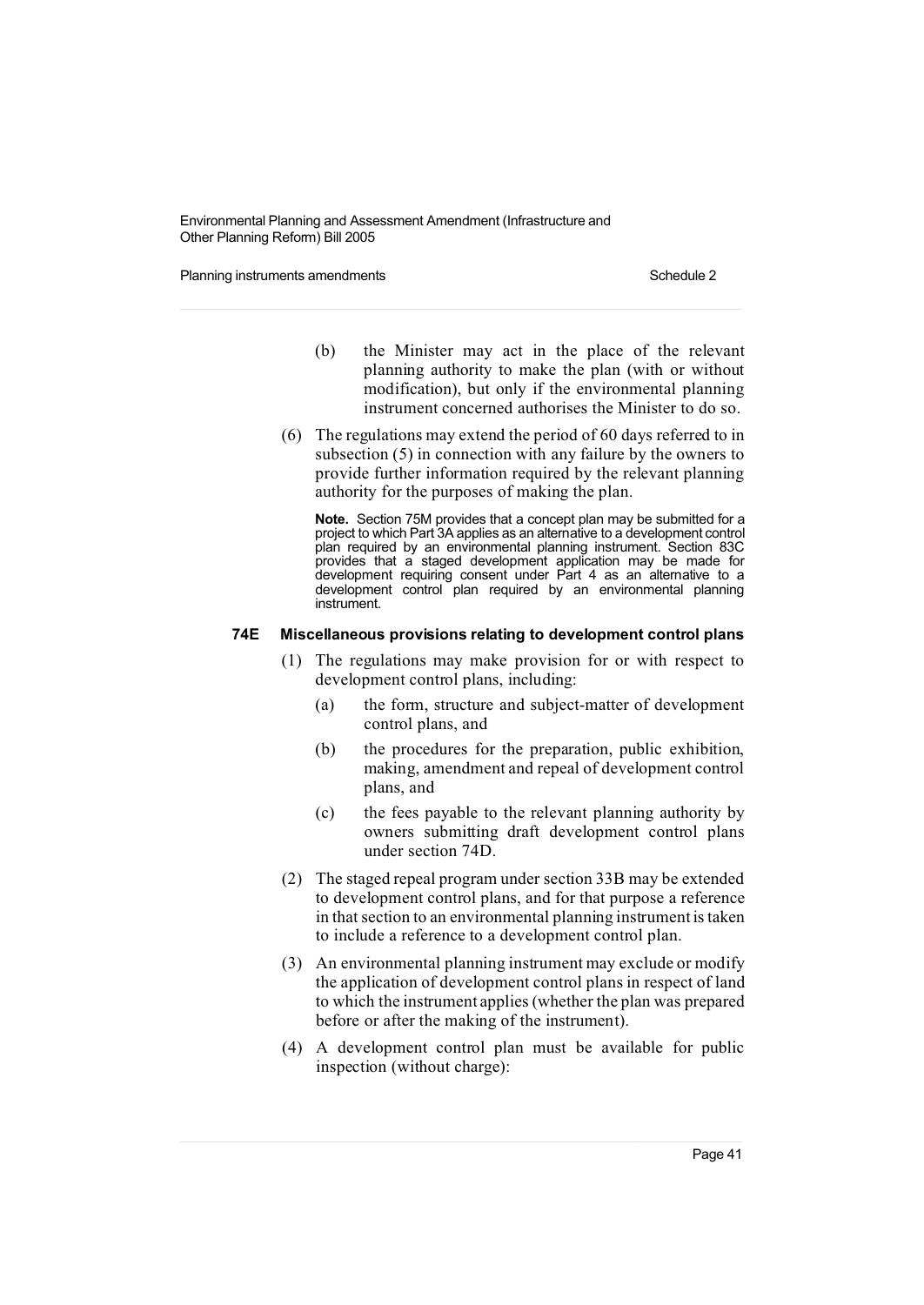Schedule 2 Planning instruments amendments

- (a) at the principal office of the relevant planning authority that prepared the plan, and
- (b) in such other manner as is prescribed by the regulations.

## **[18] Sections 82A (4) (a), 96 (1A) (c) and (2) (c), 96AA (1) (b) and 121F**

Omit "under section 72" wherever occurring.

## **[19] Section 117 Directions by Minister**

Insert after section 117 (2):

- (2A) A direction under subsection (2):
	- (a) may be given to a particular council or to councils generally, and
	- (b) may require the inclusion in draft plans of provisions to achieve or give effect to particular principles, aims, objectives or policies, and
	- (c) may require draft plans to be strictly consistent or substantially consistent with the terms of the direction (or provide for the circumstances in which an inconsistency can be justified).

Any such direction may be given to councils generally by its publication in the Gazette or on a website maintained by the Department (or both).

# **[20] Section 117 (5)**

Insert after section 117 (4):

(5) A local environmental plan (or any draft or purported plan) cannot in any court proceedings be challenged, reviewed, called into question, prevented from beingmade or otherwise affected on the basis of anything in a direction under subsection (1) or (2).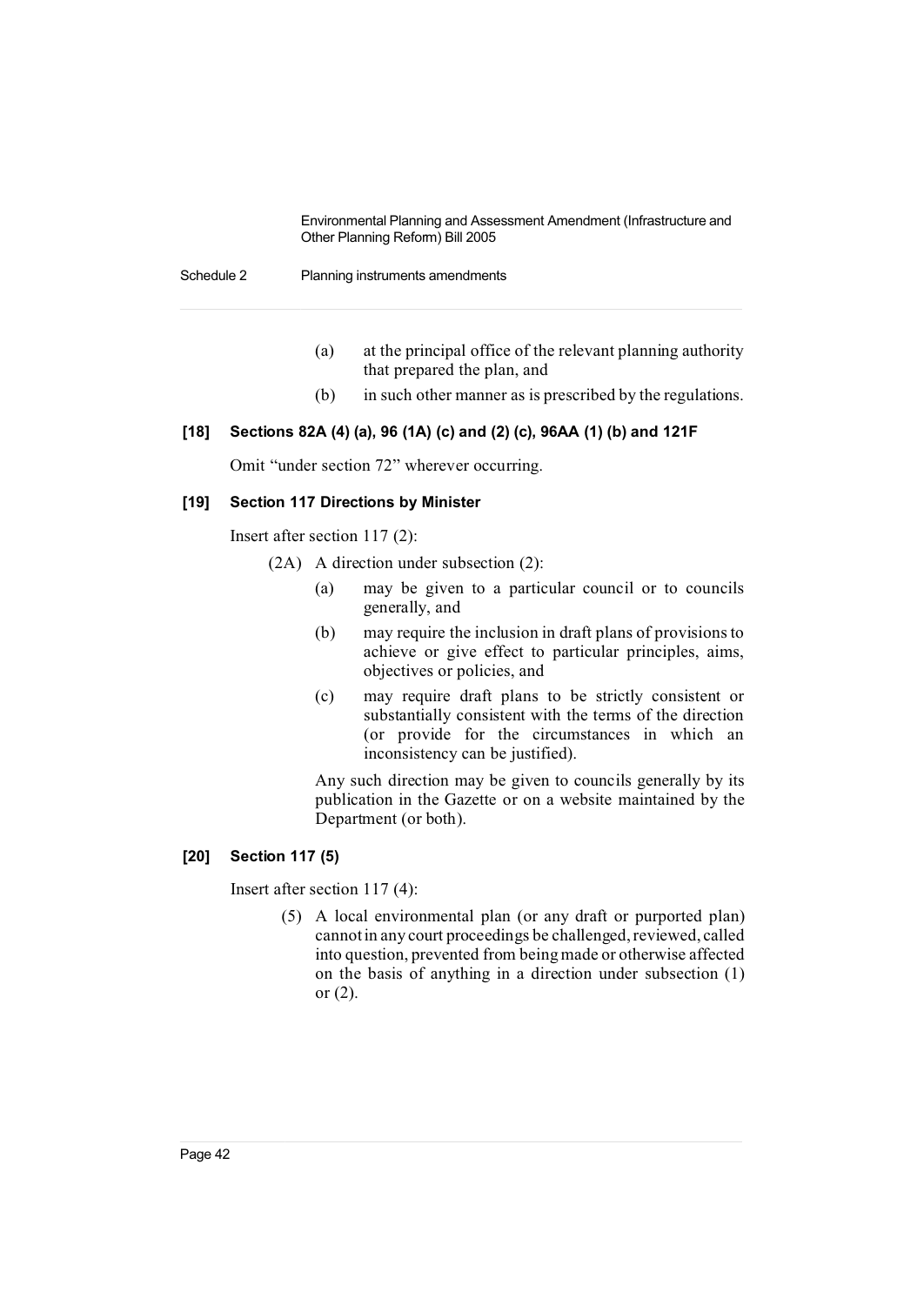Planning instruments amendments **Schedule 2** Schedule 2

#### **[21] Section 118 Appointment of environmental planning administrator**

Insert after section 118 (1):

(1A) In addition to the circumstances in which an appointment may be made under subsection (1), the Minister may appoint a person under that subsection to administer the functions of the council with respect to the making of local environmental plans if the council fails to comply with the requirements of the staged repeal program under section 33B with respect to the preparation or making of a replacement local environmental plan.

#### **[22] Schedule 6 Savings, transitional and other provisions**

Insert in appropriate Divisional order (and with appropriate clause numbers) in the Part of the Schedule inserted by Schedule 6 to this Act:

# **Division 3 Planning instruments amendments**

## **Review of SEPPs and REPs**

- (1) The Minister may, by order published in the Gazette, transfer any provisions of State environmental planning policies or regional environmental plans(with or without modification) to the principal local environmental plans for the local government areas to which the existing provisions apply.
- (2) Subclause (1) does not prevent an environmental planning instrument being made to transfer any of those existing provisions in respect of a particular local area.
- (3) The transfer of any of those existing provisions is taken to be matter of State environmental planning significance for the purposes of this Act.

#### **Standard instruments**

The Director-General may issue a certificate under section 65 or furnish a report under section 69 (despite sections 65 (1A) and 69 (2), as inserted by the 2005 Amending Act) if the Director-General is satisfied that: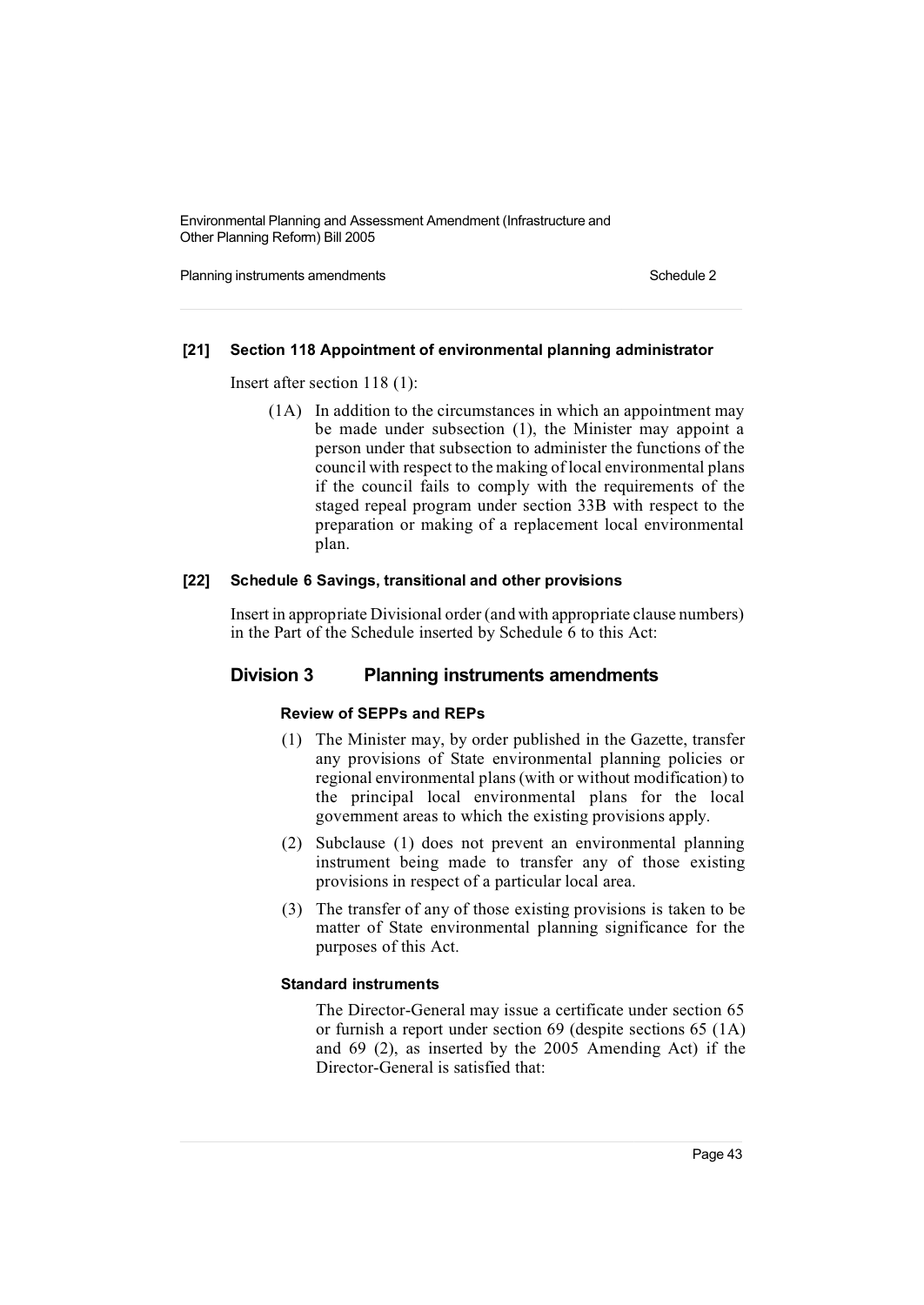#### Schedule 2 Planning instruments amendments

- (a) significant council resources have been expended in the preparation of the draft instrument before the prescription of the relevant standard instrument, or
- (b) the draft instrument makes a necessary amendment of a principal environmental planning instrument made before the prescription of the relevant standard instrument, or a necessary amendment of an instrument referred to in paragraph (a),

and the Director-General is satisfied that satisfactory arrangements have been made for the making of a replacement instrument in accordance with the relevantstandard instrument.

#### **Model provisions**

- (1) Model provisions made under section 33 (as in force immediately before its repeal by the 2005 Amending Act) continue in force for the purposes of any existing environmental planning instruments that adopt those model provisions.
- (2) The Minister may, by order published in the Gazette, amend or revoke any of those model provisions, and section 33 (2) (as so in force) applies accordingly.

#### **Development control plans**

- (1) A development control plan made under section 51A or 72 and in force immediately before the repeal of that section by the 2005 Amending Act is taken to be a development control plan made under Division 6 of Part 3 (as inserted by that Act).
- (2) Section 74C (as inserted by the 2005 Amending Act) does not render invalid any provision of a development control plan that is continued in force by subclause (1) during the period until a development control plan is made under section 74C in respect of the land concerned.
- (3) Anything done under section 51A or 72 immediately before its repeal by the 2005 Amending Act in connection with a proposed development control plan is taken to have been done under Division 6 of Part 3 (as inserted by that Act).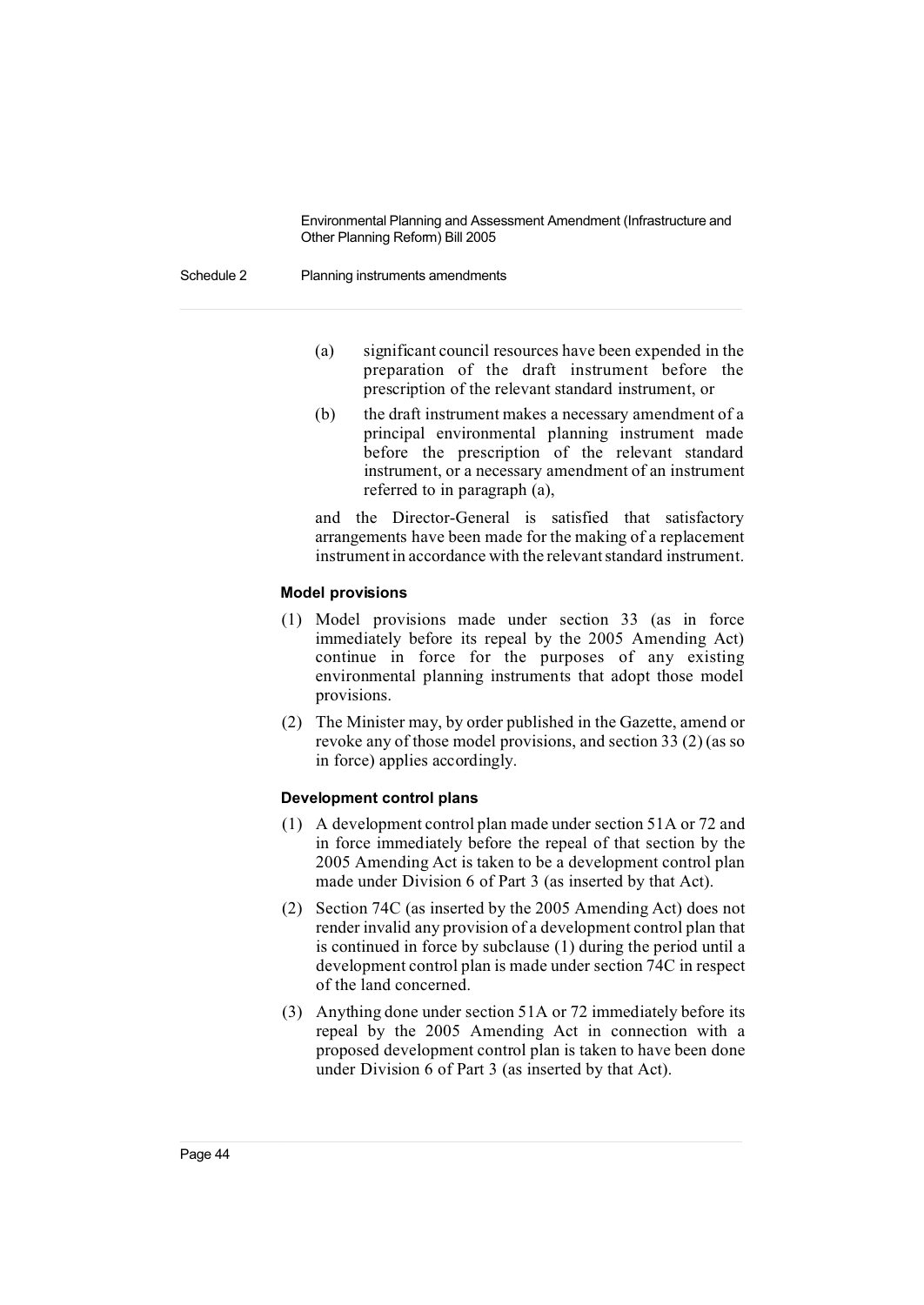Planning instruments amendments **Schedule 2** Schedule 2

(4) Regulations made for the purposes of section 51A or 72 and in force immediately before the repeal of that section by the 2005 Amending Act are taken to have been made for the purposes of Division 6 of Part 3 (as inserted by that Act).

#### **Master plans under existing instruments**

- (1) This clause applies to any provision of an environmental planning instrument that is in force on the commencement of this clause and that requires, before the grant of development consent, a master plan (within the meaning of clause 92A of the *Environmental Planning and Assessment Regulation 2000* as in force before its amendment by the 2005 Amending Act) for the land concerned.
- (2) While that provision continues in force, it is to be construed as requiring a development control plan under section 74D (as inserted by the 2005 Amending Act) with respect to the matters required to be included in the master plan, and in accordance with the procedures provided for making the master plan, by the environmental planning instrument.
- (3) Any master plan made under that provision before the commencement of this clause is taken to be a development control plan under section 74D (as inserted by the 2005 Amending Act).

#### **Section 117 (2) directions**

- (1) Directions given under section 117 (2) before the commencement of section 117 (2A) by the 2005 Amending Act cease to have effect on that commencement.
- (2) However, those directions continue in force for the purposes of any draft local environmental plan that is the subject of a certificate under section 65 issued before that commencement.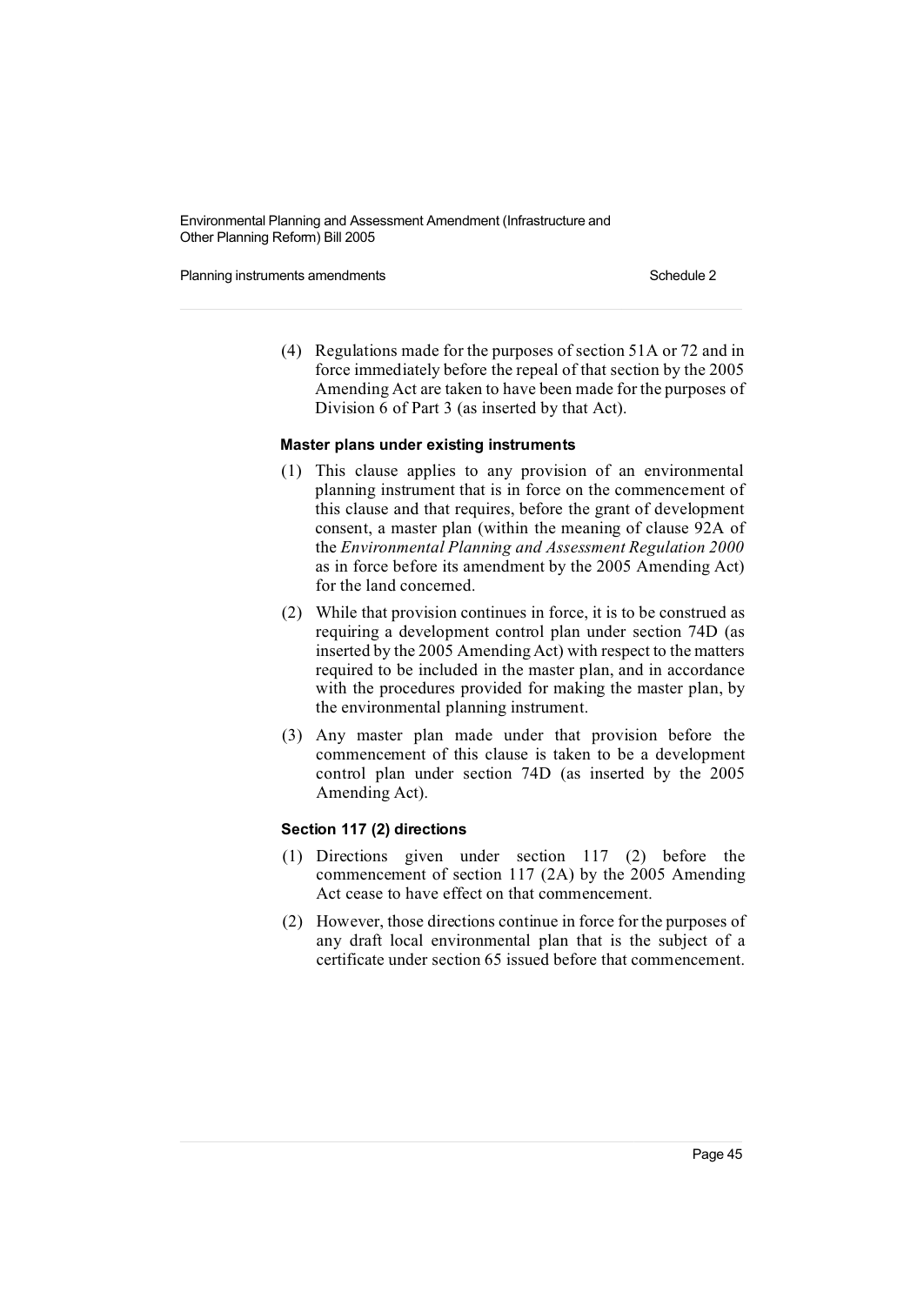Schedule 3 Development consent amendments

# **Schedule 3 Development consent amendments**

(Section 3)

## **[1] Section 79C Evaluation**

Insert "(unless the Director-General has notified the consent authority that the making of the draft instrument has been deferred indefinitely or has not been approved)" after "consent authority" in section 79C (1) (a) (ii).

#### **[2] Section 80 Determination**

Omit the heading to section 80 (4). Insert instead:

#### (4) **Total or partial consent**

#### **[3] Section 80 (5)**

Omit the subsection. Insert instead:

(5) The consent authority is not required to refuse consent to any specified part or aspect of development for which development consent is not initially granted under subsection (4), but development consentmay subsequently be granted for that part or aspect of the development.

**Note.** See also Division 2A for special procedures concerning staged development applications.

#### **[4] Part 4, Division 2A**

Insert after Division 2 of Part 4:

# **Division 2A Special procedures concerning staged development applications**

# **83A Application of this Division**

This Division applies to staged development applications and to consents granted on the determination of those applications.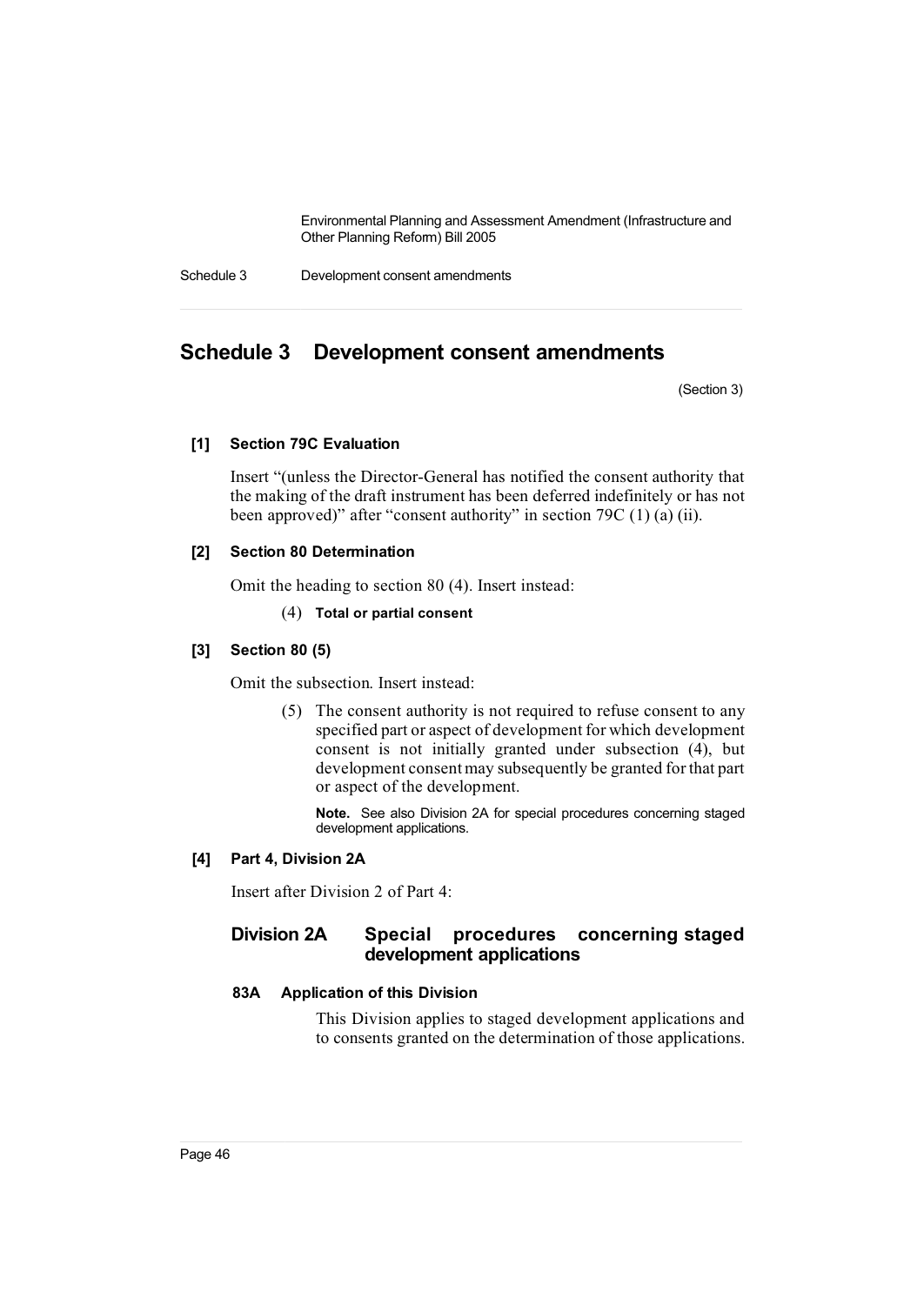Development consent amendments Schedule 3

### **83B Staged development applications**

- (1) For the purposes of this Act, a *staged development application* is a development application that sets out concept proposals for the development of a site, and for which detailed proposals for separate parts of the site are to be the subject of subsequent development applications. The application may set out detailed proposals for the first stage of development.
- (2) A development application is not to be treated as a staged development application unless the applicant requests it to be treated as a staged development application.
- (3) If consent is granted on the determination of a staged development application, the consent does not authorise the carrying out of development on any part of the site concerned unless:
	- (a) consent is subsequently granted to carry out development on that part of the site following a further development application in respect of that part of the site, or
	- (b) the staged development application also provided the requisite details of the development on that part of the site and consent is granted for that first stage of development without the need for further consent.
- (4) The terms of a consent granted on the determination of a staged development application are to reflect the operation of subsection (3).

#### **83C Staged development applications as alternative to dcp required by environmental planning instruments**

(1) An environmental planning instrument cannot require the making of a staged development application before development is carried out.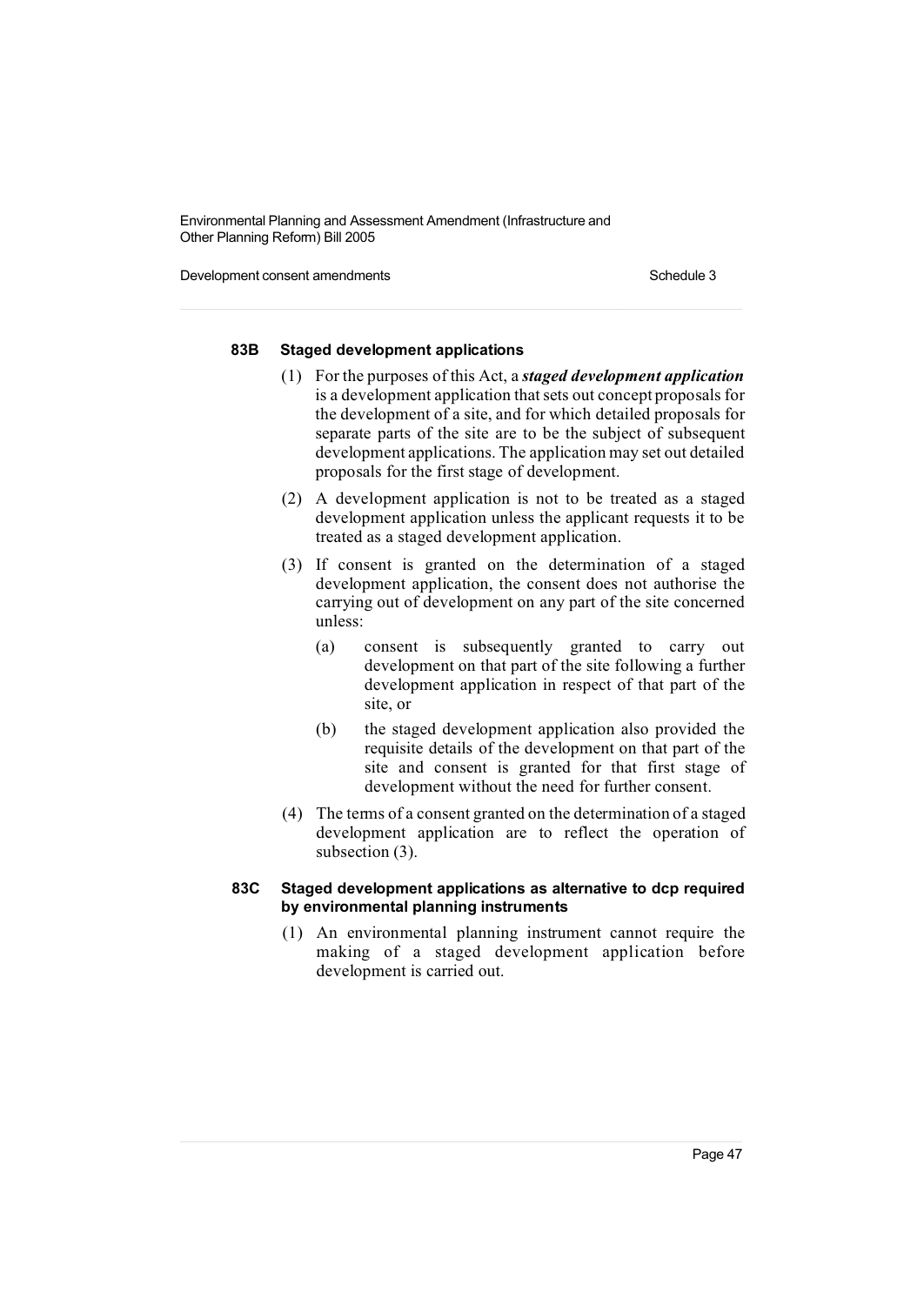#### Schedule 3 Development consent amendments

 $(2)$  However, if an environmental planning instrument requires the preparation of a development control plan before any particular or kind of development is carried out on any land, that obligation may be satisfied by the making and approval of a staged development application in respect of that land.

**Note.** Section 74D (5) also authorises the making of a development application where the relevant planning authority refuses to make, or delays making, a development control plan.

(3) Any such staged development application is to contain the information required to be included in the development control plan by the environmental planning instrument or the regulations.

#### **83D Status of staged development applications and consents**

(1) The provisions of or made under this or any other Act relating to development applications and development consents apply, except as otherwise provided by or under this or any other Act, to a staged development application and a development consent granted on the determination of any such application.

**Note.** Applicable provisions in respect of staged development applications include provisions relating to designated development, integrated development and regulations made under section 105.

- (2) While any consent granted on the determination of a staged development application for a site remains in force, the determination of any further development application in respect of that site cannot be inconsistent with that consent.
- (3) Subsection (2) does not prevent the modification in accordance with this Act of a consent granted on the determination of a staged development application.

**Note.** See section 95 (2) which prevents a reduction in the 5 year period of a development consent.

#### **[5] Section 91 What is "integrated development"?**

Insert in alphabetical order of Acts in section 91 (1):

*Mining Act* 1992 ss 63, 64 grant of mining lease *Petroleum (Onshore) Act 1991* s 9 grant of production lease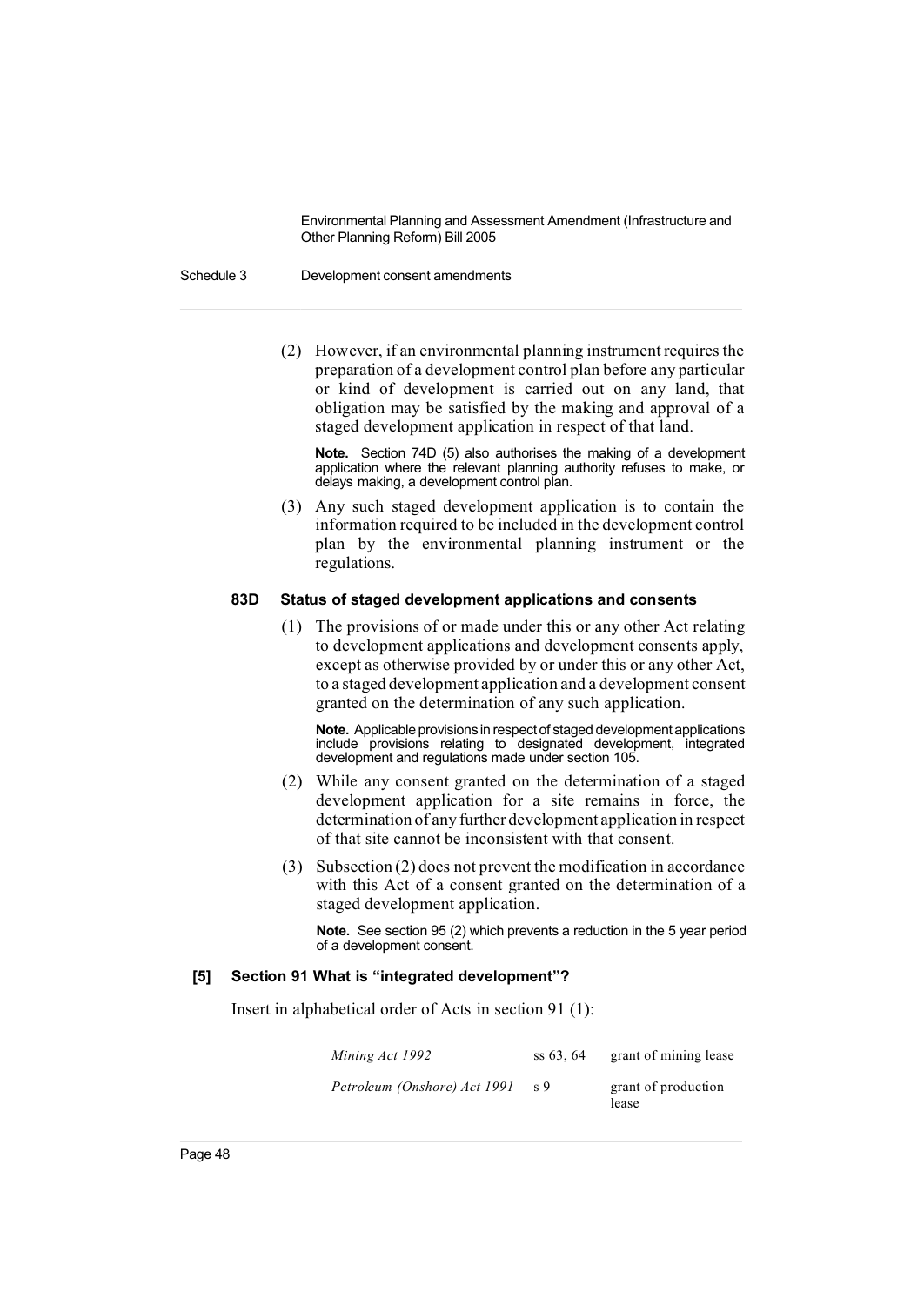Development consent amendments Schedule 3

## **[6] Section 95 Lapsing of consent**

Omit section 95 (1) and (2). Insert instead:

- (1) A development consent lapses 5 years after the date from which it operates.
- (2) However, a consent authority may reduce that period of 5 years in granting development consent. This subsection does not apply to development consent granted to a staged development application under Division 2A for development that requires a subsequent development application and consent.

## **[7] Section 105 Regulations—Part 4**

Omit section 105 (1) (j). Insert instead:

(j) the preparation, contents, form and submission of environmental impact statements and statements of environmental effects,

#### **[8] Schedule 6 Savings, transitional and other provisions**

Insert in appropriate Divisional order (and with appropriate clause numbers) in the Part of the Schedule inserted by Schedule 6 to this Act:

#### **Division 4 Development consent amendments**

#### **Section 80 (5)—staged development conditional consents**

- (1) The substitution of section 80 (5) by the 2005 Amending Act does not affect a condition of a development consent that requires another development consent before development may be carried out.
- (2) Section 95 (as in force immediately before the amendment of that section by the 2005 Amending Act) continues to apply to a development consent that is subject to such a condition.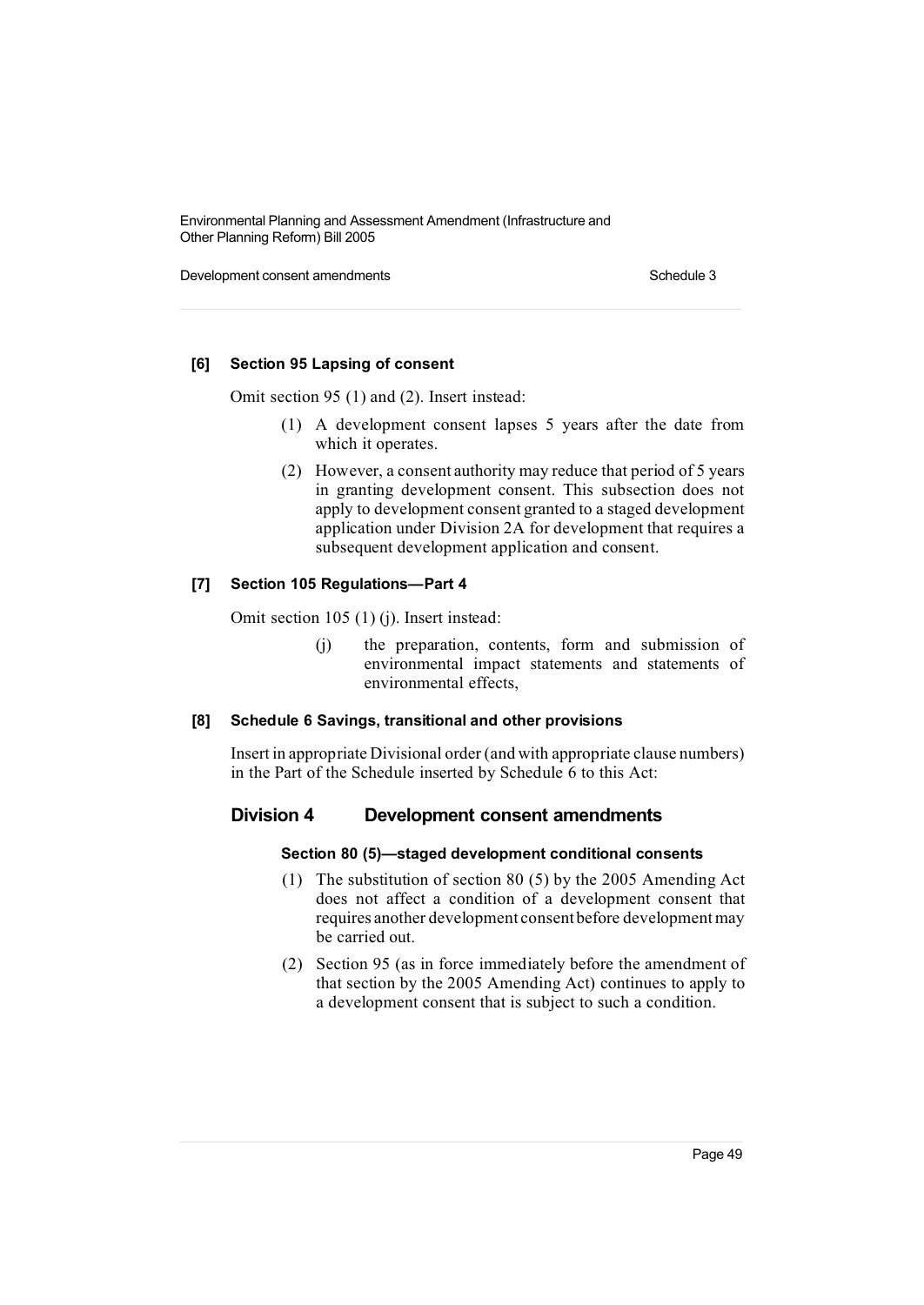Schedule 3 Development consent amendments

### **Staged development applications as alternative to master plans**

Section 83C (as inserted by the 2005 Amending Act) applies as if a reference in that section to a provision of an environmental planning instrument that requires a development control plan included a reference to any such provision made before the commencement of this clause that requires a master plan.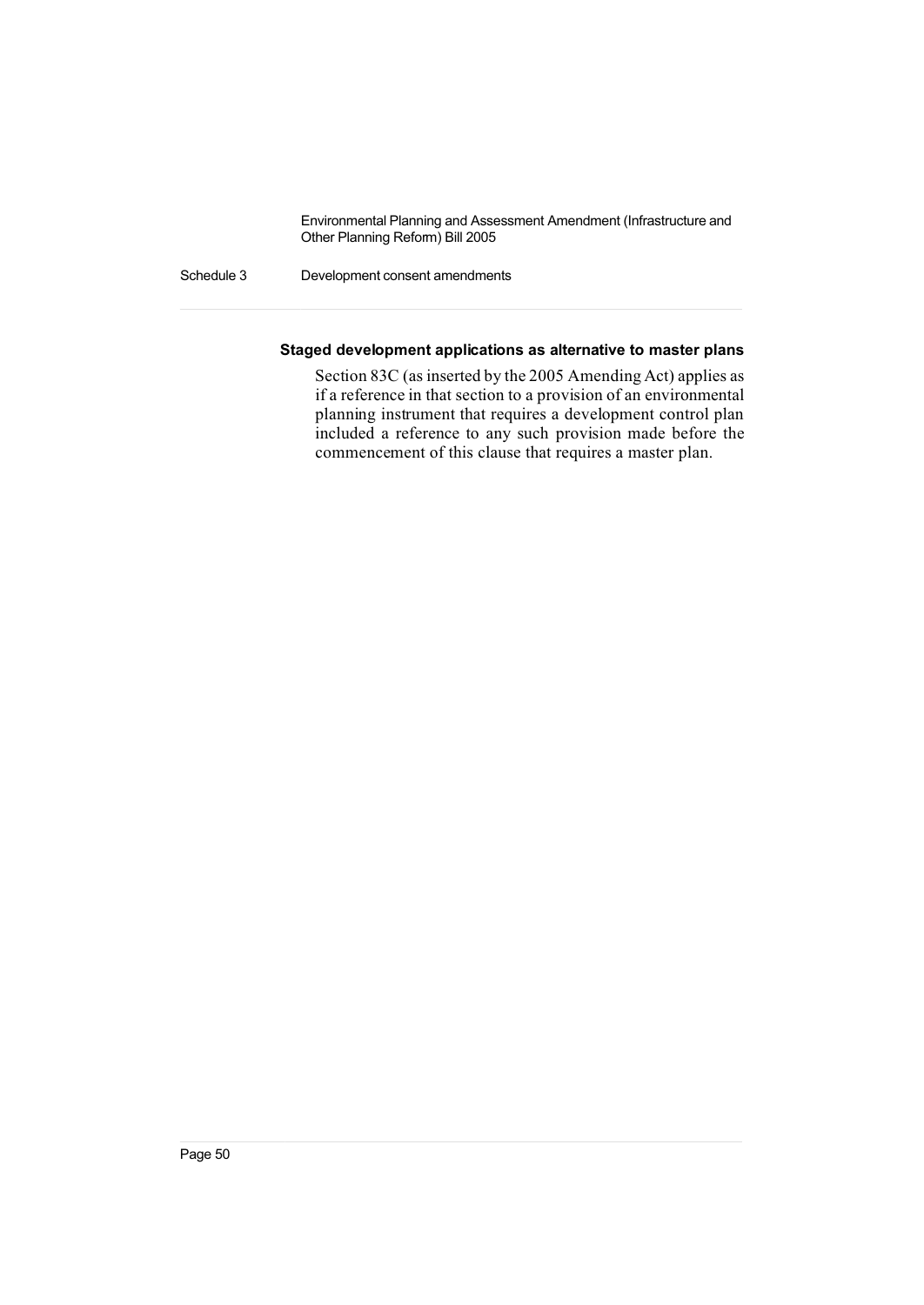Environmental assessment amendments **Schedule 4** and the schedule 4

# **Schedule 4 Environmental assessment amendments**

(Section 3)

#### **[1] Section 110A Nomination of nominated determining authority**

Omit "(subsection (3) excepted)" from section 110A (2) (b).

#### **[2] Section 110A (3)**

Insert after section 110A (2):

(3) A determining authority (other than the nominated determining authority) is required to forward to the nominated determining authority a copy of any submissions made to it under section 113 (2) and to provide other information to the nominated determining authority, as required by the regulations, to enable the nominated determining authority to co-ordinate the preparation and furnishing of reports in relation to the activity or activity of the specified class or description.

#### **[3] Section 111A**

Insert after section 111:

#### **111A Exemption**

A determining authority is not under a duty under section 111 (despite its terms) to consider the environmental impact of the following activities:

- (a) a modification of an activity, whose environmental impact has already been considered, that will reduce its overall environmental impact,
- (b) a routine activity (such as the maintenance of infrastructure) that the Minister determines has a low environmental impact and that is carried out in accordance with a code approved by the Minister,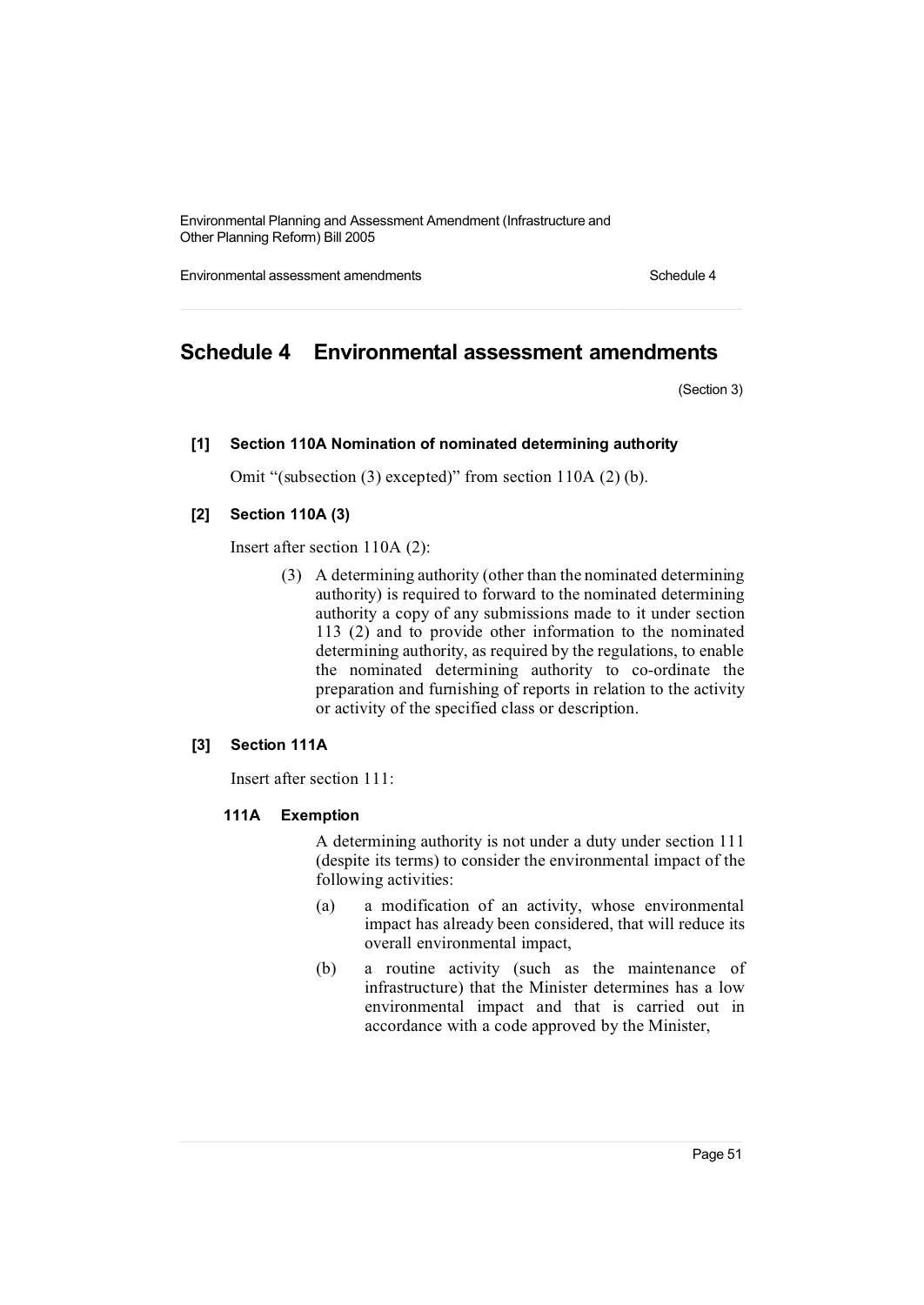#### Schedule 4 Environmental assessment amendments

(c) an activity (or part of an activity) that has been approved, or isto be carried out, by another determining authority after environmental assessment in accordance with this Part.

**Note.** Section 75P(2) (c) makes alternative arrangements for environmental assessment under this Part for projects for which a concept plan is approved under Part 3A and which is then made subject to this Part.

#### **[4] Sections 113 and 115**

Omit "representations" wherever occurring. Insert instead "submissions".

#### **[5] Schedule 6 Savings, transitional and other provisions**

Insert in appropriate Divisional order (and with appropriate clause numbers) in the Part of the Schedule inserted by Schedule 6 to this Act:

# **Division 5 Environmental assessment amendments**

# **Application of section 111A (Exemptions)**

Section 111A (as inserted by the 2005 Amending Act) extends to an activity that was carried out or began to be carried out before the commencement of that section.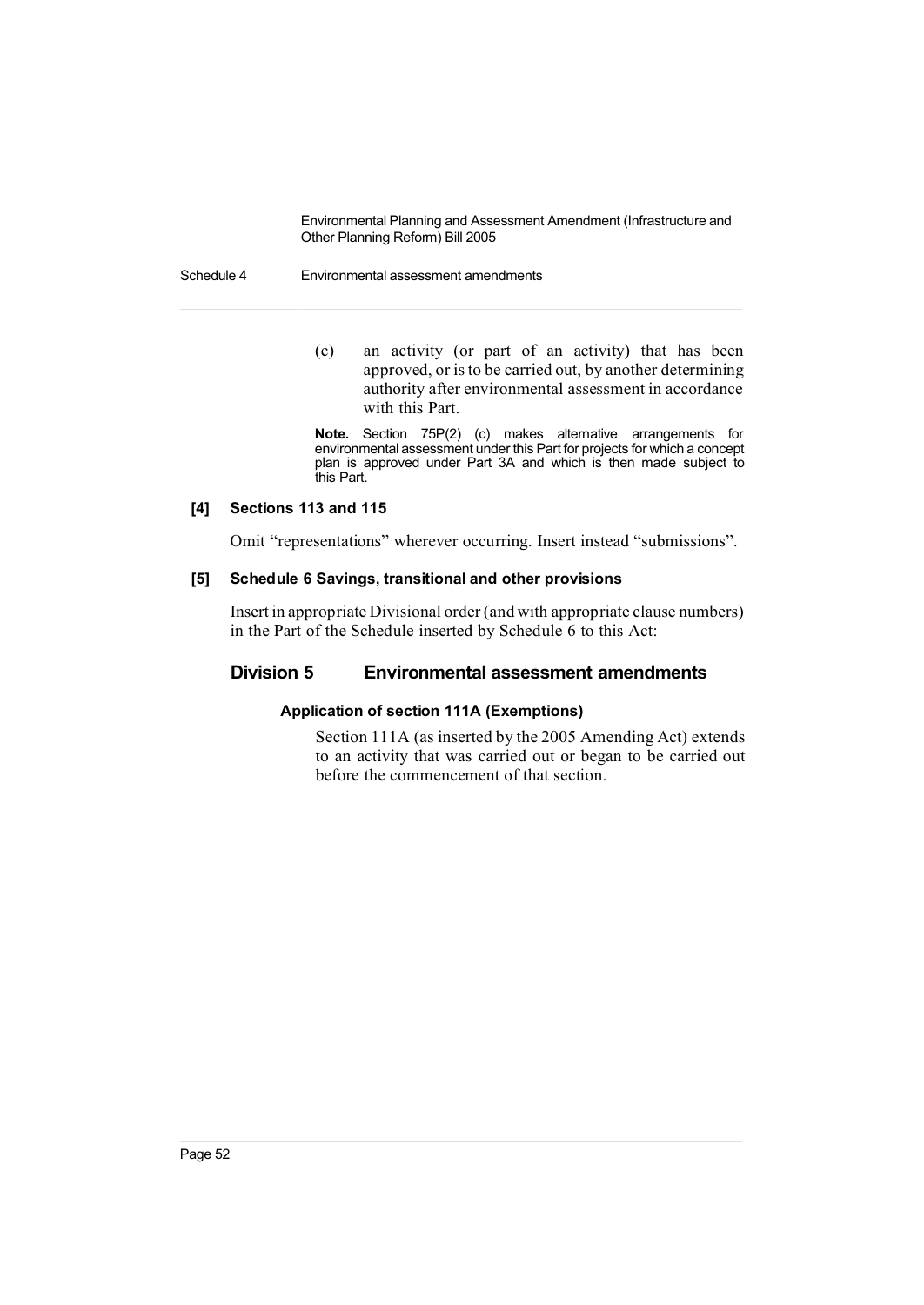Enforcement amendments **Schedule 5** Schedule 5

# **Schedule 5 Enforcement amendments**

(Section 3)

#### **[1] Part 6, Division 1A, heading**

Omit the heading. Insert instead:

# **Division 1A Local enforcement powers**

## **[2] Section 118A Power of entry**

Omit section 118A (2) and (2A).

**[3] Sections 118B, 118C (3) (c), 118D, 118E (2), 118F (1), 118G, 118H, 118I (2), 118K (1) and 118L (1)**

Omit ", the Minister or the Director-General" wherever occurring.

#### **[4] Section 118B Inspections and investigations**

Omit ", the Minister's or the Director-General's".

#### **[5] Section 118C Notice of entry**

Omit ", the Minister, the Director-General" from section 118C (1).

#### **[6] Section 118E Notification of use of force or urgent entry**

Omit ", Minister or Director-General (whichever authorised the person to enter the premises under section 118C (3) or 118D (1))".

#### **[7] Section 118R (5)**

Omit "by the Director-General" .

#### **[8] Section 121A Definitions**

Insert in alphabetical order:

*consent authority* includes, in the case of a project to which Part 3A applies, the Minister.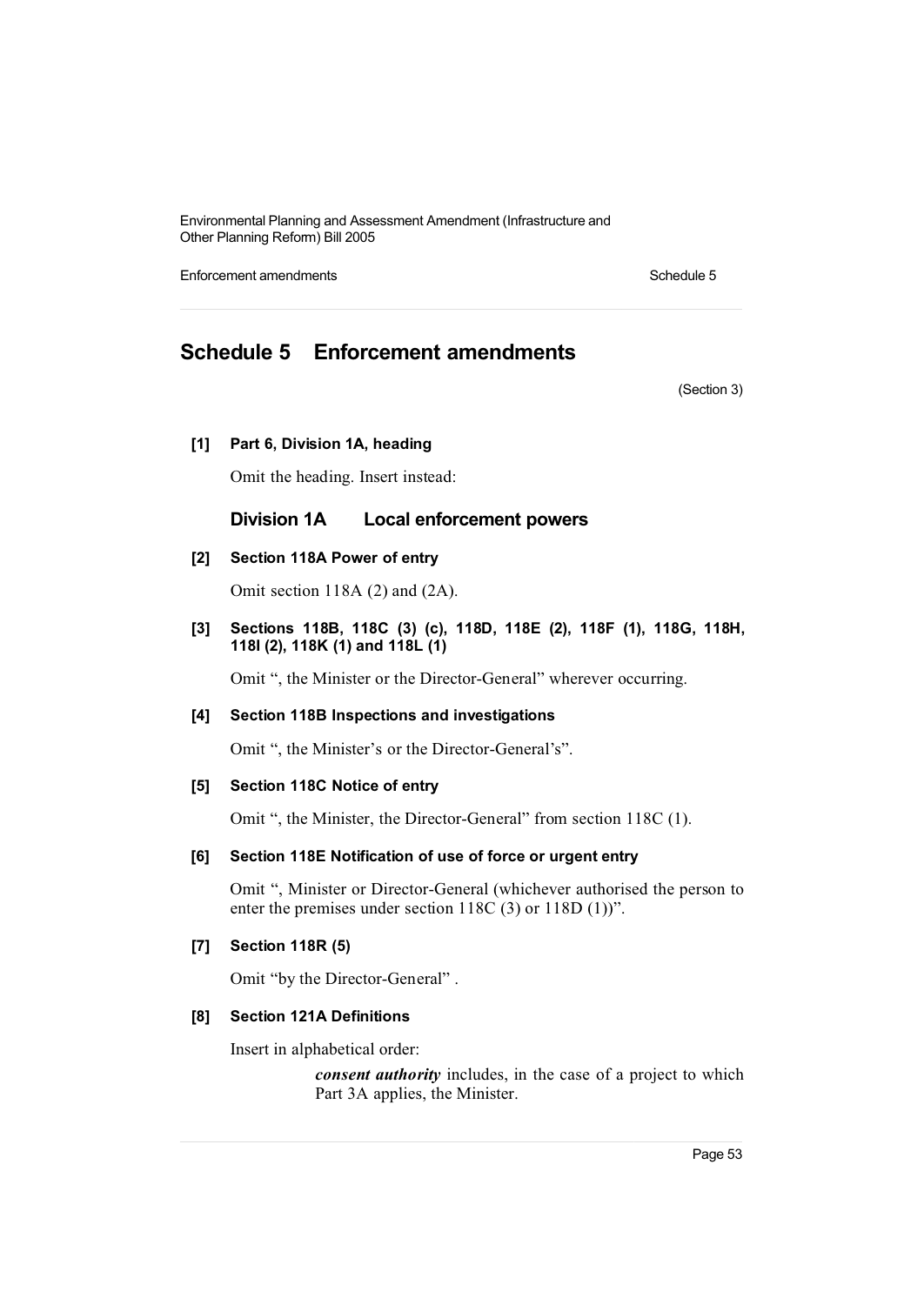Schedule 5 Enforcement amendments

*development consent* includes, in the case of a project to which Part 3A applies, an approval under that Part to carry out the project.

#### **[9] Section 121B Orders that may be given by consent authority or by Minister etc**

Insert before section 121B (1) (a):

(aa) the Minister or the Director-General (but only in connection with a project to which Part 3A applies), or

#### **[10] Section 121B (1), Table**

Insert at the end of the Table to section 121B (1):

| 18 | To do or refrain from    | The 1 |
|----|--------------------------|-------|
|    | doing any act to remedy  | occu  |
|    | or restrain a breach of  | or is |
|    | Part 3A or of an         |       |
|    | approval under that Part |       |

breach has rred, is occurring likely to occur

The person who caused, is causing or is likely to cause the breach, or the person entitled to act on the approval

# **[11] Section 121B (3)**

Insert after section 121B (2):

(3) An order under item 18 of the Table to subsection (1) may only be given by the Minister or the Director-General.

#### **[12] Section 121D Circumstances in which compliance with secs 121F–121K is required**

Insert at the end of section 121D (b):

, or

(c) an order given by the Minister or the Director-General in connection with a project to which Part 3A applies.

#### **[13] Section 121O Development consent or approval not required to comply with order**

Insert "Part 3A for approval or" before "Part 4".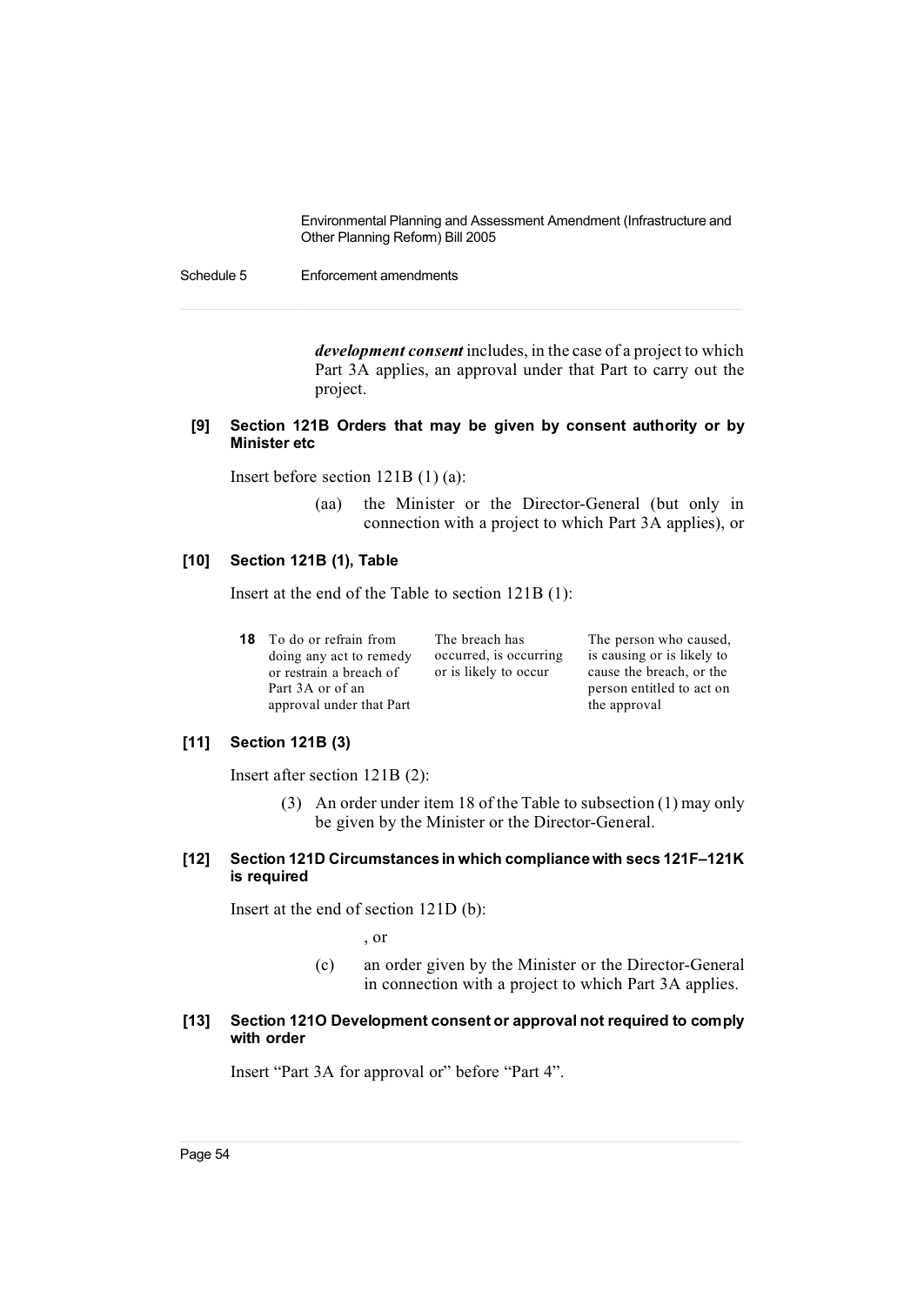Enforcement amendments **Schedule 5** Schedule 5

## **[14] Section 121ZF Modification of orders**

Omit "if the person".

Insert instead "but, except in the case of an order given by the Minister or the Director-General, only if the person".

#### **[15] Section 121ZG Revocation of orders**

Insert before section 121ZG (1):

(1A) An order given by the Minister may be revoked by the Minister at any time, and an order given by the Director-General may be revoked by the Minister or the Director-General at any time.

## **[16] Section 121ZQ**

Insert after section 121ZP:

#### **121ZQ Continuing effect of orders**

- (1) An order that specifies a time by which, or period within which, the order must be complied with continues to have effect until the order is complied with even though the time has passed or the period has expired.
- (2) This section does not apply to the extent that any requirement under an order is revoked.

## **[17] Part 6, Divisions 2B and 2C**

Insert before Division 3 of Part 6:

# **Division 2B Monitoring and environmental audits approved projects**

# **122A Application of Division**

- (1) This Division applies to the carrying out of a project approved under Part 3A.
- (2) This Division does not affect the other provisions of this Act.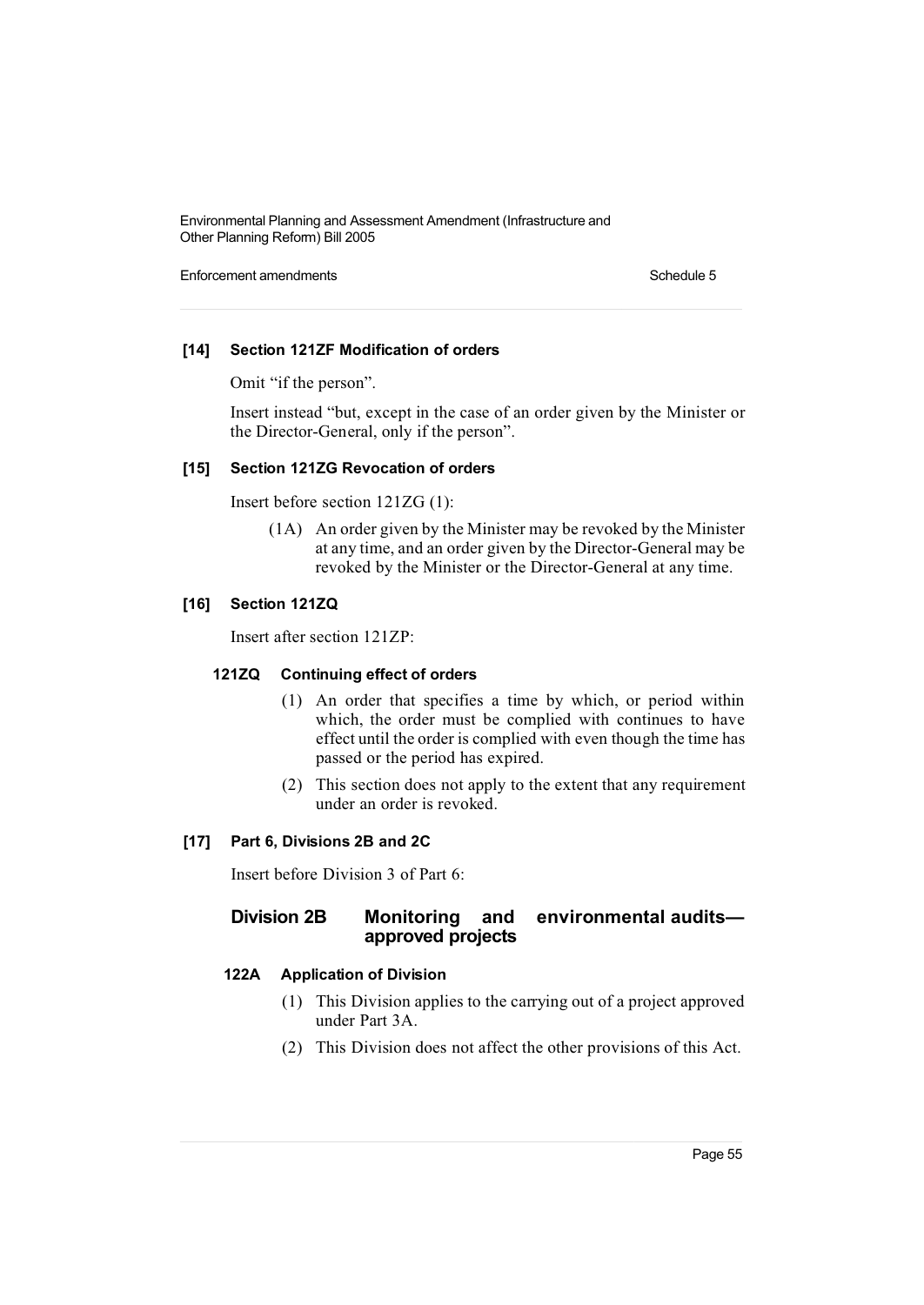Schedule 5 Enforcement amendments

## **122B Nature of monitoring and environmental audits**

- (1) Forthe purposes of this Division, *monitoring* of a project is the monitoring of the carrying out of the project to provide data on compliance with the approval of the project or on the project's environmental impact.
- (2) For the purposes of this Division, an *environmental audit* of a project is a periodic or particular documented evaluation of an approved project to provide information to the proponent of the project and to the persons administering this Act on compliance with the approval of the project or on the project's environmental management or impact.
- (3) A reference in this section to compliance with the approval of a project includes a reference to compliance with:
	- (a) the conditions to which the approval of the project is subject, and
	- (b) the requirements of this Act and of relevant provisions of any other Act referred to in Division 4 of Part 3A.

### **122C Minister may require monitoring or environmental audits by imposition of conditions on approved project**

- (1) The Minister may, by the imposition of conditions on the approval for a project, require monitoring or an environmental audit or audits to be undertaken to the satisfaction of the Minister by the proponent of the project.
- (2) A condition requiring monitoring or an environmental audit may be imposed at the time the approval for the project is given or at any other time by notice in writing to the proponent of the project.
- (3) Any such condition imposed by notice may be varied or revoked by a similar notice.

#### **122D Provisions relating to conditions for monitoring and environmental audits**

- (1) A condition requiring monitoring may require:
	- (a) the provision and maintenance of appropriate measuring and recording devices for the purposes of the monitoring, and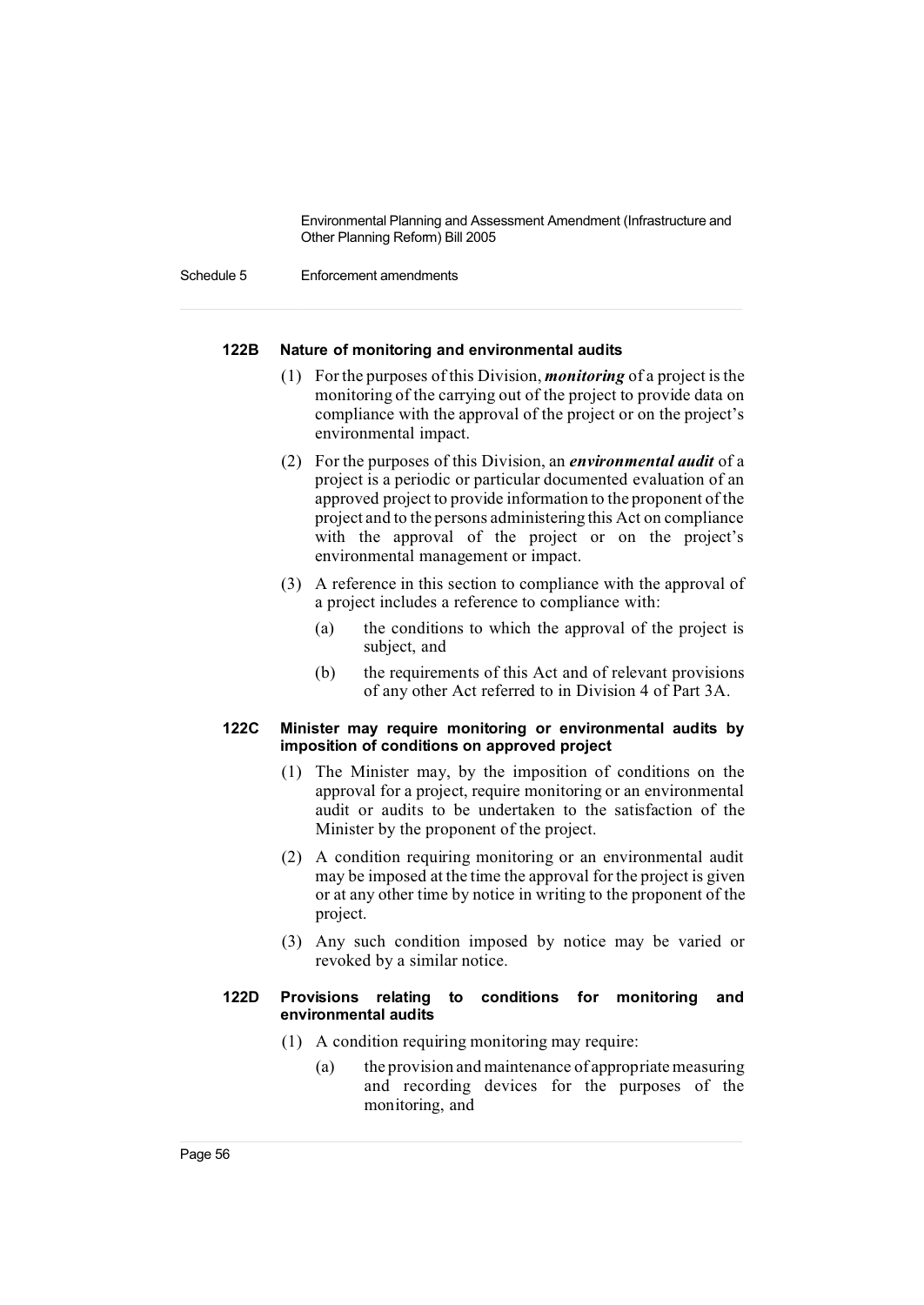Enforcement amendments **Schedule 5** and the state of the state of the Schedule 5

- (b) the analysis, reporting and retention of monitoring data, and
- (c) certification of the monitoring data (including the extent to which the terms and conditions of any approval have or have not been complied with).
- (2) A condition requiring an environmental audit must specify the purpose of the audit. Such a condition may require:
	- (a) the conduct of the audit by the proponent or by an independent person or body approved by the Minister or the Director-General(either periodically or on particular occasions), and
	- (b) preparation of written documentation during the course of the audit, and
	- (c) preparation of an audit report, and
	- (d) certification of the accuracy and completeness of the audit report, and
	- (e) production to the Minister of the audit report.

### **122E Offences**

- (1) **False or misleading information in monitoring or audit report** A person must not include information in (or provide information for inclusion in):
	- (a) a report of monitoring data, or
	- (b) an audit report produced to the Minister in connection with an environmental audit,

if the person knows that the information is false or misleading in a material respect.

(2) **Information not included in monitoring or audit report**

The proponent of an approved project must not fail to include information in (or provide information for inclusion in):

- (a) a report of monitoring data, or
- (b) an audit report produced to the Minister in connection with an environmental audit,

if the proponent knows that the information is materially relevant to the monitoring or audit.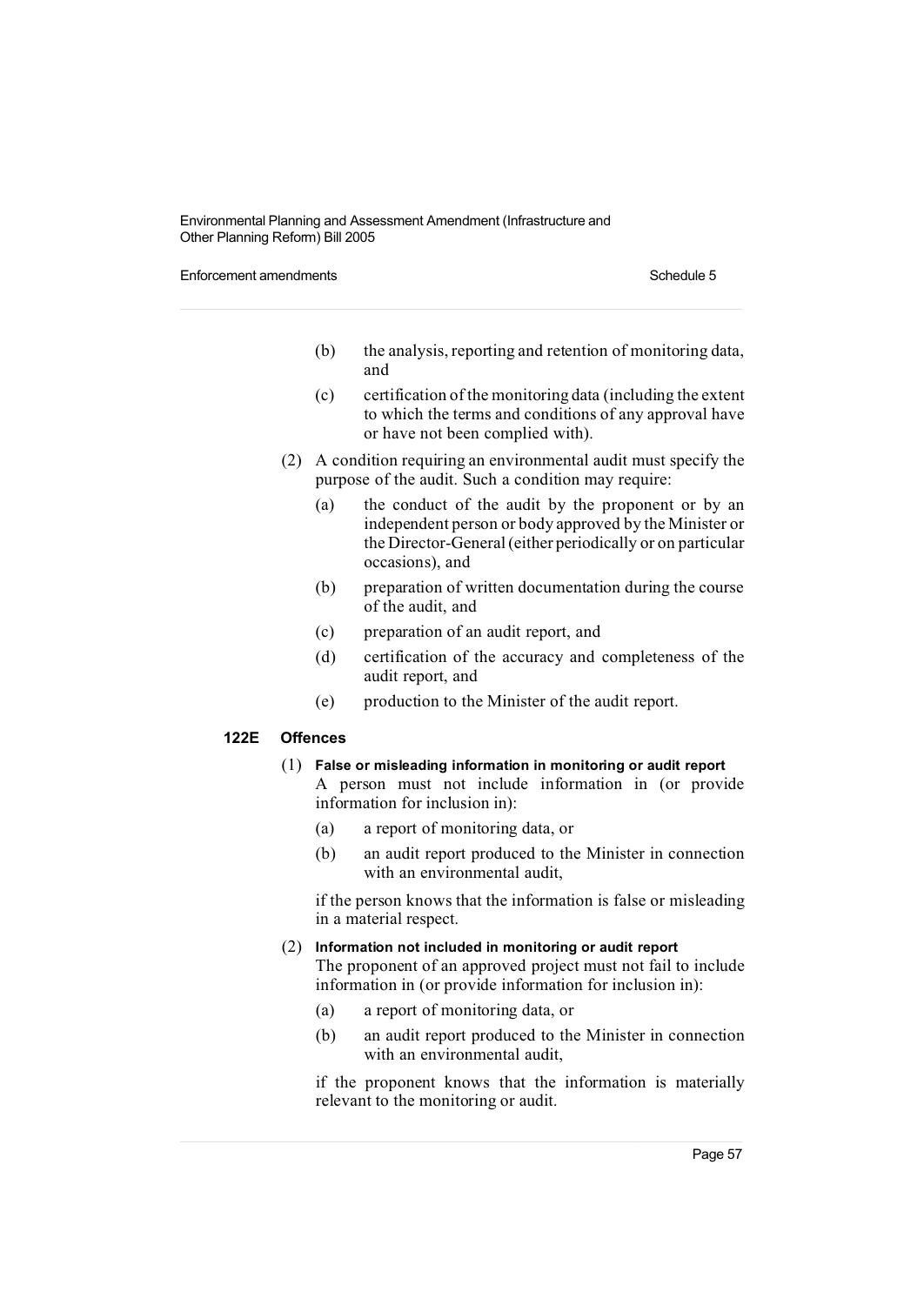Schedule 5 Enforcement amendments

- (3) **Retention of monitoring data or audit documentation** The proponent of an approved project must:
	- (a) retain any monitoring data in accordance with the relevant condition of the approval for at least 5 years after it was collected, and
	- (b) retain any documentation required to be prepared by the proponent in connectionwith an environmental audit for a period of at least 5 years after the audit report concerned was produced to the Minister, and
	- (c) produce during that period any such documentation on request to an authorised officer under Division 2C.
- (4) **Penalty**

Despite section 126, the maximum penalty for an offence under section 125 arising under this Division is:

- (a) in the case of a corporation—\$250,000 and, in the case of a continuing offence, a further penalty of \$120,000 for each day the offence continues, or
- (b) in the case of an individual—\$120,000 and, in the case of a continuing offence, a further penalty of \$60,000 for each day the offence continues.

## **122F Self-incriminatory information and use of information**

- (1) Information must be supplied by a person in connection with a report of monitoring or an environmental audit, and this Division applies to any such information that is supplied, whether or not the information might incriminate the person.
- (2) Any information in monitoring data or in an audit report or other documentation supplied to the Minister in connection with an environmental audit may be taken into consideration by the Minister and used for the purposes of this Act.
- (3) Without limiting the above, any such information:
	- (a) is admissible in evidence in any prosecution of the proponent of an approved project for any offence (whether under this Act or otherwise), and
	- (b) may be disclosed by the Minister by publishing it in such manner as the Minister considers appropriate.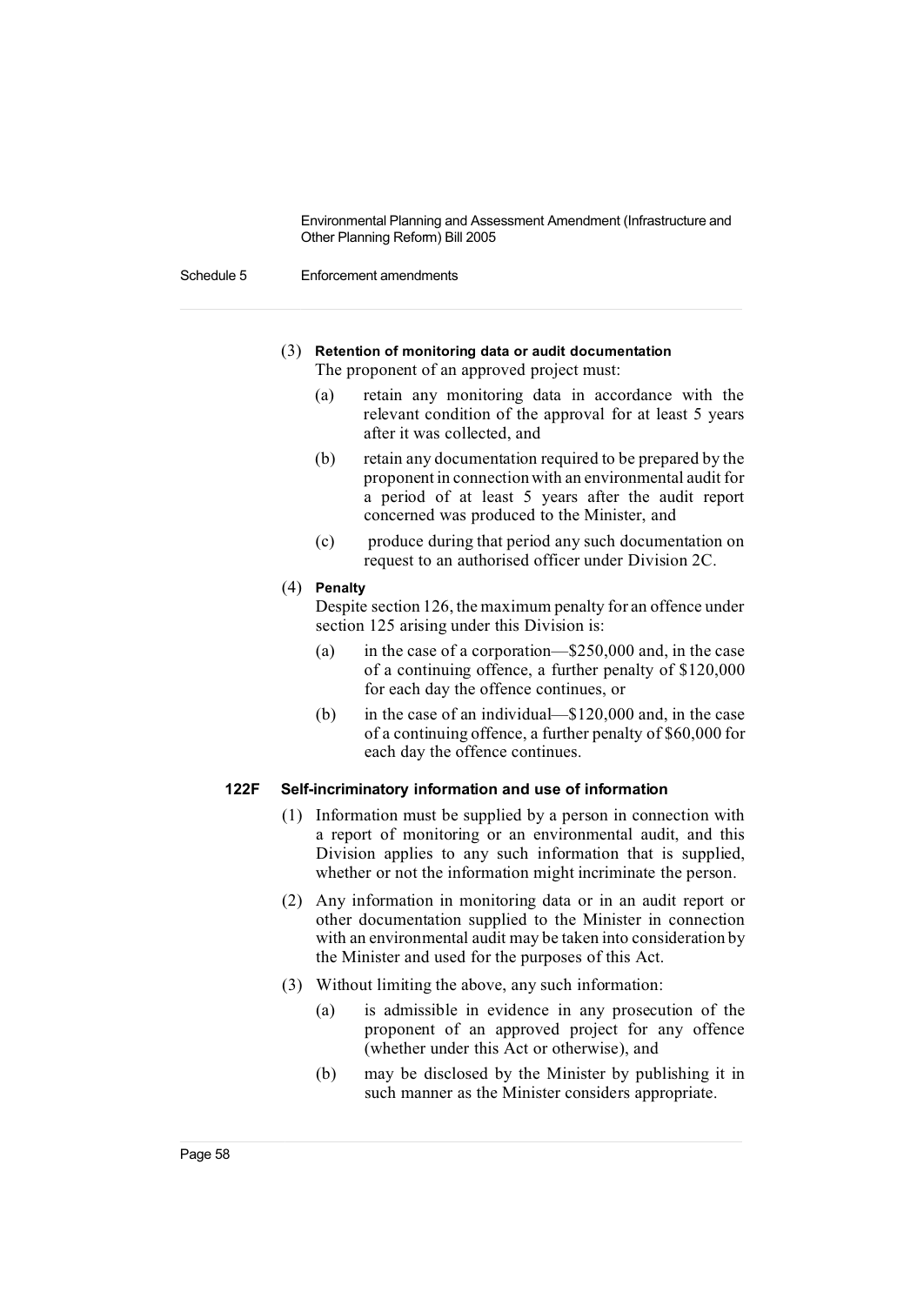Enforcement amendments **Schedule 5** and the state of the state of the Schedule 5

# **Division 2C Departmental enforcement powers**

# **Subdivision 1 Preliminary**

# **122G Purposes for which powers under Division may be exercised**

- (1) Powers may be exercised under this Division for the following purposes:
	- (a) for enabling the Minister or Director-General to exercise their functions under this Act,
	- (b) for determining whether there has been compliance with or a contravention of this Act, the regulations, any environmental planning instrument, any approval under Part 3A or any development consent under Part 4 or any document or requirement issued or made under this Act,
	- (c) for obtaining information or records for purposes connected with the administration of this Act,
	- (d) generally for administering this Act and securing the objects of this Act.
- (2) Powers are not to be exercised under this Division for the purpose only of investigating the exercise of the statutory functions of a council under this Act.
- (3) Nothing in this Division affects any function under any other part of this Act or under any other Act.

#### **122H Definitions: Division 2C**

In this Division:

*authorised officer* means a person appointed under section 122I.

*occupier* of premises means the person who has the management or control of the premises.

*records* includes plans, specifications, maps, reports, books and other documents (whether in writing, in electronic form or otherwise).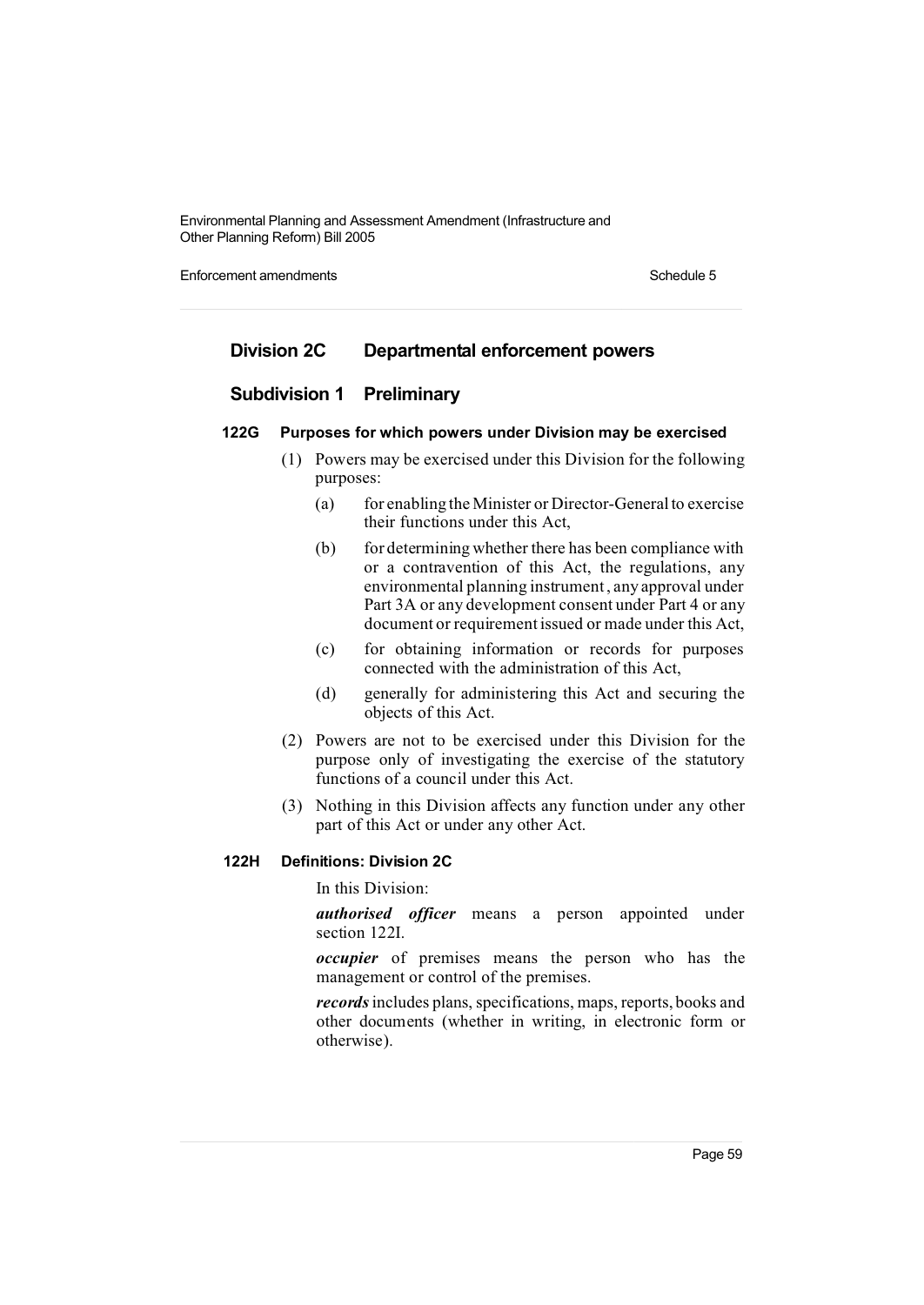Schedule 5 Enforcement amendments

#### **122I Appointment of authorised officers**

- (1) The Director-General may appoint any person (including a class of persons) as an authorised officer for the purposes of this Division.
- (2) An authorisation of a person as an authorised officer can be given generally, or subject to conditions, limitations or restrictions or only for limited purposes.
- (3) Every authorised officeris to be provided with an identification card as an authorised officer by the Director-General.
- (4) In the course of exercising the functions of an authorised officer under this Division, the officer must, if requested to do so by any person affected by the exercise of any such function, produce the officer's identification card to the person.

# **Subdivision 2 Powers of entry and search of premises**

# **122J Powers of authorised officers to enter premises**

- (1) An authorised officer may enter:
	- (a) any premises at which the authorised officer reasonably suspects that any industrial, agricultural or commercial activities are being carried out—at any time during which those activities are being carried out there, and
	- (b) any other premises—at any reasonable time.
- (2) A power to enter premises conferred by this Subdivision authorises entry by foot or by means of a motor vehicle or other vehicle, or in any other manner.
- (3) Entry may be effected under this Subdivision by an authorised officer with the aid ofsuch authorised officers or police officers as the authorised officer considers necessary and with the use of reasonable force.
- (4) Entry may be effected to any premises with the authority of a search warrant under section 122M.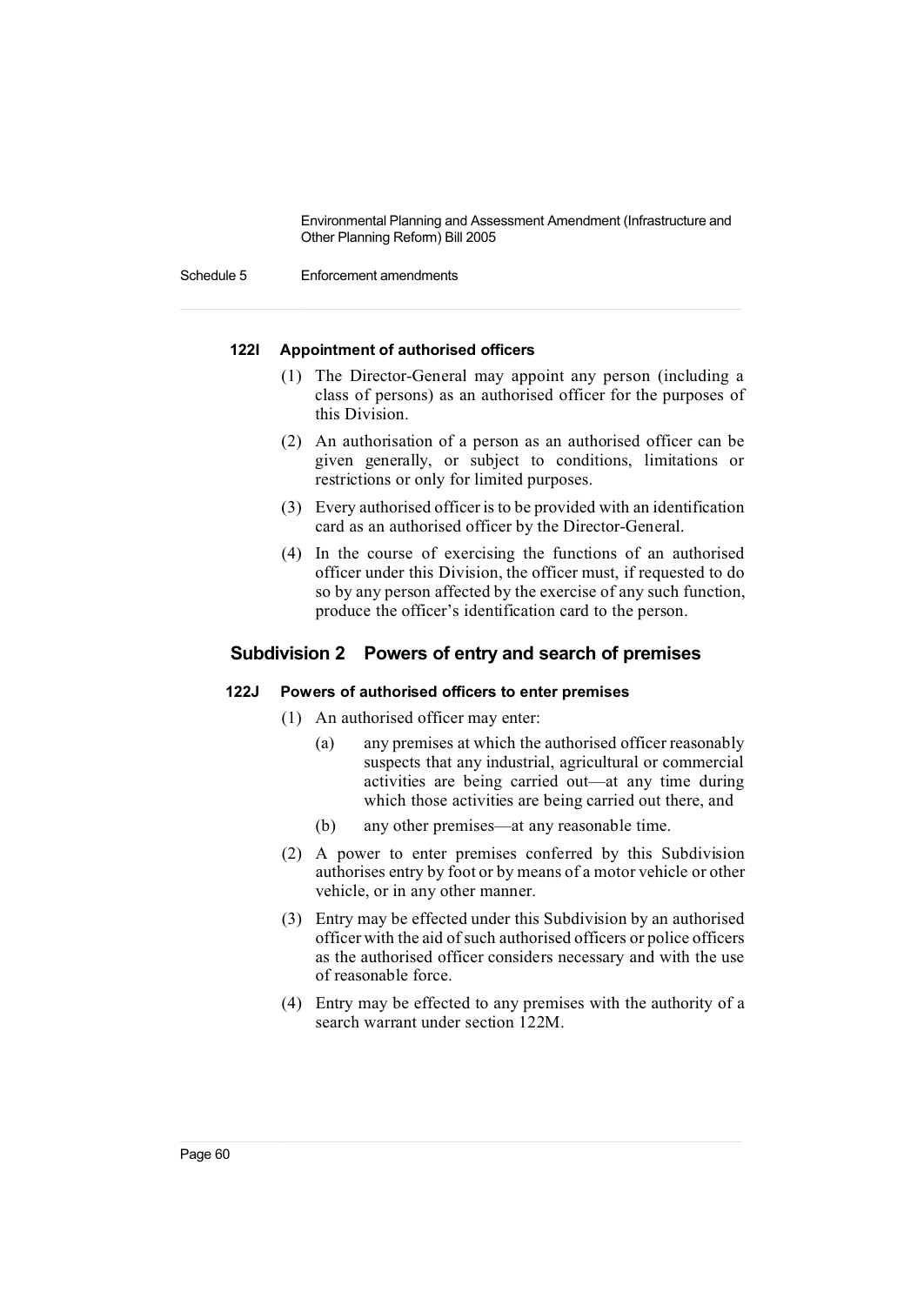Enforcement amendments **Schedule 5** and the state of the state of the Schedule 5

#### **122K Entry into residential premises only with permission or warrant**

This Division does not empower an authorised officer to enter any part of premises used only for residential purposes without the permission of the occupier or the authority of a search warrant under section 122M.

#### **122L Powers of authorised officers to do things at premises**

- (1) An authorised officer may, at any premises lawfully entered, do anything that in the opinion of the authorised officer is necessary to be done for the purposes of this Division, including (but not limited to) the things specified in subsection (2).
- (2) An authorised officer may do any of the following:
	- (a) examine and inspect any works, plant or other article,
	- (b) take and remove samples,
	- (c) make such examinations, inquiries and tests as the authorised officer considers necessary,
	- (d) take such photographs, films, audio, video and other recordings asthe authorised officer considers necessary,
	- (e) require records to be produced for inspection,
	- (f) examine and inspect any records,
	- (g) copy any records,
	- (h) seize anything that the authorised officer has reasonable grounds for believing is connected with an offence against this Act or the regulations,
	- (i) do any thing that a person authorised by a council is empowered to do under Division 1A,
	- (j) do any other thing the authorised officer is empowered to do under this Division.
- (3) The power to seize anything connected with an offence includes a power to seize:
	- (a) a thing with respect to which the offence has been committed, and
	- (b) a thing that will afford evidence of the commission of the offence, and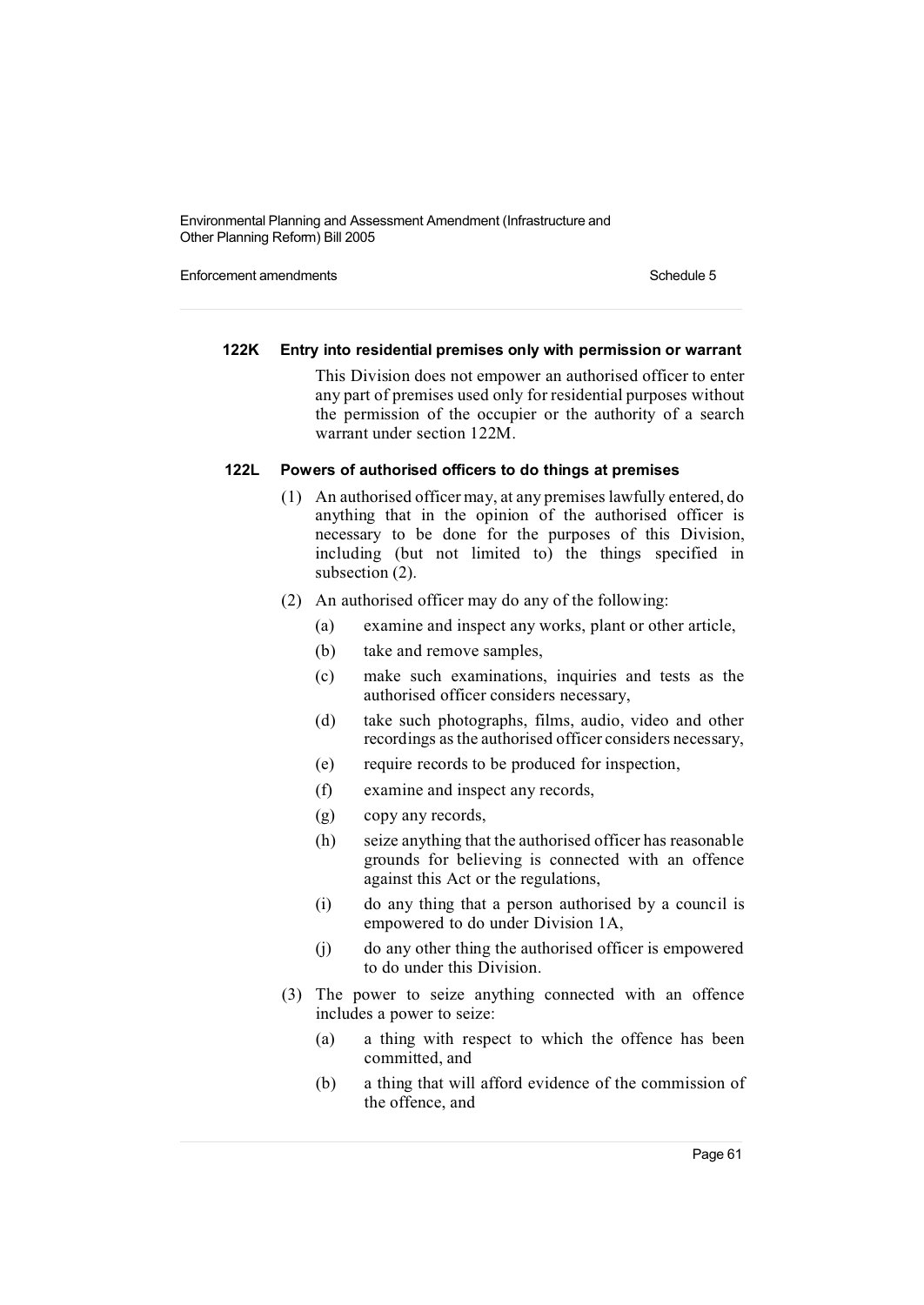#### Schedule 5 Enforcement amendments

(c) a thing that was used for the purpose of committing the offence.

A reference to any such offence includes a reference to an offence that there are reasonable grounds for believing has been committed.

## **122M Search warrants**

## (1) **Application for search warrant**

An authorised officer may apply to an authorised justice for the issue of a search warrant if the authorised officer believes on reasonable grounds that a provision of or made under this Act is being or has been contravened at any premises.

#### (2) **Issue of search warrant**

An authorised justice to whom such an application is made may, if satisfied that there are reasonable grounds for doing so, issue a search warrant authorising an authorised officer named in the warrant:

- (a) to enter the premises, and
- (b) to exercise any function of an authorised officer under this Division.

#### (3) **Application of Search Warrants Act 1985**

Part 3 of the *Search Warrants Act 1985* applies to a search warrant issued under this section.

# (4) **Definition**

In this section:

*authorised justice* has the same meaning as in the *Search Warrants Act 1985*.

#### **122N Assistance to be given to authorised officers**

- (1) This section applies for the purpose of enabling an authorised officer to exercise any of the powers of an authorised officer under this Division in connection with any premises.
- (2) The Director-General may, by notice in writing given to the owner or occupier of the premises, require the owner or occupier to provide such reasonable assistance and facilities as are specified in the notice within a specified time and in a specified manner.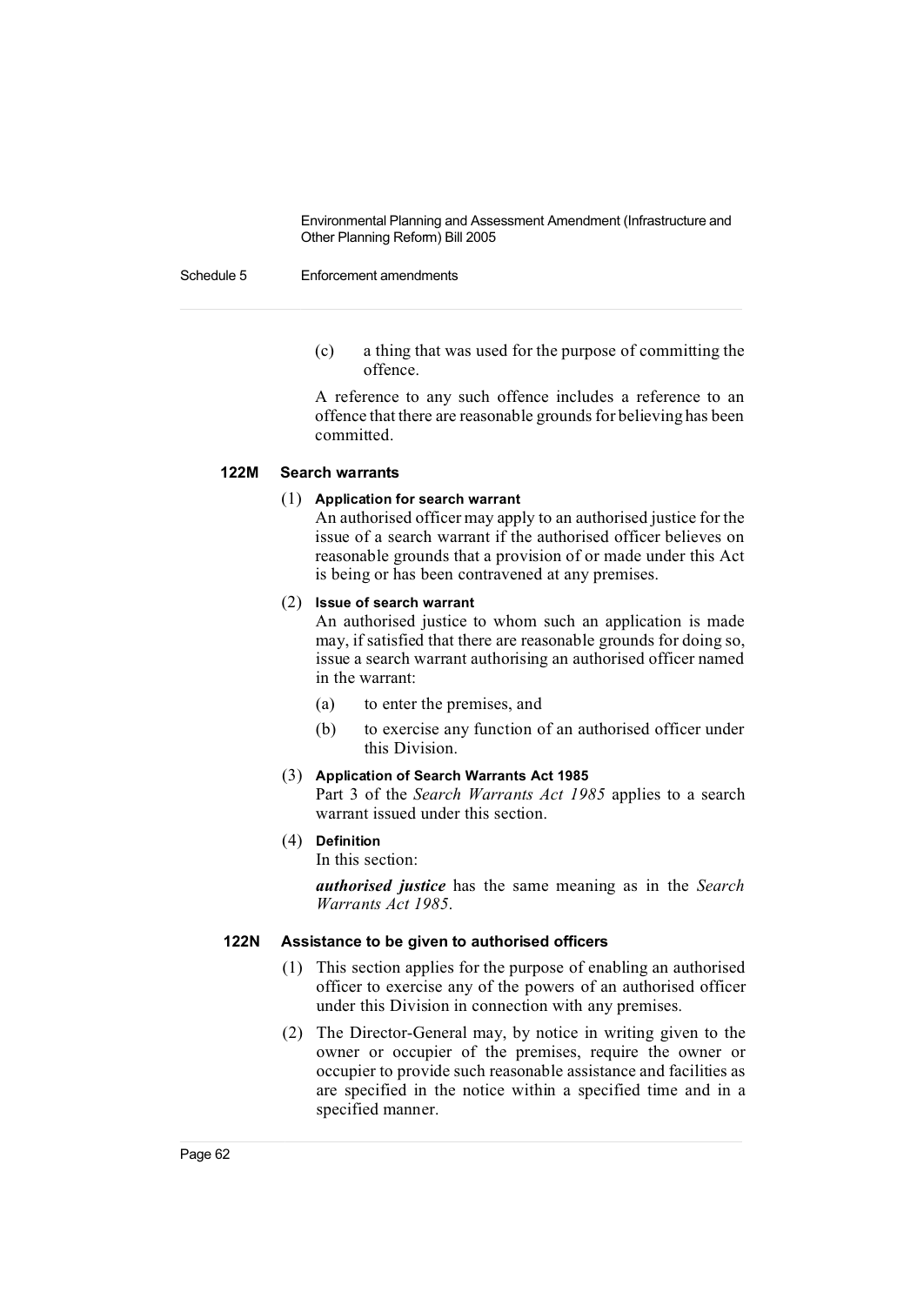Enforcement amendments **Schedule 5** and the state of the state of the Schedule 5

(3) Assistance and facilities can be required under this section, whether they are of the same kind as, or a different kind from, any prescribed by the regulations.

#### **122O Care to be taken and compensation**

- (1) In the exercise of a power of entering or searching premises under this Subdivision, the authorised officer must do as little damage as possible.
- (2) The State must compensate all interested parties for any damage caused by an authorised officer in exercising a power of entering premises (but not any damage caused by the exercise of any other power), unless the occupier obstructed or hindered the authorised officer in the exercise of the power of entry.

# **Subdivision 3 Power to obtain information or records**

#### **122P Application of Subdivision**

This Subdivision applies whether or not a power of entry under this Division is being or has been exercised.

## **122Q Requirement to provide information and records**

- (1) An authorised officer may, by notice in writing given to a person, require the person to furnish to the officer such information or records (or both) as the officer requires by the notice in connection with any matter within the responsibilities and functions of the Minister or Director-General under this Act.
- (2) A notice under this Subdivision must specify the manner in which information or records are required to be furnished and a reasonable time by which the information or records are required to be furnished.

# **122R Provisions relating to records**

(1) A notice under this Subdivision may only require a person to furnish existing records that are in the person's possession or that are within the person's power to obtain lawfully.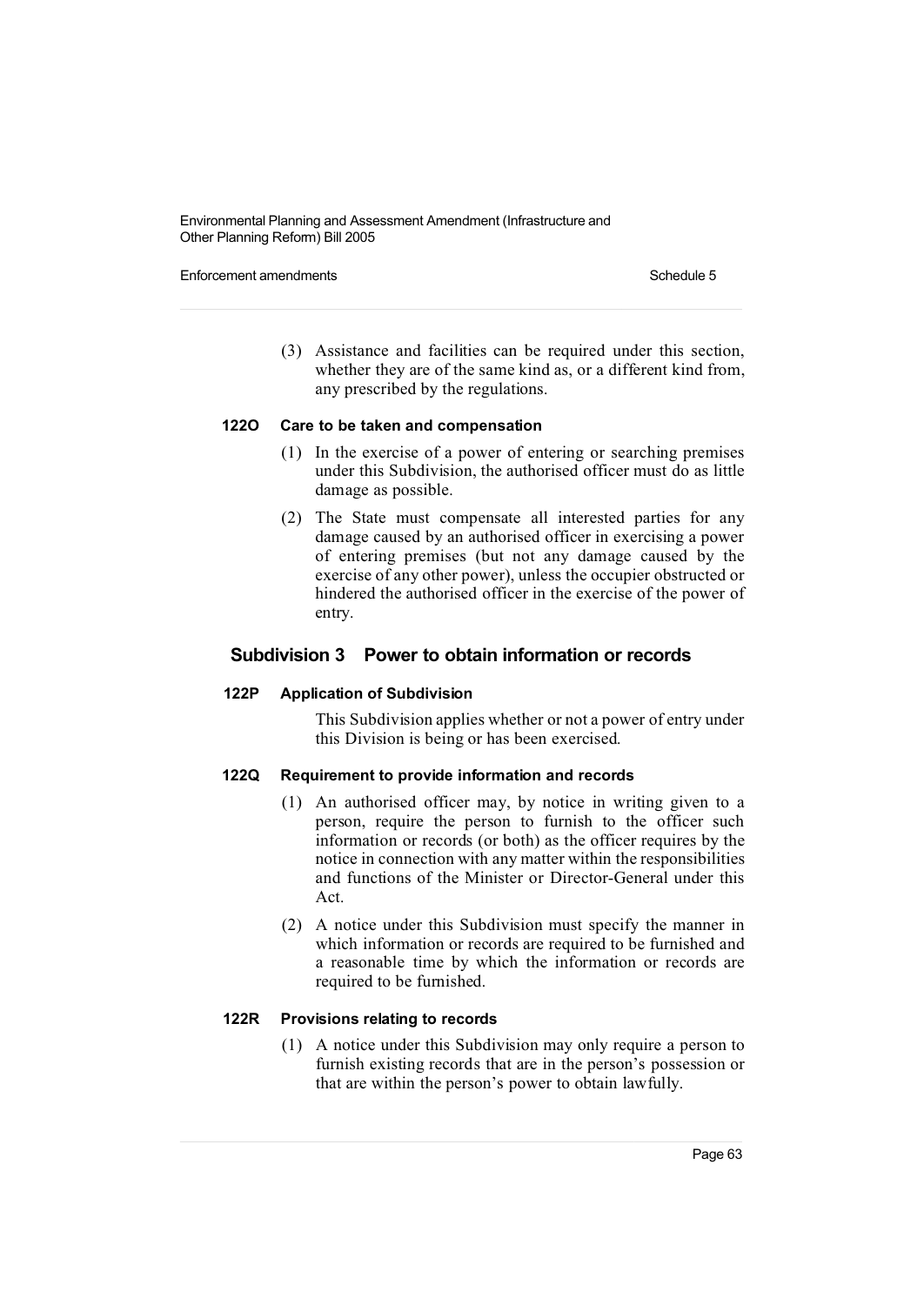Schedule 5 Enforcement amendments

- (2) The body or person to whom any record is furnished under this Subdivision may take copies of it.
- (3) If any record required to be furnished under this Subdivision is in electronic, mechanical or other form, the notice requires the record to be furnished in written form, unless the notice otherwise provides.

#### **122S Power of authorised officers to require answers**

- (1) An authorised officer may require a person whom the authorised officer suspects on reasonable grounds to have knowledge of matters in respect of which information is reasonably required in connection with any matter within the responsibilities and functions of the Minister or Director-General under this Act to answer questions in relation to those matters.
- (2) The Minister or Director-General may require a corporation to nominate a director or officer of the corporation who is authorised to represent the corporation for the purposes of answering questions under this section.

# **Subdivision 4 General**

## **122T Criminal proceedings relating to compliance with requirements under this Division**

- (1) A person is not guilty of an offence under section 125 in respect of a neglect or failure to comply with a requirement made of the person under this Division if the person satisfies the court that the person had a lawful excuse for doing so.
- (2) A person must not furnish any information or do any other thing in purported compliance with a requirement made under this Division that the person knows is false or misleading in a material respect.
- (3) A person must not wilfully delay or obstruct an authorised officer in the exercise of the authorised officer's powers under this Division.
- (4) Despite section 126, the maximum penalty for an offence under section 125 arising under this Division is: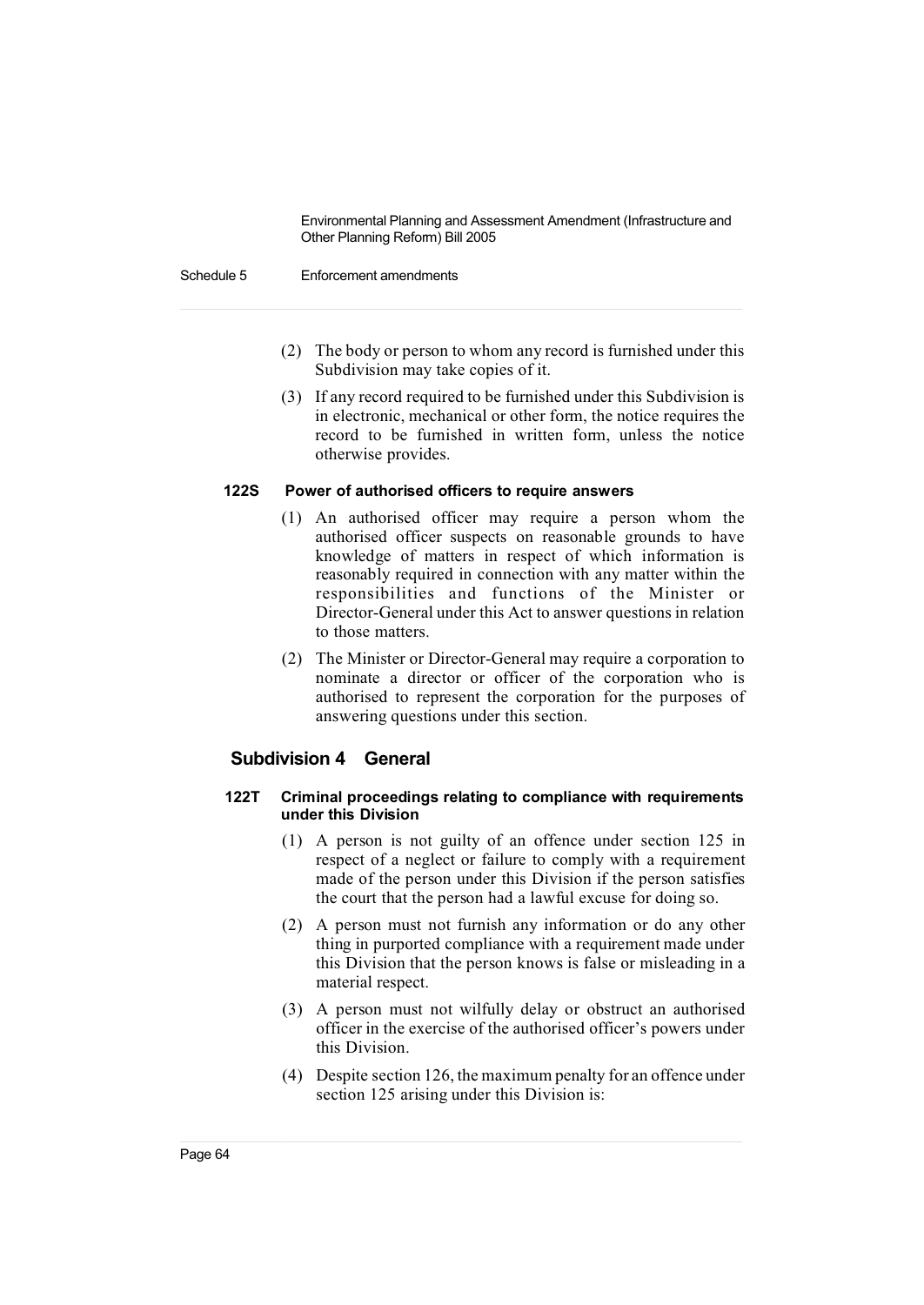Enforcement amendments **Schedule 5** and the state of the state of the Schedule 5

- (a) in the case of a corporation—\$250,000 and, in the case of a continuing offence, a further penalty of \$120,000 for each day the offence continues, or
- (b) in the case of an individual—\$120,000 and, in the case of a continuing offence, a further penalty of \$60,000 for each day the offence continues.

#### **122U Provisions relating to requirements to furnish records, information or answer questions**

#### (1) **Warning to be given on each occasion**

A person is not guilty of an offence of failing to comply with a requirement under this Division to furnish records or information or to answer a question unless the person was warned on that occasion that a failure to comply is an offence.

#### (2) **Self-incrimination not an excuse**

A person is not excused from a requirement under this Division to furnish records or information or to answer a question on the ground that the record, information or answer mightincriminate the person or make the person liable to a penalty.

## (3) **Information or answer not admissible if objection made**

However, any information furnished or answer given by a natural person in compliance with a requirement under this Division is not admissible in evidence against the person in criminal proceedings (except proceedings for an offence under this Division) if:

- (a) the person objected at the time to doing so on the ground that it might incriminate the person, or
- (b) the person was not warned on that occasion that the person may object to furnishing the information or giving the answer on the ground that it might incriminate the person.

## (4) **Records admissible**

Any record furnished by a person in compliance with a requirement under this Division is not inadmissible in evidence against the person in criminal proceedings on the ground that the record might incriminate the person.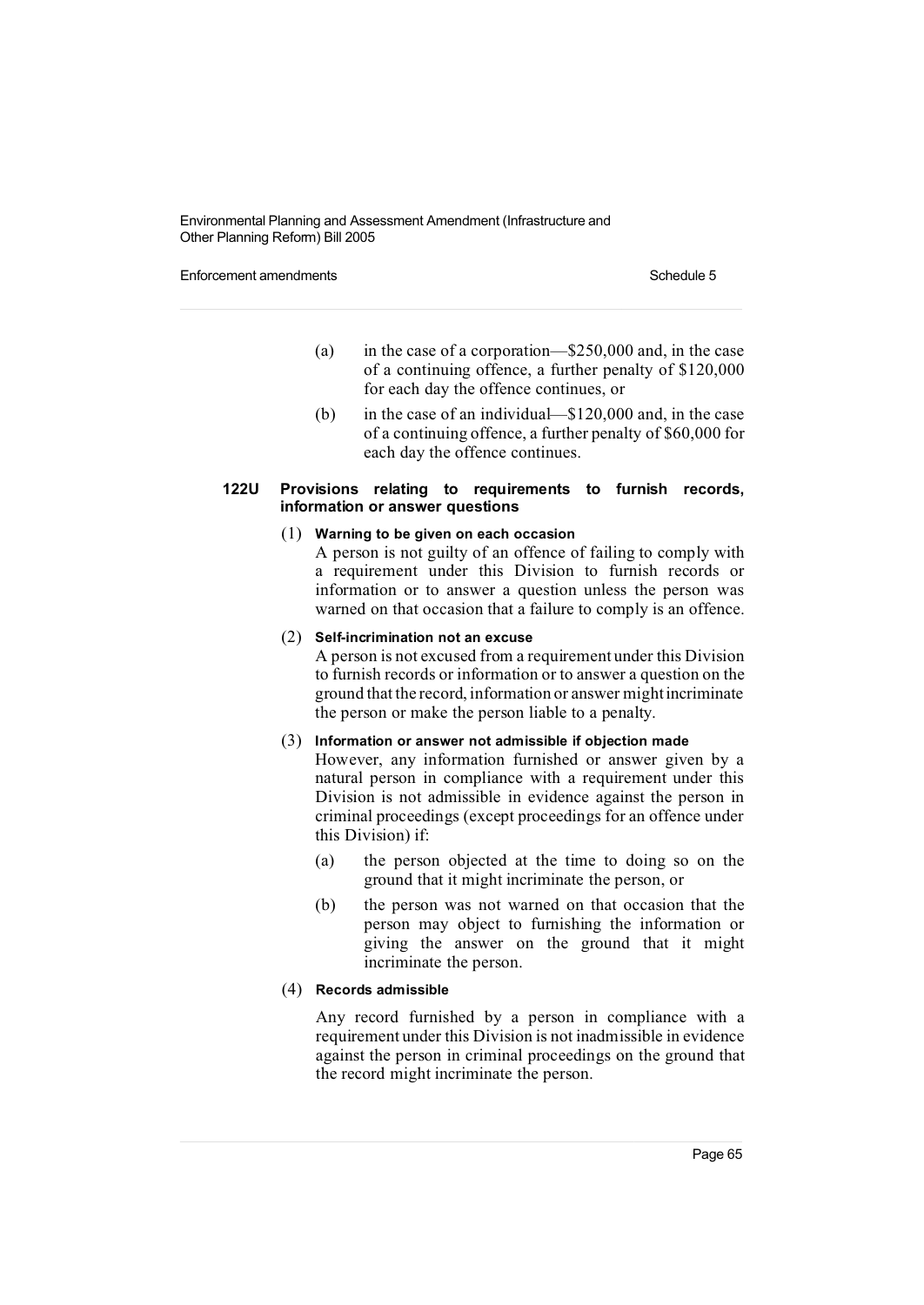#### Schedule 5 Enforcement amendments

#### (5) **Further information**

Further information obtained as a result of a record or information furnished or of an answer given in compliance with a requirement under this Division is not inadmissible on the ground:

- (a) that the record or information had to be furnished or the answer had to be given, or
- (b) that the record or information furnished or answer given might incriminate the person.

#### **122V Miscellaneous provisions relating to notices**

- (1) More than one notice under a provision of this Division may be given to the same person.
- (2) A notice given under this Division may be revoked or varied by a subsequent notice or notices (including by extending the time for compliance with the notice).
- (3) A notice may be given under this Division to a person in respect of a matter or thing even though the person is outside the State or the matter or thing occurs or is located outside the State, so long the matter or thing affects the environment of this State.

## **[18] Section 153 Notices**

Insert at the end of section 153 (1) (b):

, or

(c) by sending it by facsimile or electronic transmission (including for example the Internet) to the person in accordance with arrangements indicated by the person as appropriate for transmitting documents to the person.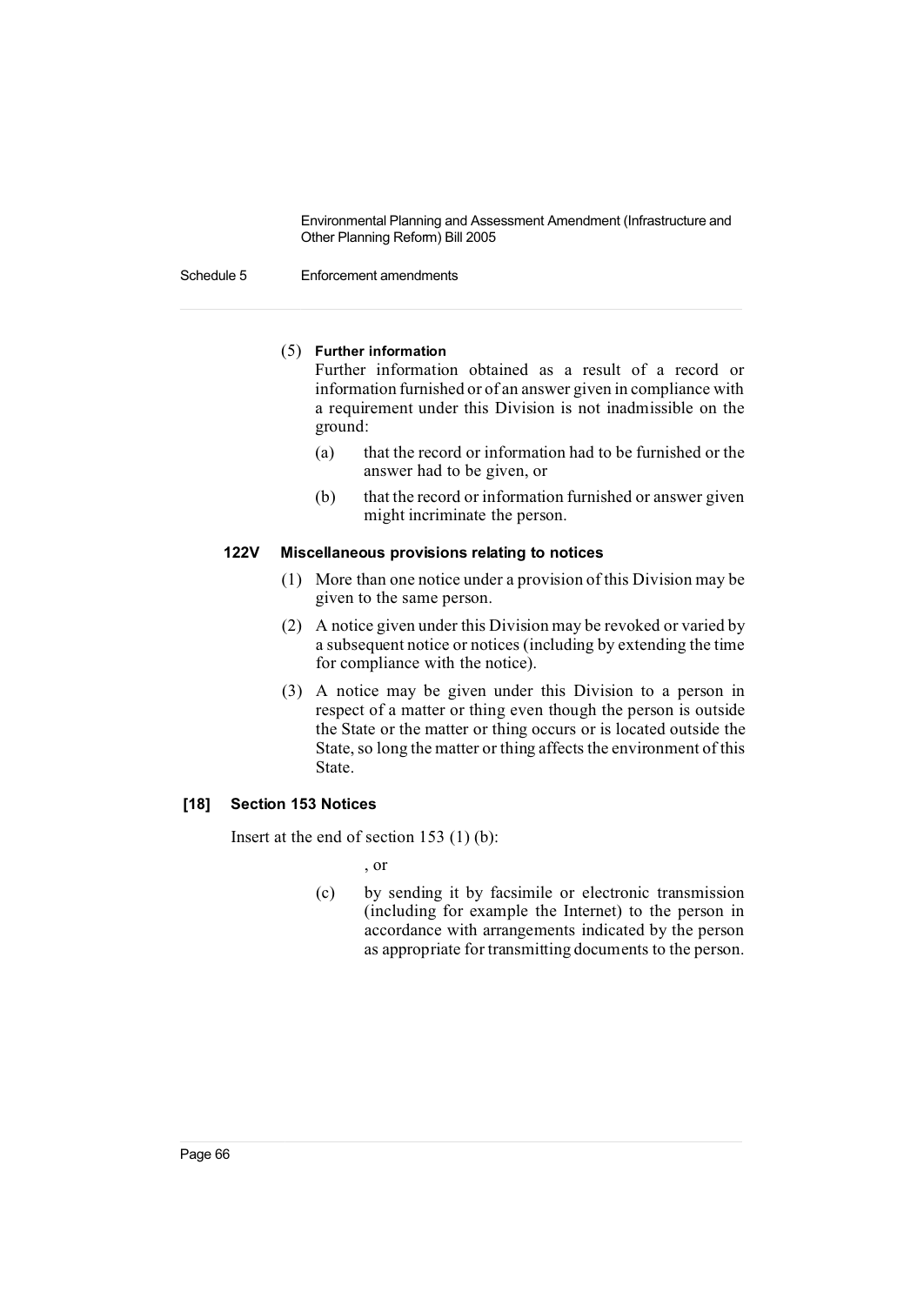Minor amendments Schedule 6

# **Schedule 6 Minor amendments**

(Section 3)

#### **[1] Section 4 Definitions**

Omit the definition of *Department* from section 4 (1). Insert instead:

*Department* means the Department of Infrastructure, Planning and Natural Resources.

#### **[2] Section 4 (1), definition of "Director-General"**

Omit the definition. Insert instead:

*Director-General* means the Director-General of the Department.

#### **[3] Section 4 (1)**

Insert in alphabetical order:

*ecologically sustainable development* has the same meaning it has in section 6 (2) of the *Protection of the Environment Administration Act 1991*.

## **[4] Section 13 Director-General of Department of Infrastructure, Planning and Natural Resources**

Insert "or to the Director-General of the Department of Urban Affairs and Planning" after "Director of Planning" in section 13 (4).

#### **[5] Section 32 Authorisation of matters under environmental planning instruments**

Omit the section.

## **[6] Section 34 Environmentalplanninginstruments—making,operationand inspection**

Omit section 34  $(1)$ – $(4)$ .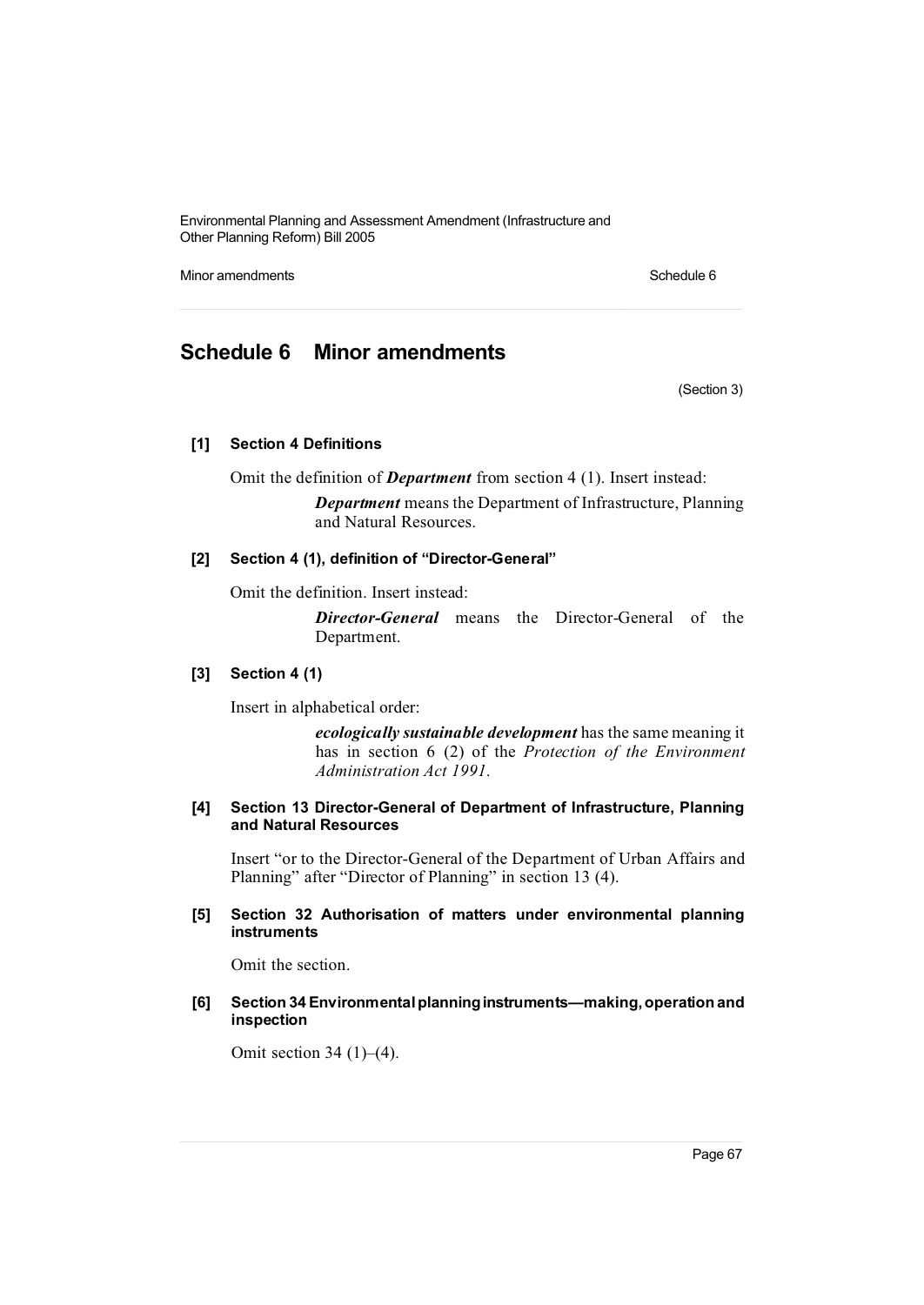Schedule 6 Minor amendments

#### **[7] Section 34, note**

Insert at the end of section 34:

**Note.** An environmental planning instrument is an instrument for the purposes of the *Interpretation Act 1987*, and accordingly standard provisions under that Act applying to statutory instruments apply to environmental planning instruments.

#### **[8] Section 45 Notification**

Omit section  $45(1)(b)$ .

# **[9] Sections 79B (5) (g), 112D (1) (g) and 112E (f)**

Omit "(as described by section 6 (2) of the *Protection of the Environment Administration Act 1991*)" wherever occurring.

#### **[10] Section 115H Principles guiding administration of Division**

Omit "(as described in section 6 (2) of the *Protection of the Environment Administration Act 1991*)".

#### **[11] Section 117A Inquiry into councils by Director-Generalof Department of Local Government**

Omit "Department of Planning" wherever occurring.

Insert instead "Department of Infrastructure, Planning and Natural Resources".

### **[12] Section 117A (1)**

Omit "environmental planning".

#### **[13] Section 155 Application of section 26 of the Interpretation Act 1987**

Omit the section.

#### **[14] Section 156 Statute law revision (sec 16)**

Omit the section.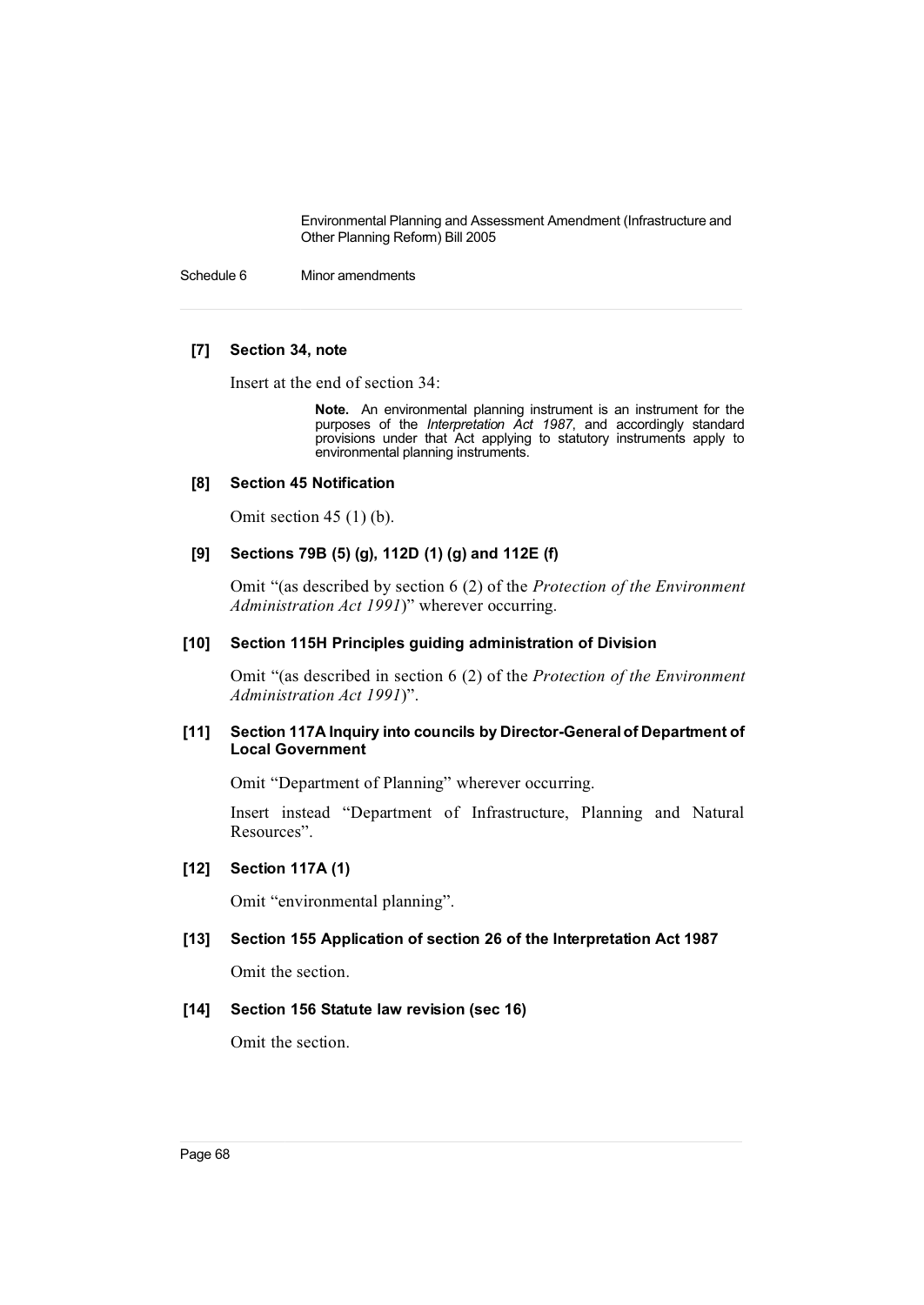Minor amendments Schedule 6

## **[15] Schedule 6 Savings, transitional and other provisions**

Insert at the end of clause 1 (1):

*Environmental Planning and Assessment Amendment (Infrastructure and Other Planning Reform) Act 2005*

# **[16] Schedule 6**

Insert at the end of the Schedule with appropriate Part and clause numbers:

# **Part Environmental Planning and Assessment Amendment (Infrastructure and Other Planning Reform) Act 2005**

# **Division 1 Preliminary**

# **Definition**

In this Part:

*2005 Amending Act* means the *Environmental Planning and Assessment Amendment (Infrastructure and Other Planning Reform) Act 2005*.

#### **Savings and transitional regulations**

Regulations made under Part 1 of this Schedule have effect despite anything to the contrary in this Part.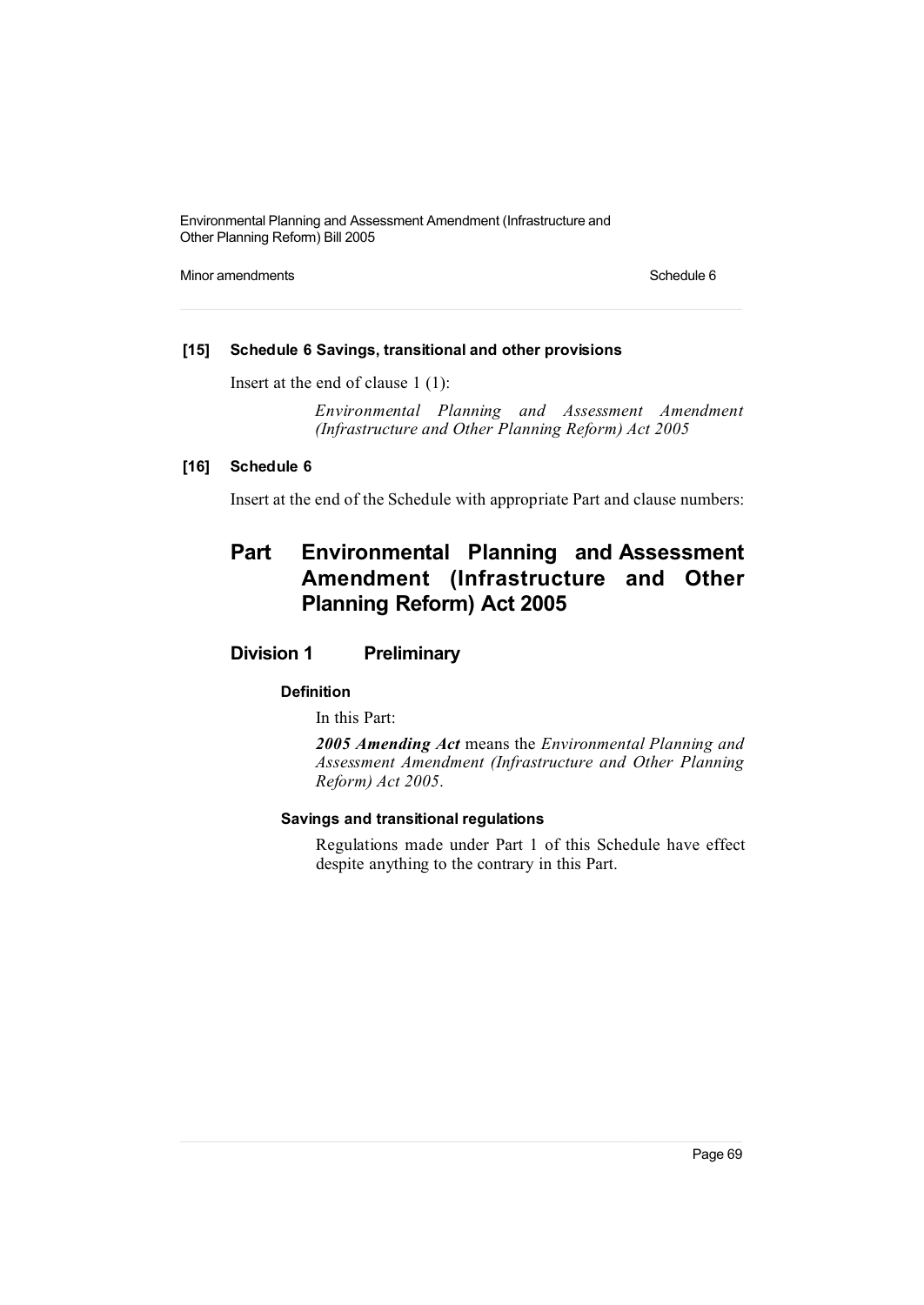Schedule 7 Amendment of other Acts and regulation

# **Schedule 7 Amendment of other Acts and regulation**

(Section 4)

# **7.1 Building and Construction Industry Long Service Payments Act 1986 No 19**

#### **Section 3 Definitions**

Insert after section 3 (2):

(3) A reference within the Act to a development consent under the *Environmental Planning and Assessment Act 1979* includes a reference to an approval under Part 3A of that Act.

# **7.2 Duties Act 1997 No 123**

# **Section 162S Improved vacant land**

Insert ", and includes an approval under Part 3A of that Act" at the end of the definition of *development consent* in section 162S (3).

# **7.3 Environmental Planning and Assessment Regulation 2000**

**[1] Clause 17 For what matters may a development control plan provide?**

Omit the clause.

## **[2] Clause 92A Preliminary planning: sections 79C (1) (a) (iv) and 80 (11) of the Act**

Omit clause 92A (1) (d) and (2) (d) and the definition of *master plan* in clause 92A (5).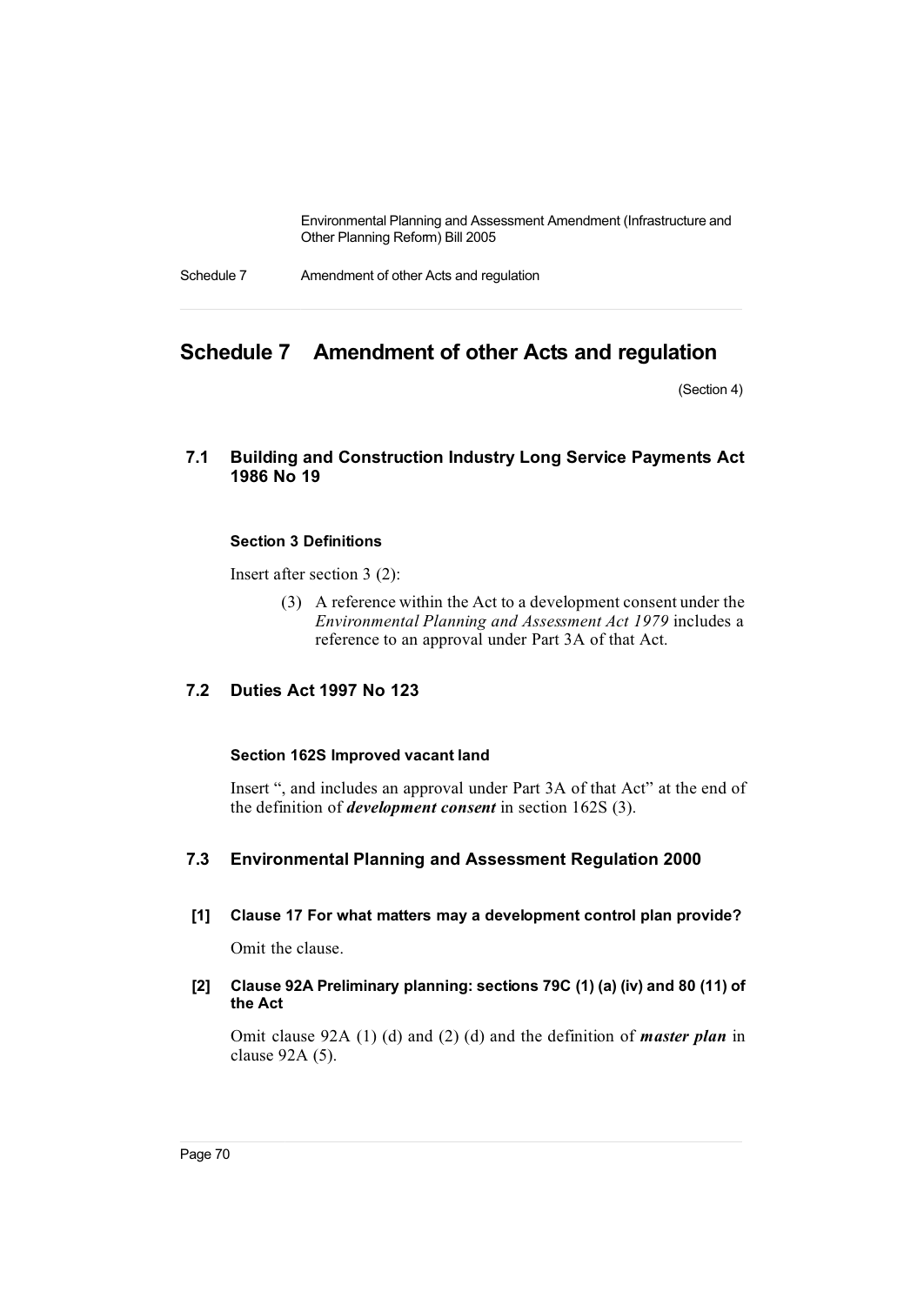Amendment of other Acts and regulation Schedule 7 Schedule 7

# **7.4 Fisheries Management Act 1994 No 38**

**[1] Section 201 Circumstances in which a person may carry out dredging or reclamation work**

Insert at the end of section 201 (2) (b):

, or

(c) work excluded from the operation of this section by the regulations.

# **[2] Section 220ZF Defences**

Insert after section 220ZF (1) (b) (ii):

(iii) a project approved under Part 3A of the *Environmental Planning and Assessment Act 1979*, or

# **7.5 Forestry and National Park Estate Act 1998 No 163**

## **Section 36 Application of EnvironmentalPlanning and Assessment Act 1979**

Insert after section 36 (2):

(2A) Forestry operations cannot be declared to be a project under Part 3A of the *Environmental Planning and Assessment Act 1979* during any period that an integrated forestry operations approval applies to those operations.

# **7.6 Heritage Act 1977 No 136**

# **[1] Section 56 Definitions**

Insert "an application under Part 3A or" after "not being" in paragraph (a) of the definition of *prescribed application*.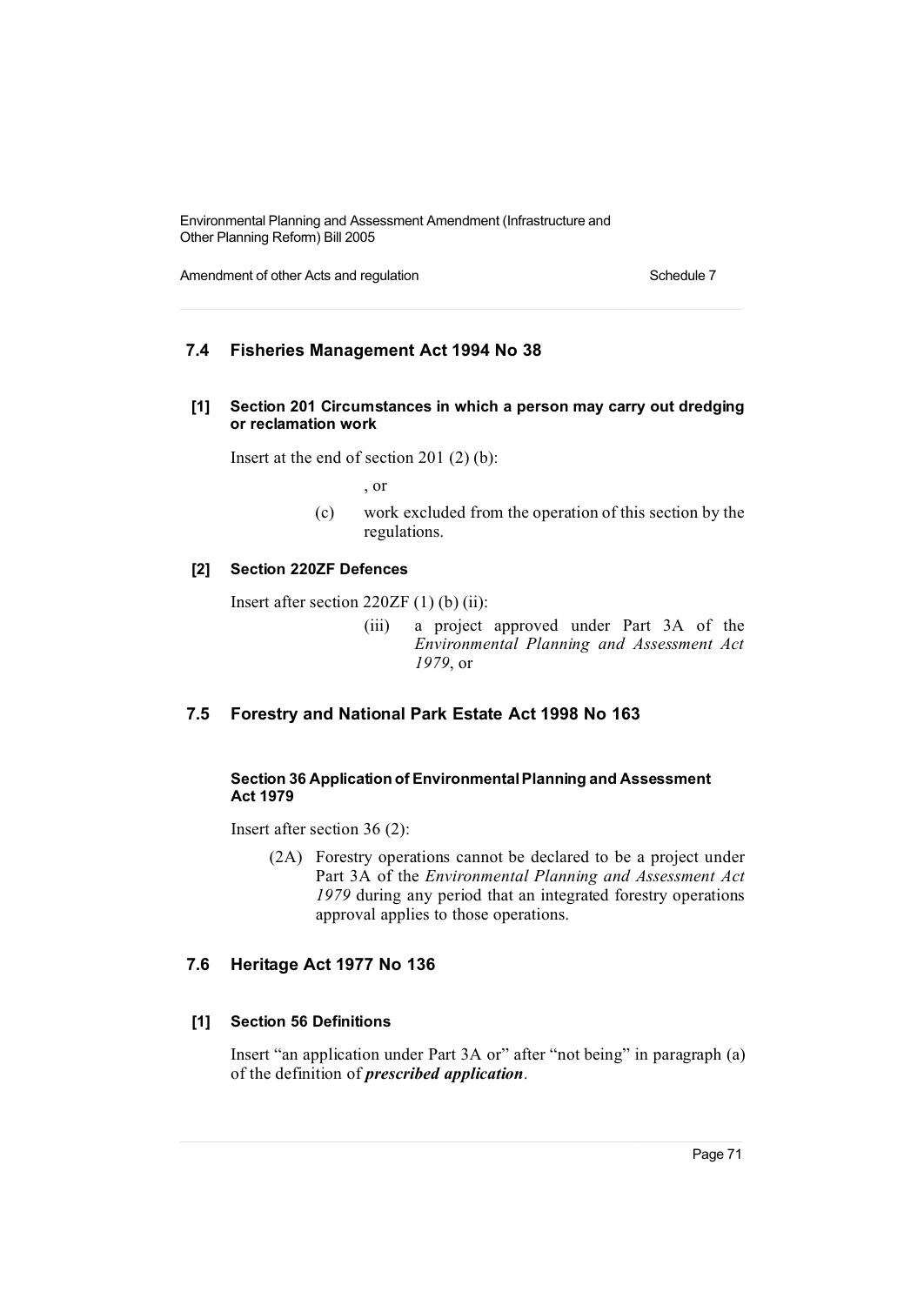Schedule 7 Amendment of other Acts and regulation

### **[2] Section 66 Application of Subdivision**

Insert "Part 3A and"after "*1979* (".

## **7.7 Interpretation Act 1987 No 15**

### **[1] Section 3 Definitions**

Insert "or an environmental planning instrument" after "statutory rule" in the definition of *instrument* in section 3 (1).

### **[2] Section 5 Application of Act**

Insert after section 5 (5):

(6) The provisions of sections 24, 28, 29, 30, 30B, 33, 42, 43, 69A, 75 and 80 that apply to a statutory rule also apply to an environmental planning instrument.

### **[3] Section 21 Meaning of commonly used words and expressions**

Insert in section 21 (1) in alphabetical order:

*environmental planning instrument* means an environmental planning instrument within the meaning of the *Environmental Planning and Assessment Act 1979*.

### **[4] Section 45 Presumption of validity of certain instruments**

Insert at the end of paragraph (b) of the definition of *instrument* in section 45 (2):

, or

(c) an environmental planning instrument,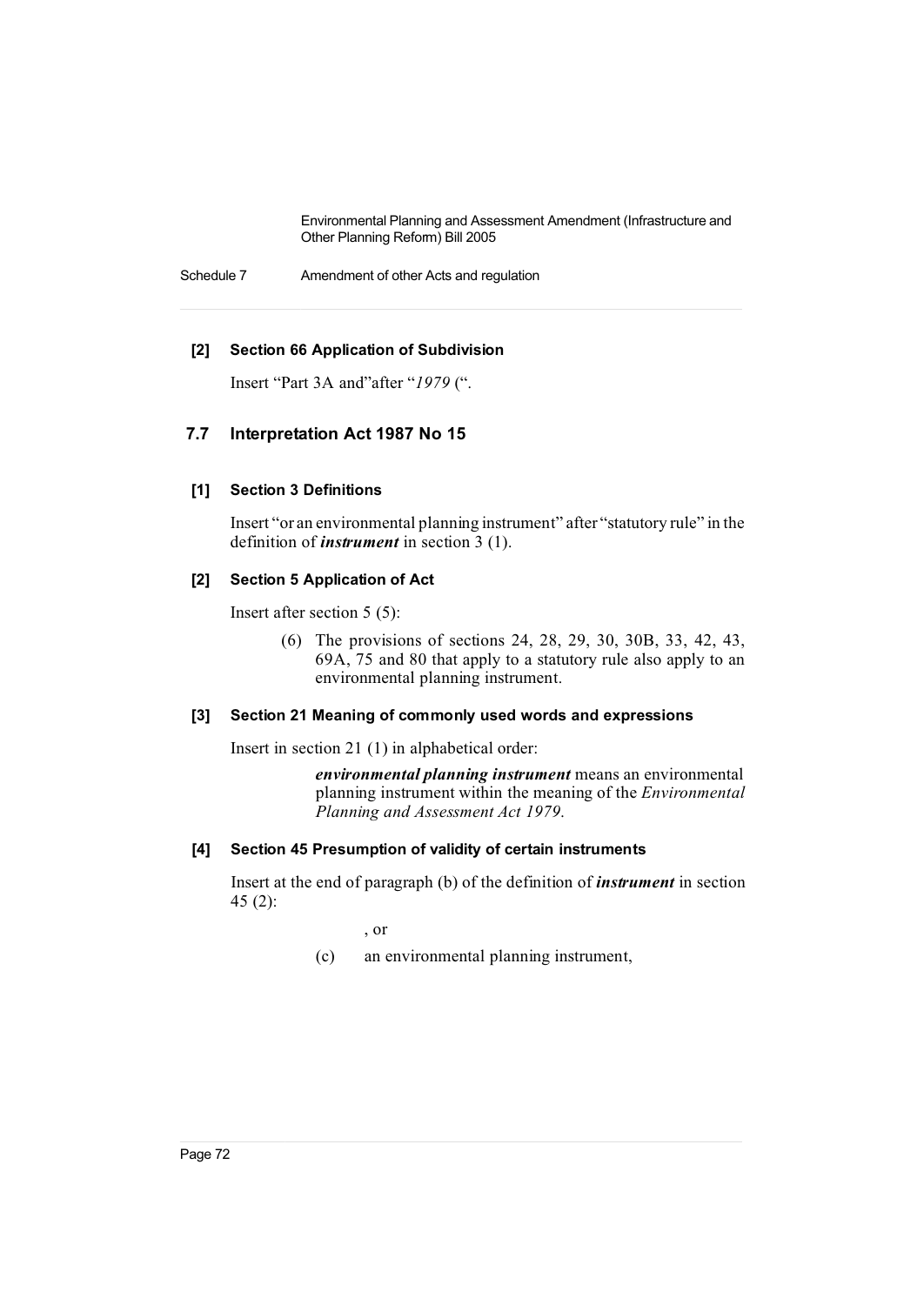Amendment of other Acts and regulation Schedule 7 Schedule 7

## **7.8 Land and Environment Court Act 1979 No 204**

### **Section 17 Class 1—environmental planning and protection appeals**

Insert "75K, 75L, 75Q, 75W (5)," before "95A" in section 17 (d).

## **7.9 Lord Howe Island Act 1953 No 39**

#### **Section 15A**

Omit the section. Insert instead:

#### **15A Application of EPA Act**

- (1) Parts 4, 4A and 5A and Division 2A of Part 6 of the *Environmental Planning and Assessment Act 1979* apply to the Island as if a reference to the consent authority were a reference to the Board.
- (2) For the purposes of that Act:
	- (a) the Island is taken to be a region within the meaning of that Act, and
	- (b) the Board is taken to be the council of an area situated in that region.

### **7.10 Mine Subsidence Compensation Act 1961 No 22**

### **Section 15 Mine subsidence districts**

Insert after section 15 (8):

(8A) A person does not commit an offence against this section for anything done within a mine subsidence district that is excluded from the operation of this section by the regulations.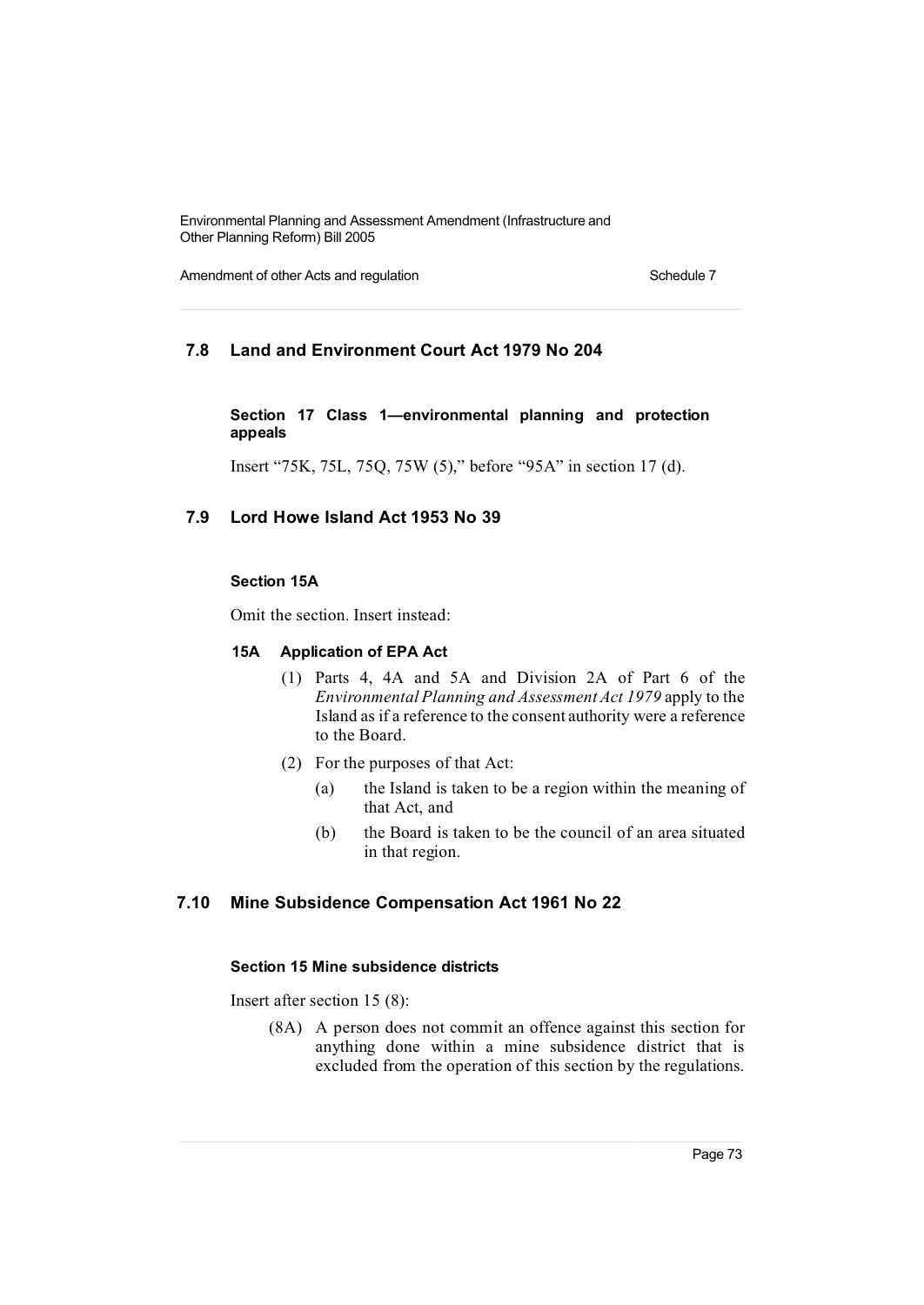Schedule 7 Amendment of other Acts and regulation

## **7.11 Mining Act 1992 No 29**

#### **[1] Section 65 Development consents under Environmental Planning and Assessment Act 1979**

Insert "(being a mining lease granted and a development consent given before the commencement of Schedule 7.9 to the *Environmental Planning and Assessment Amendment (Infrastructure and Other Planning Reform) Act 2005*)" after "has been given" in section 65 (3).

### **[2] Section 65 (3) (a)**

Insert ", as in force immediately before that commencement" after "Schedule 1".

### **[3] Section 74 Mining unaffected by Environmental Planning and Assessment Act 1979**

Omit the section.

#### **[4] Section 110 Councils and development consents**

Omit section 110 (2).

#### **[5] Section 239 Rehabilitation etc of area damaged by mining**

Insert at the end of the section:

(5) This section has effect despite anything to the contrary in section 93 of the *Environmental Planning and Assessment Act 1979*.

#### **[6] Section 381 Prospecting unaffected by epis**

Omit "the *Environmental Planning and Assessment Act 1979* or" and "that Act or".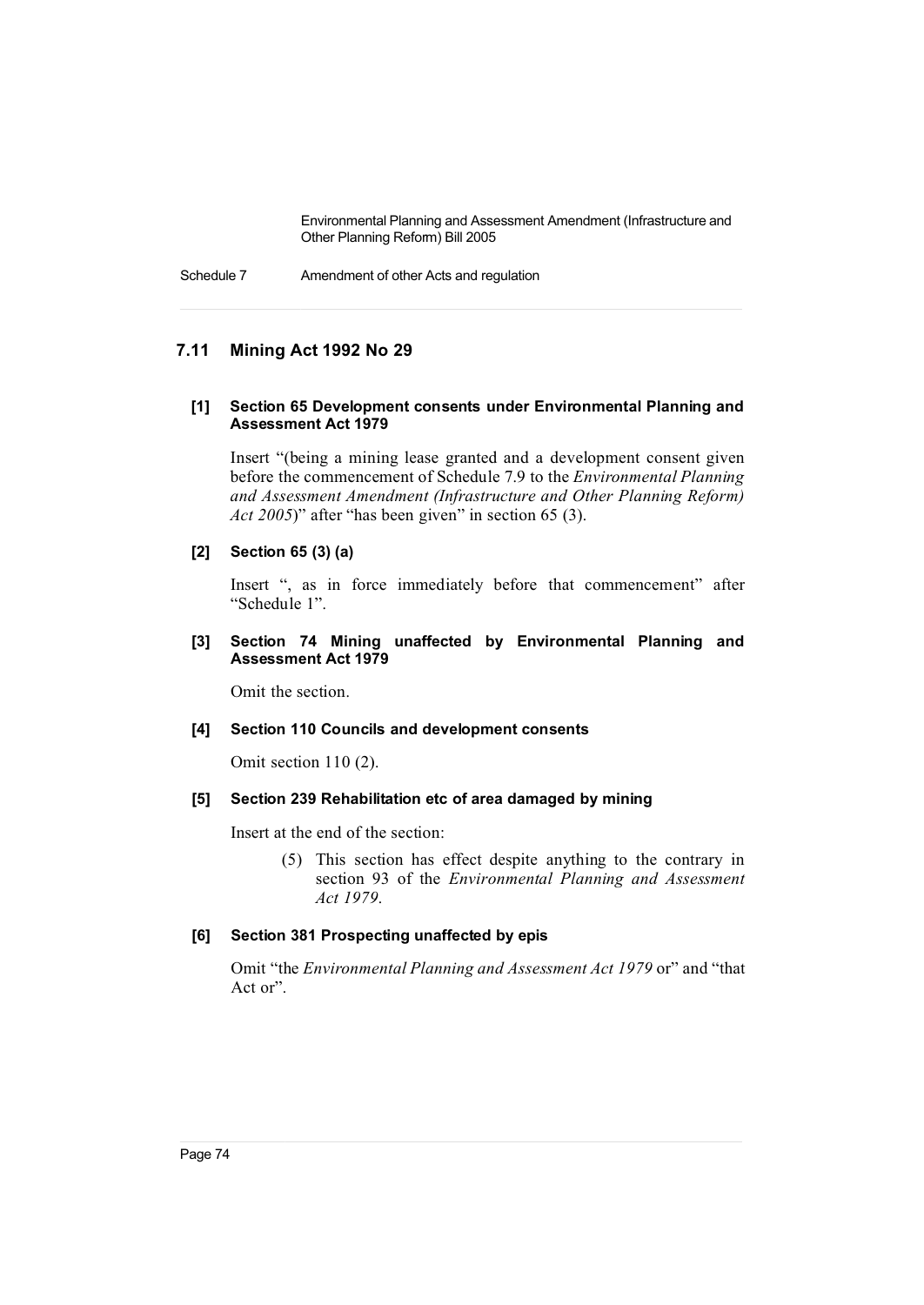Amendment of other Acts and regulation Schedule 7 Schedule 7

## **[7] Section 381**

Insert at the end of the section:

(2) A reference in this section to an environmental planning instrument does not include a reference to a State environmental planning policy made on or after the commencement of this subsection.

### **[8] Schedule 1, Part 2, Division 1, heading**

Omit the heading. Insert instead:

## **Division 1 Notification of Government agencies where development consent not required for mining**

#### **[9] Schedule 1, clause 4A**

Insert before clause 5:

#### **4A Application of Division**

This Division does not apply to the grant of a mining lease if a development consent (or approval under Part 3A of the *Environmental Planning and Assessment Act 1979*) is required before the land is used for obtaining minerals.

#### **[10] Schedule 1, Part 2, Division 2, heading**

Omit the heading. Insert instead:

## **Division 2 Landowner consent not required where development consent required for mining**

## **[11] Schedule 1, clauses 13 and 15**

Omit the clauses.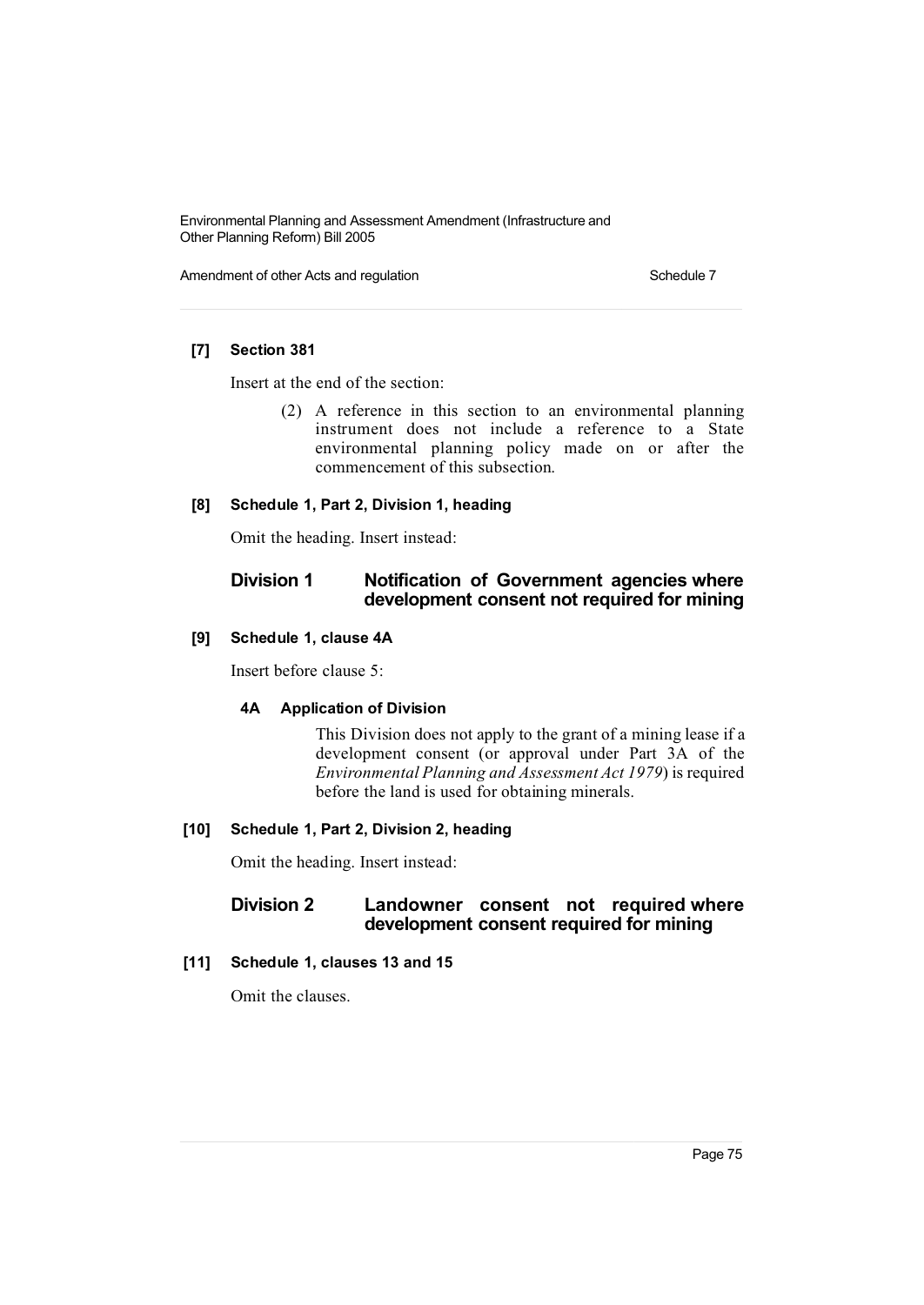Schedule 7 Amendment of other Acts and regulation

## **7.12 National Parks and Wildlife Act 1974 No 80**

#### **[1] Section 91AA Director-General may make stop work order**

Insert at the end of section 91AA (4) (c):

, or

(d) a project approved under Part 3A of the *Environmental Planning and Assessment Act 1979*.

#### **[2] Section 98 Harming protected fauna, other than threatened species, endangered populations or endangered ecological communities**

Insert at the end of section 98 (5) (c):

, or

(d) a project approved under Part 3A of the *Environmental Planning and Assessment Act 1979*.

### **[3] Section 99A Directions relating to protected fauna**

Insert after section 99A (6) (c):

 $(c1)$  in relation to anything essential for carrying out a project approved under Part 3A of the *Environmental Planning and Assessment Act 1979*, or

### **[4] Section 118A Harming or picking threatened species, endangered populations or endangered ecological communities**

Insert after section 118A (3) (b) (iii):

(iv) a project approved under Part 3A of the *Environmental Planning and Assessment Act 1979*, or

### **[5] Section 118C Damage to critical habitat**

Insert after section 118C (5) (b) (iii):

(iv) a project approved under Part 3A of the *Environmental Planning and Assessment Act 1979*, or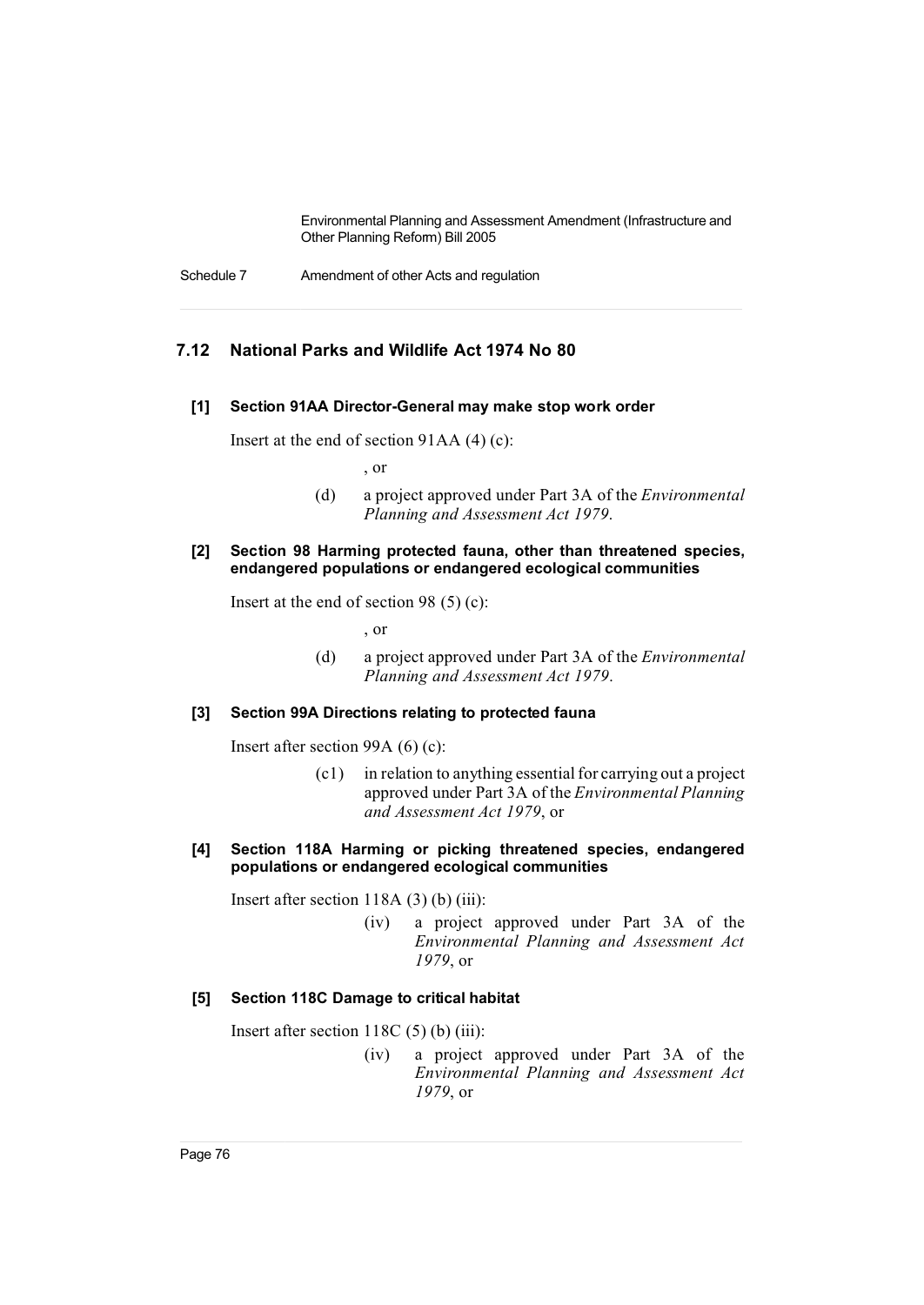Amendment of other Acts and regulation Schedule 7 Schedule 7

### **[6] Section 118D Damage to habitat of threatened species, endangered populations or endangered ecological communities**

Insert after section 118D (2) (b) (iii):

(iv) a project approved under Part 3A of the *Environmental Planning and Assessment Act 1979*, or

### **[7] Section 156A Offence of damaging reserved land**

Insert after section 156A  $(2)$   $(c)$   $(ii)$ :

(iii) a project approved under Part 3A of the *Environmental Planning and Assessment Act 1979*, or

## **7.13 Petroleum (Onshore) Act 1991 No 84**

**[1] Section 46 Application of Part 5 of Environmental Planning and Assessment Act 1979**

Omit the section.

### **[2] Section 47**

Omit the section. Insert instead:

### **47 Application of epis**

- (1) If a person is authorised under this Act to carry out operations authorised under a petroleum title other than a production lease:
	- (a) nothing in, or done under, an environmental planning instrument operates so as to prevent the holder of the title carrying out any such operations on the land comprised in the title, and
	- (b) to the extent to which anything in, or done under, any such instrument would so operate, it is of no effect in relation to the holder.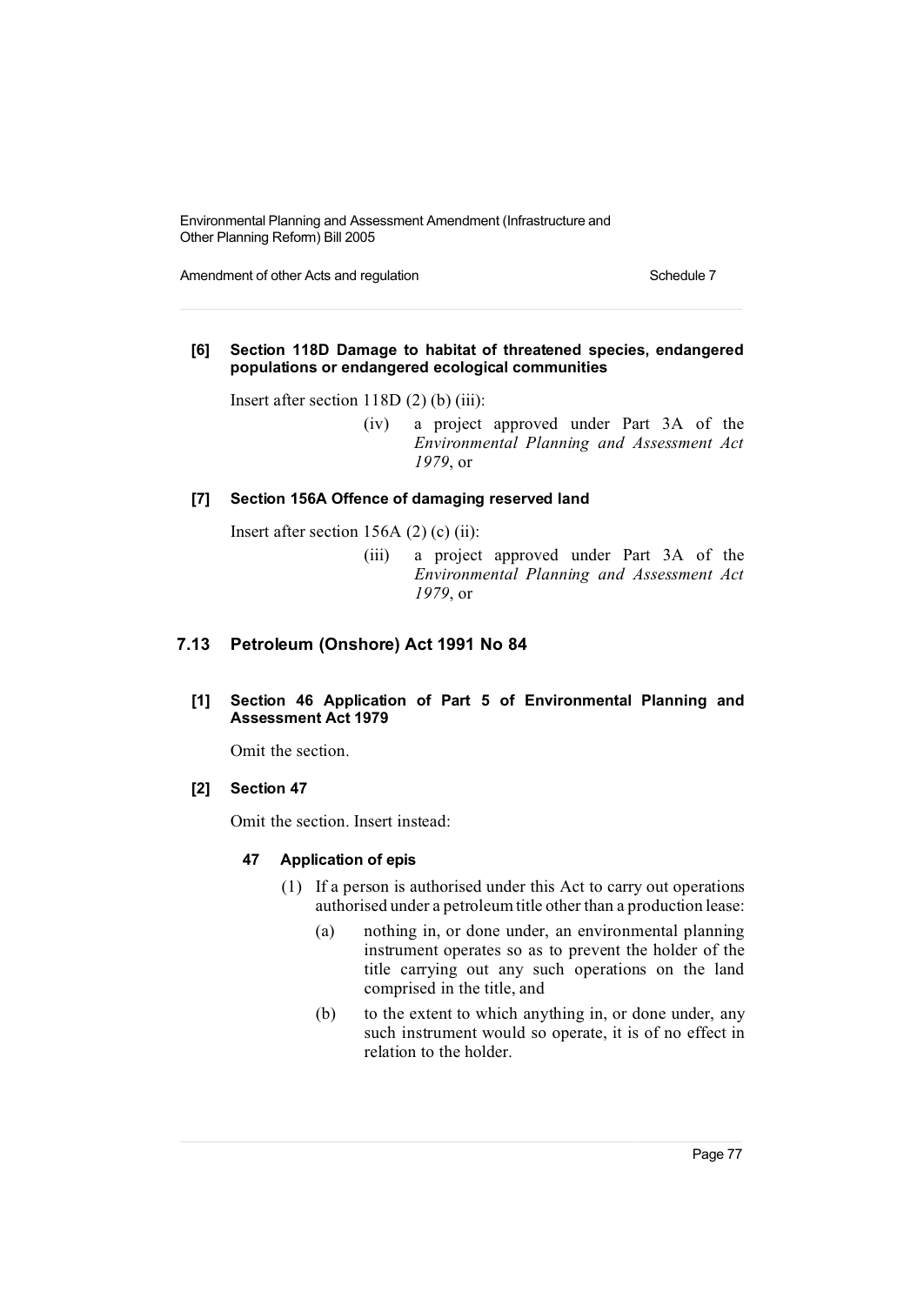Schedule 7 Amendment of other Acts and regulation

(2) A reference in this section to an environmental planning instrument does not include a reference to a State environmental planning policy made on or after the commencement of this subsection.

### **[3] Section 48 Application of this Division to Government bodies where development consent etc not required**

Omit section 48 (1). Insert instead:

(1) This Division does not apply to the grant of a production lease if a development consent (or approval under Part 3A of the *Environmental Planning and Assessment Act 1979*) is required before the land is used for the purpose of obtaining petroleum.

### **[4] Section 54A**

Insert before section 55:

## **54A Division applies only where development consent etc not required**

This Division does not apply to the grant of a production lease if a development consent (or approval under Part 3A of the *Environmental Planning and Assessment Act 1979*) is required before the land is used for the purpose of obtaining petroleum.

### **[5] Section 62 Definitions**

Omit the definition of *operational condition*.

**[6] Section 63 Applicant for lease required to obtain development consent**

Omit the section.

**[7] Section 65 Avoidance of certain conditions imposed on grant of development consent**

Omit the section.

**[8] Section 66 Environmental Planning and Assessment Act 1979 not otherwise to affect operations**

Omit the section.

Page 78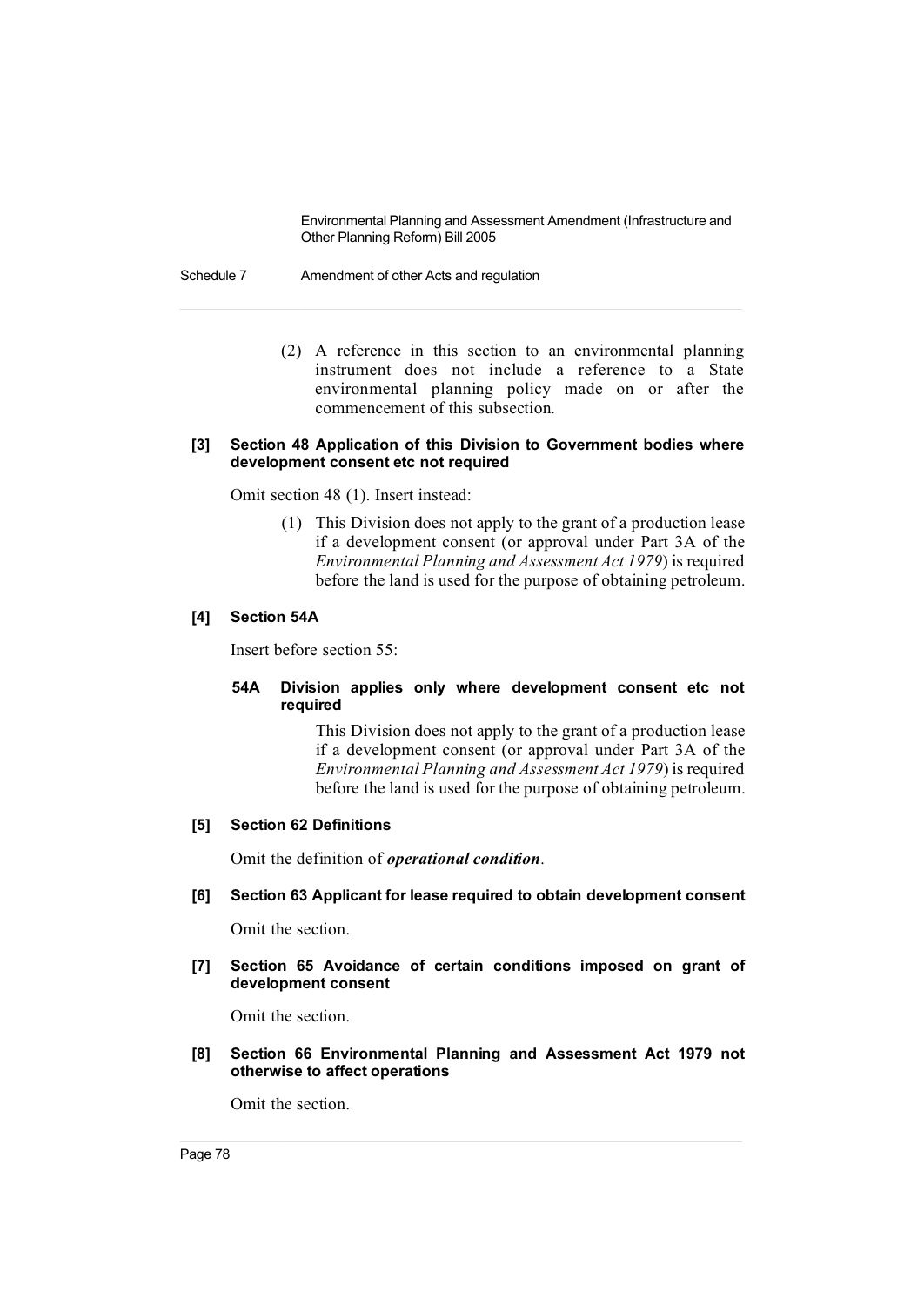Amendment of other Acts and regulation Schedule 7 Schedule 7

### **[9] Section 67**

Omit the section. Insert instead:

### **67 Development consent under Environmental Planning and Assessment Act 1979**

- (1) This section applies if development consent is required for the use of land for the purpose of obtaining petroleum.
- (2) The Minister must not grant a production lease over the land unless an appropriate development consentisin force in respect of the land.

### **[10] Section 68 Certain consents and conditions still operative**

Omit the section.

### **[11] Section 76 Rehabilitation etc of area damaged by operations**

Insert at the end of the section:

(5) This section has effect despite anything to the contrary in section 93 of the *Environmental Planning and Assessment Act 1979*.

## **7.14 Redfern–Waterloo Authority Act 2004 No 107**

## **[1] Section 28 Authority as approval body for State infrastructure or other significant projects**

Omit "that is declared to be State significant development for the purpose of" from section 28 (1).

Insert instead "that is declared to be a project for the purposes of Part 3A of".

### **[2] Section 28 (2) and (3)**

Omit "consent authority" and "development" wherever occurring. Insert instead "approval body" and "project", respectively.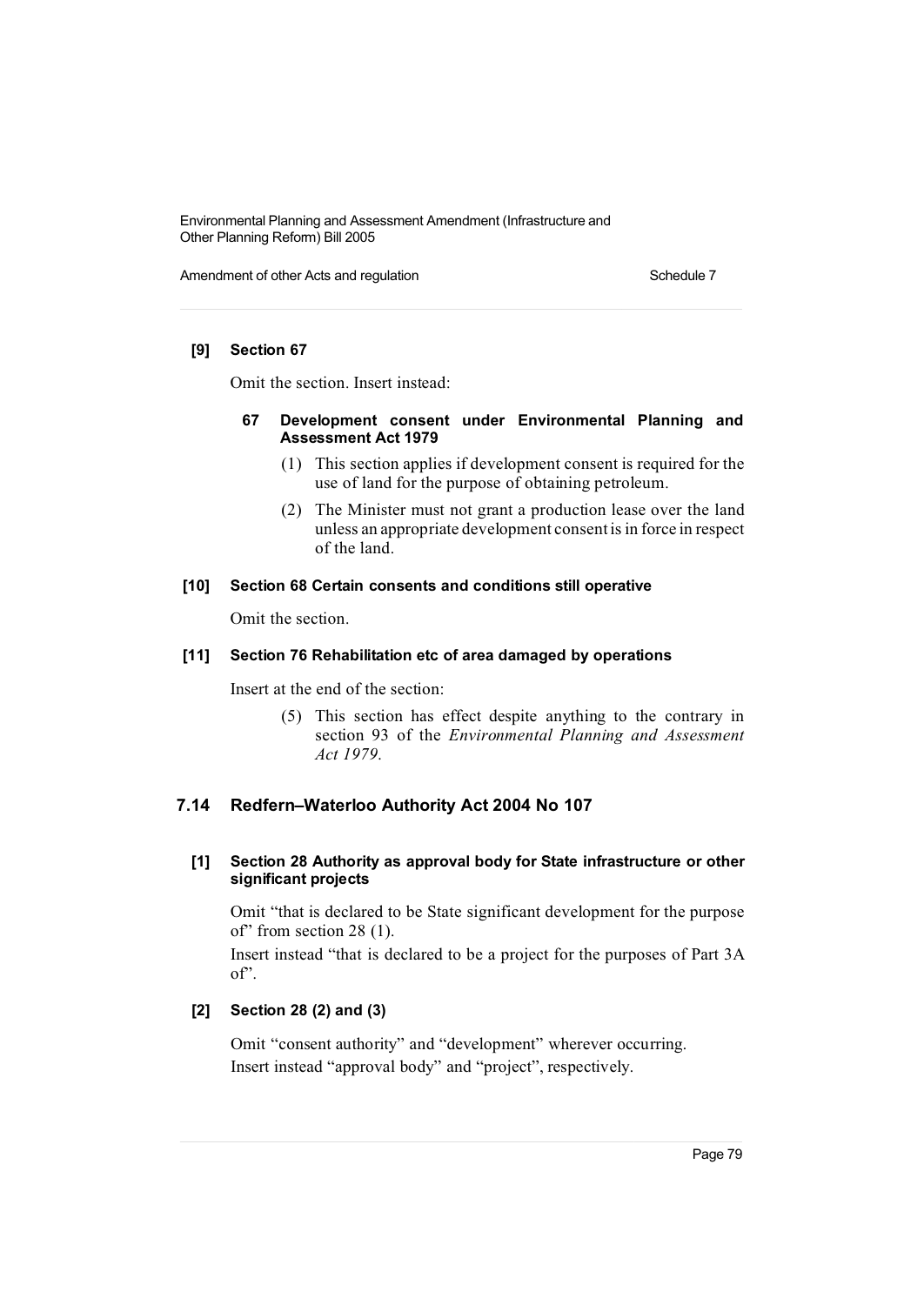Schedule 7 Amendment of other Acts and regulation

## **[3] Section 28A**

Insert after section 28:

### **28A Planning agreements with respect to development**

The Minister and the Authority are taken to be planning authorities for the purposes of Division 6 of Part 4 of the *Environmental Planning and Assessment Act 1979*.

### **[4] Sections 29, 30 and 31**

Omit "that is State significant development" from sections 29 (1), 30 (1) and 31 (1) wherever occurring.

Insert instead "that is a project to which Part 3A of the *Environmental Planning and Assessment Act 1979* applies".

### **[5] Section 30 (2)**

Insert "(as applied by section 75R (4) of that Act)" after "*1979*".

### **[6] Section 30 (2) and (5)**

Omit "in relation to development" wherever occurring. Insert instead "in relation to a project".

### **[7] Section 30 (4)**

Omit the subsection.

### **[8] Section 31 (2), (4) and (8)**

Omit "consent authority", "development to which this section applies" and "development consent" wherever occurring.

Insert instead "approval body", "a project to which this section applies" and "approval", respectively.

### **[9] Section 32**

Omit "State significant development" from section 32 (2). Insert instead "a project to which Part 3A of the *Environmental Planning and Assessment Act 1979* applies".